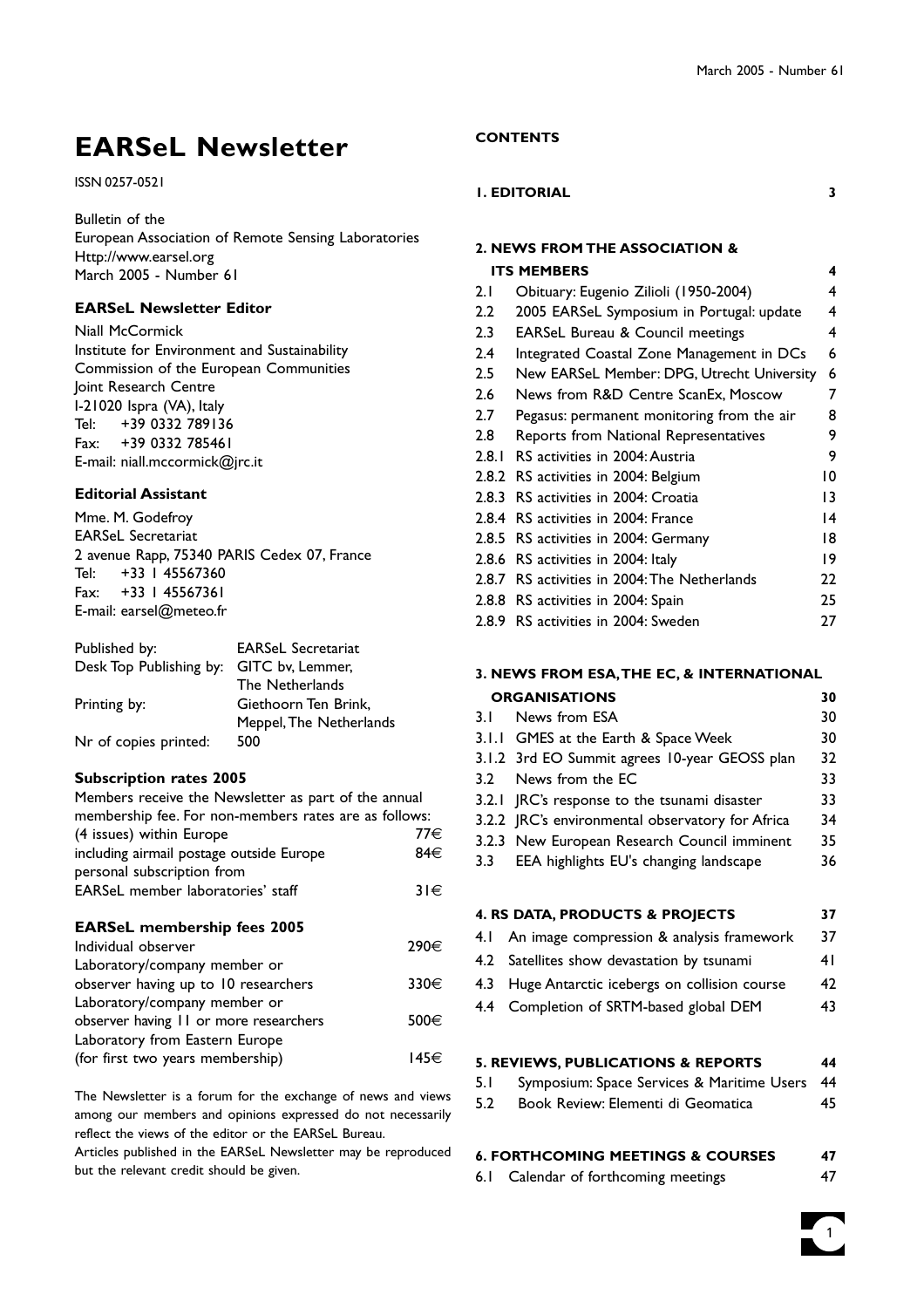$\frac{1}{2}$ 

## **EARSeL Bureau**

#### **CHAIRMAN**

Prof. Dr. Eberhard Parlow MCR Laboratory, Department of Geography University of Basel, Klingelbergstr. 27 CH-4056 Basel, Switzerland Tel: +41 61 2670701, Fax: +41 61 2670689 Email: eberhard.parlow@unibas.ch

#### **VICE-CHAIRMAN**

Prof. Dr. Rudi Goossens Geography Department University of Gent, Krijgslaan 281 (S8-A1) B-9000 Gent, Belgium Tel: +32 9 2644709, Fax: +32 9 2644985 Email: rudi.goossens@Ugent.be

#### **SECRETARY-GENERAL**

Dr. Rainer Reuter Physics Department Carl von Ossietzky Universität D-26111 Oldenburg, Germany Tel: +49 441 798 3522, Fax: +49 441 798 3201 Email: rainer.reuter@uni-oldenburg.de

#### **TREASURER**

Prof. José-Luis Casanova Laboratorio de Teledeteccion Dpto. Fisica Aplicada I Universidad de Valladolid 47071 Valladolid, Spain Tel / Fax: +34 983 423 130 Email: jois@latuv.uva.es

#### **EAST-WEST RELATIONS**

Dr.Tomas Benes CAGI - Czech Association for Geoinformation Novotneho lavka 5, 11668 Praha 1, Czech Republic Tel / Fax: +420-221-082374 Email: tajemnik@cagi.cz

#### **Representatives of the Sponsoring Organisations**

#### **EUROPEAN SPACE AGENCY**

Dr. L. Marelli / Dr. Stefano Bruzzi Applications Programmes European Space Agency 8-10, rue Mario Nikis 75738 Paris Cedex 15, France Tel: +33 1 5369 7383, Fax: +33 1 5369 7674 Email: mcuvelie@esa.int

#### **COUNCIL OF EUROPE**

Mr. J. P. Massué EUR-OPA Major Hazards Agreement Council of Europe 67075 Strasbourg Cedex, France Tel: +33 3 88 41 26 15, Fax: +33 3 88 41 27 87 Email: jean.pierre.massue@coe.int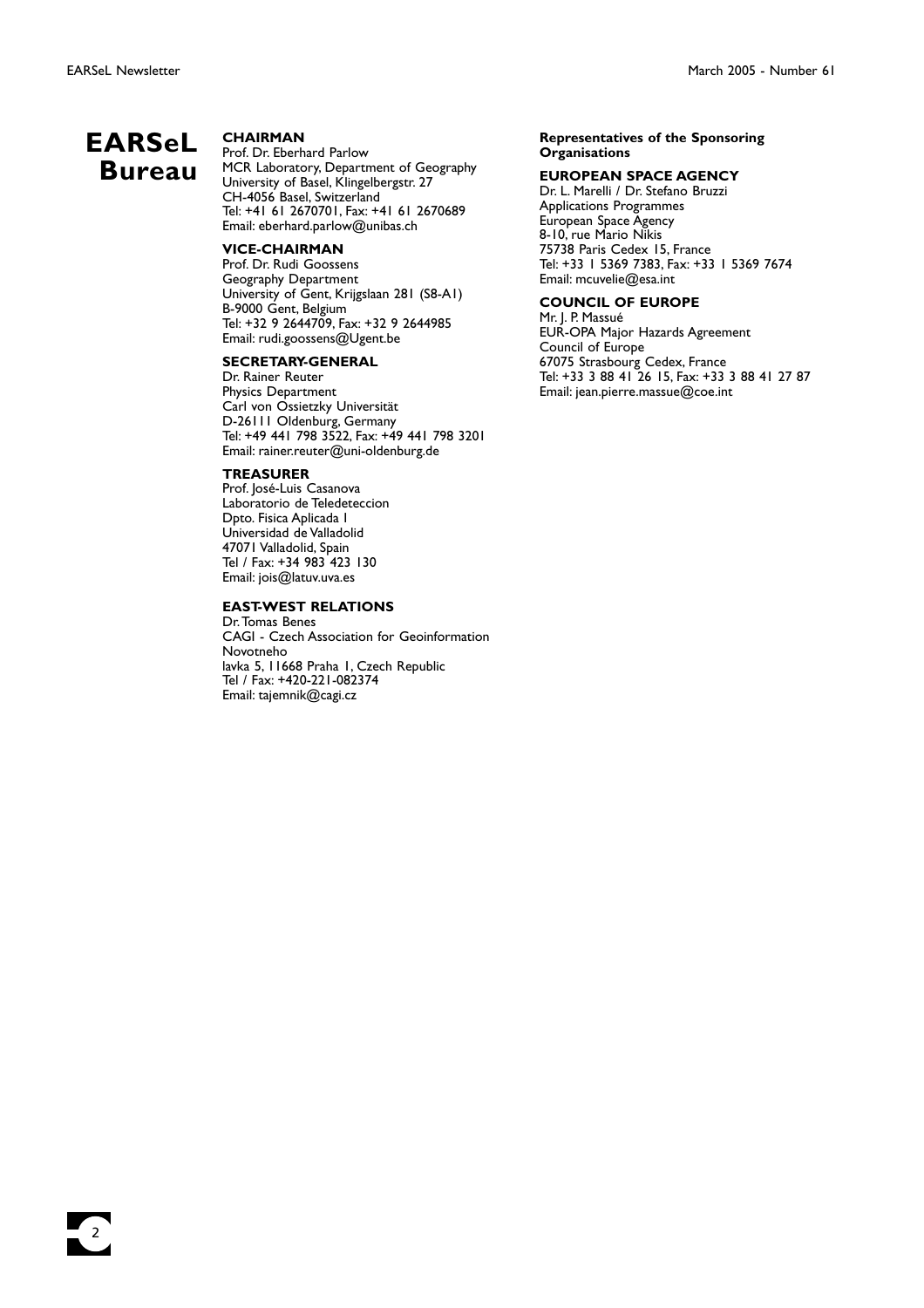**1 EDITORIAL**

It is a sign of the times that we live in, that every new issue of the Newsletter brings with it reports on applications of remote sensing (RS) to yet another major natural disaster. This time the disaster in question is, of course, the catastrophic tsunami (or tsunamis?) which engulfed the coastal regions of several countries in South Asia and East Africa (notably Burma, India, Indonesia, Malaysia, Maldives, Somalia, Sri Lanka, Thailand), following the huge earthquake of 26 December 2004. Subsequent international aid efforts were in many cases supported by near-real-time satellite imagery, provided through the Charter on Space and Major Disasters, for the assessment of the damage. In the immediate aftermath of the disaster, the Joint Research Centre (JRC) of the European Commission (EC), for example, set up a web-site (www.jrc.cec.eu.int/tsunami) with an extensive database of information on the affected regions, including detailed satellite-based maps and analysis results.

The impact of the tsunami, and the role of RS satellites in relief efforts, also featured prominently at two recent major international events on Earth observation (EO) and space, which were held in Brussels. On 12- 20 February 2005, an Earth and Space Week was organised jointly by the EC and ESA, and comprised a variety of cultural, recreational and educational activities, a major public exhibition, and high-level policy-related events, showing how EO and Space improve quality of life on our planet. The programme included one day of high-level presentations on the EU's GMES (Global Monitoring for Environment and Security) initiative.

The 3rd EO Summit also took place in Brussels, on 16 February 2005. At the Summit, the 61 countries member countries of the Group on Earth Observations (http://earth observations.org) agreed to a ten-year implementation plan for a Global Earth Ob-

servation System of Systems (GEOSS). This is envisioned as a large national and international cooperative effort to bring together existing and new hardware and software, making it all compatible in order to supply data and information at no cost. Nearly 40 international organisations also support the emerging global network. Europe's contribution to GEOSS will be the GMES initiative.

This Newsletter, being the first issue of the year, includes news from the meeting of the EARSeL Bureau and Council, and a selection of reports from national representatives, on their countries' main activities in RS during 2004. Other highlights include an update on plans for an independent European Research Council to fund scientific research and development in the EU, a technical paper on a methodology for image segmentation and compression developed by the University of Cassino in Italy, and a report on the recent completion by NASA of a global digital elevation model, based on data from the Space Shuttle Endeavour's Radar Topography Mission (SRTM) in February 2000.

Incidentally, the return to flight of the Space Shuttle – the first since the tragic loss of Columbia and its crew two years ago – is scheduled for between 15 May and 3 June 2005. The success of this mission is important, as the Shuttle is needed to transport new modules to continue construction of the International Space Station (ISS). Next year (2006) will see the launch of a Europeanbuilt supply ship for the ISS – the Automated Transfer Vehicle (ATV). The first ATV (called Jules Verne) is currently at ESA's research and technology centre (ESTEC), in Noordwijk, the Netherlands, before being shipped to French Guiana for launch on an Ariane 5 launcher.

The Editor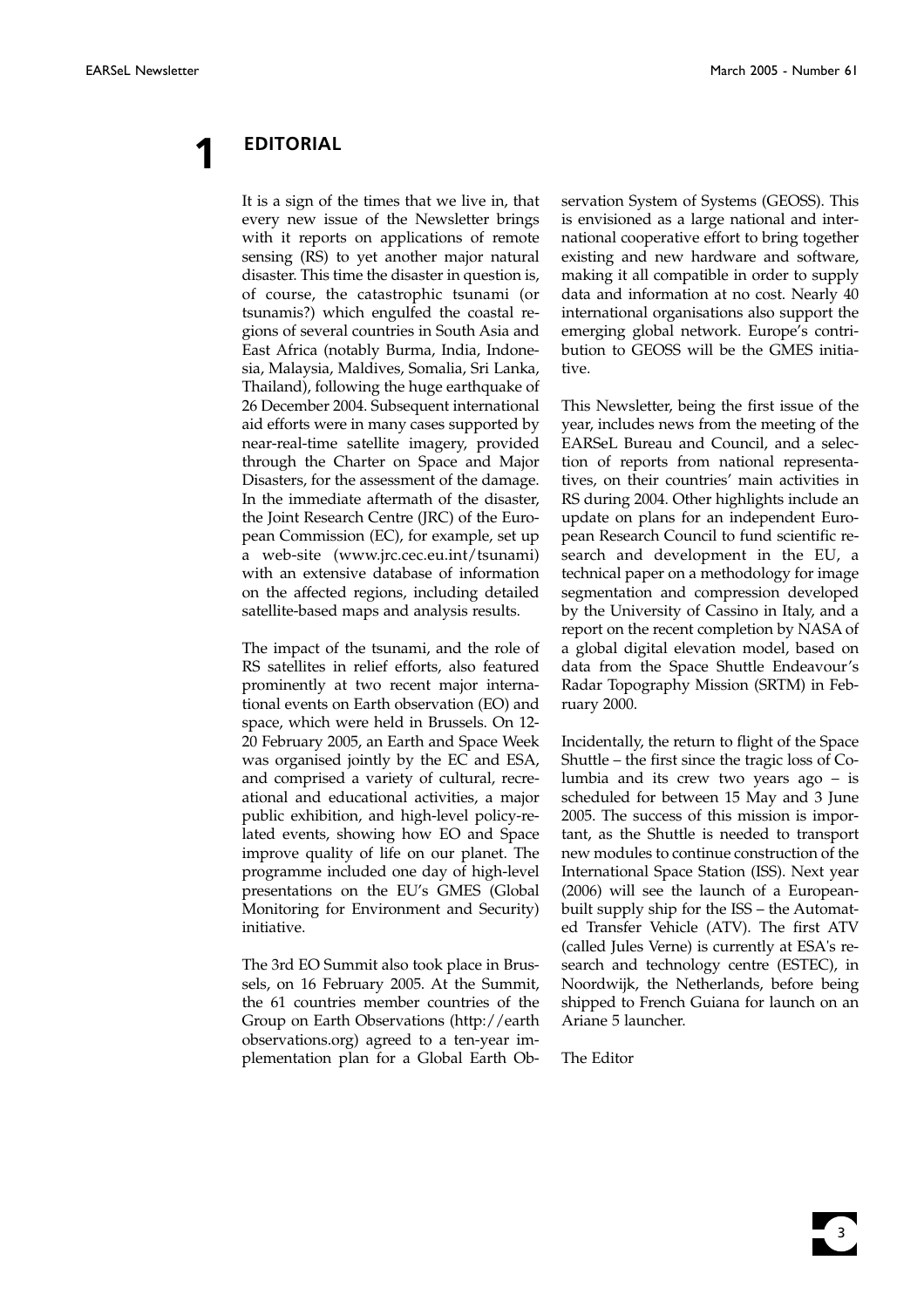## **2 NEWS FROM THE ASSOCIATION & ITS MEMBERS**

### **2.1 Obituary: Eugenio Zilioli (1950-2004)**

It is with great sadness that we report the recent premature passing of Eugenio Zilioli, on 9th November 2004, after a short and incurable illness.

Dr. Zilioli, who was the EARSeL representative of Italy's CNR (National Research Council) – IREA (Institute for Electromagnetic Sensing of the Environment), was active since the first steps of EARSeL in the mid-1970s. As a geologist, he promoted the activities of the Working Group on "Observation of Volcanic Areas in Europe". Senior scientist and supervisor at CNR-IREA Milano, during his thirty years activity he promoted and co-ordinated many projects both within national (CNR, Italian Space Agency, Ministry of Environment) and international programmes (NASA, ESA, EC).

Dr. Zilioli explored the different fields of RS environmental applications, including volcanic surveillance, hydro-geology in sub-saharan Africa, structural and geo-thermal geology in Central America, and coastal and inland waters. Author of over 150 scientific and technical publications, he chaired for



several years the Remote Sensing Conferences on land and geological applications organized by the Europto Series – the joint EOS (European Optical Society) / SPIE (Society of Photo-Optical Instrumentation Engineers) venture aimed at the European optical and opto-electronics community. He also co-ordinated the EC (FP4-RTD) project SALMON (Satellite Remote Sensing for Lake Monitoring). Part of his activity was dedicated to divulgate RS in primary and secondary schools, as a strength assertor of the use of RS for an original perspective of Observation of the Earth.

Whoever met Eugenio Zilioli, even for a short period, could appreciate not only his professional and scientific skills, but also his deep humanity and his enthusiasm for people and life.

### **2.2 2005 EARSeL Symposium in Portugal: update**

The theme chosen for the 25th EARSeL Annual Symposium, to be held on 6-11 June 2005 at the University of Porto, Portugal, is "Global Developments in Environmental Earth Observation from Space". The Symposium will be followed by two EARSeL SIG Workshops: 2nd Workshop on Remote Sensing of the Coastal Zone, on 9-10 June 2005; 1st Workshop on 3D Remote Sensing, on 10- 11 June 2005.

The proceedings of the 24th annual symposium, held in Dubrovnki, Croati, from 25- 27 May 2004, have now been published in book form, together with a CD-ROM containing all papers and full colour illustrations. They have been mailed to all participants and paid-up member laboratories. Anyone else interested in obtaining a copy should contact the EARSeL Secretariat (earsel@meteo.fr).

### **2.3 EARSeL Bureau & Council meetings**

The regular Bureau and Council meetings *Eugenio Zilioli (1950-2004).* were held on 13-14 January 2005 at the Eu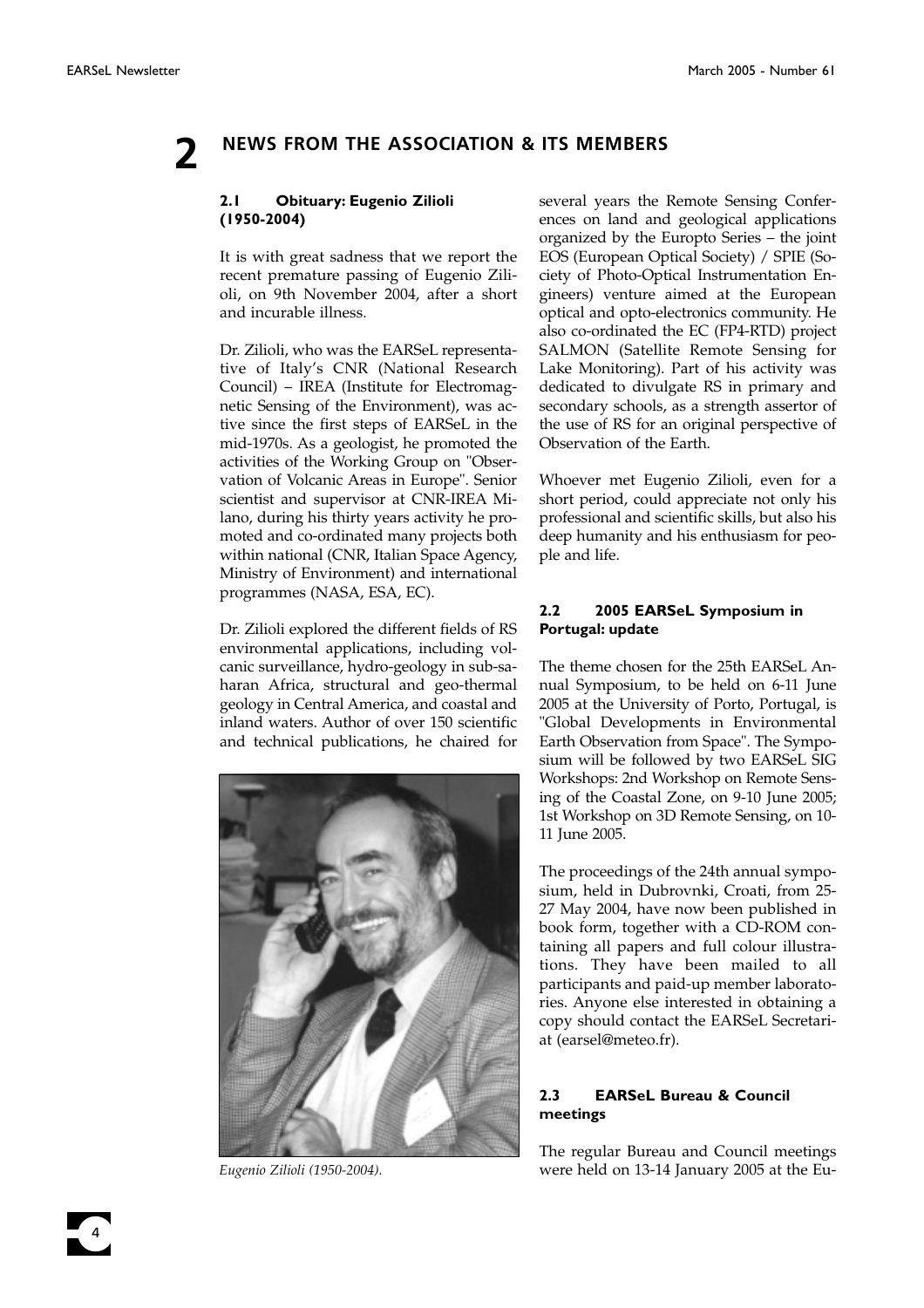ropean Space Agency in Paris. Apart from the Bureau members, the countries represented by national delegates included Austria, Belgium Czech Republic, Croatia, Denmark and Iceland, Finland, France, Germany, Hungary, Italy, the Netherlands, Portugal, Spain, Sweden, Switzerland, and the UK.

Dr. Klaus Komp represented the German Society for Photogrammetry and Remote Sensing, and Dr. Stuart Marsh represented the UK's Remote Sensing and Photogrammetry Society, as the newly-elected Chairman. The national representatives made short presentations of the outstanding activities in RS in their country during 2004. (Several of these are published in Section 2.3 below).

Mr. Jean-Pierre Massué, who has been the EARSeL contact for many years within the Council of Europe, as Executive Secretary of the EUR-OPA (European Open Partial Agreement) Major Hazards Agreement, was also present, and outlined a planned proposal, in the framework of an Announcement of Opportunity to be issued shortly by the EC on Education and Training within GMES. This has three stages: (a) inventory of existing training programmes and services in Europe; (b) analysis of the general needs for various categories of audience: professionals, politicians, and the public; (c) definition of a training programme to meet the training needs of these categories, leading to the organisation of specialist seminars. Mr. Massué will liaise with the EARSeL Secretary General, to ascertain what rôle EARSeL can play in formulating this proposal.

The Agenda also included an overview of upcoming events of the Special Interest Groups: Land Ice and Snow (February / Bern); Imaging Spectroscopy (April / Warsaw), RS of the Coastal Zone and 3-D RS (after the June Symposium in Porto), and Forest Fires (June / Zaragoza). Other events at which EARSeL is represented include the Earth and Space Week (February / Brussels), RS of Urban Areas (March / Tempe, Arizona), and the IAF Small Satellite Symposium (April / Berlin).

The Council meeting was also attended by Mrs. Gesine Boettcher, who will take over the tasks of the EARSeL Secretariat as from July 2005, when the present Secretary retires. She told Council Members that she had worked at the Institute for Photogrammetry and Geoinformation in Hannover since 1979, and had assisted Prof. Konecny throughout the time when he held high positions in ISPRS, as Congress Director (Hamburg 1980), later as Secretary General and then President. She is presently the secretary to the Institute and will work parttime for EARSeL. Practical and legal aspects are currently being finalised.

An important item on the Agenda was the financial situation, since the incomes and expenditures account for 2004 showed a negative balance. Measures had been taken to make economies, but salary, taxes and publications are the most important costs, and measures to reduce these where possible were agreed. It is hoped to achieve a balanced budget in the coming year or at the latest in 2006. In order better to balance the budget an increase in membership fees from 300 to 330 was agreed, justified by the continuous efforts to improve services to members by providing more useful and upto-date information on the EARSeL web-site and in the organisation of high quality meetings, where members benefit from a substantial reduction in registration fees.

It is also necessary to recruit new members to compensate those that are lost through the amalgamation of laboratories and certain resignations and exclusions for nonpayment of membership fees. An idea was launched that it should be possible for individual persons to join EARSeL. It often happens that persons attending EARSeL events would like their laboratories / institutes to join the Association but for one reason or another, their administrations are not willing to finalise their application. In this case it was considered that it should be possible for individuals to become members at a reduced membership fee. They would benefit from reduced fees to attend EARSeL meetings and receive publications. An alternative would be to have three categories of membership instead of the present two: one category where there are 1-2 persons in a unit, another for 3-10, and the final category for units of more than 10 researchers. It was decided to

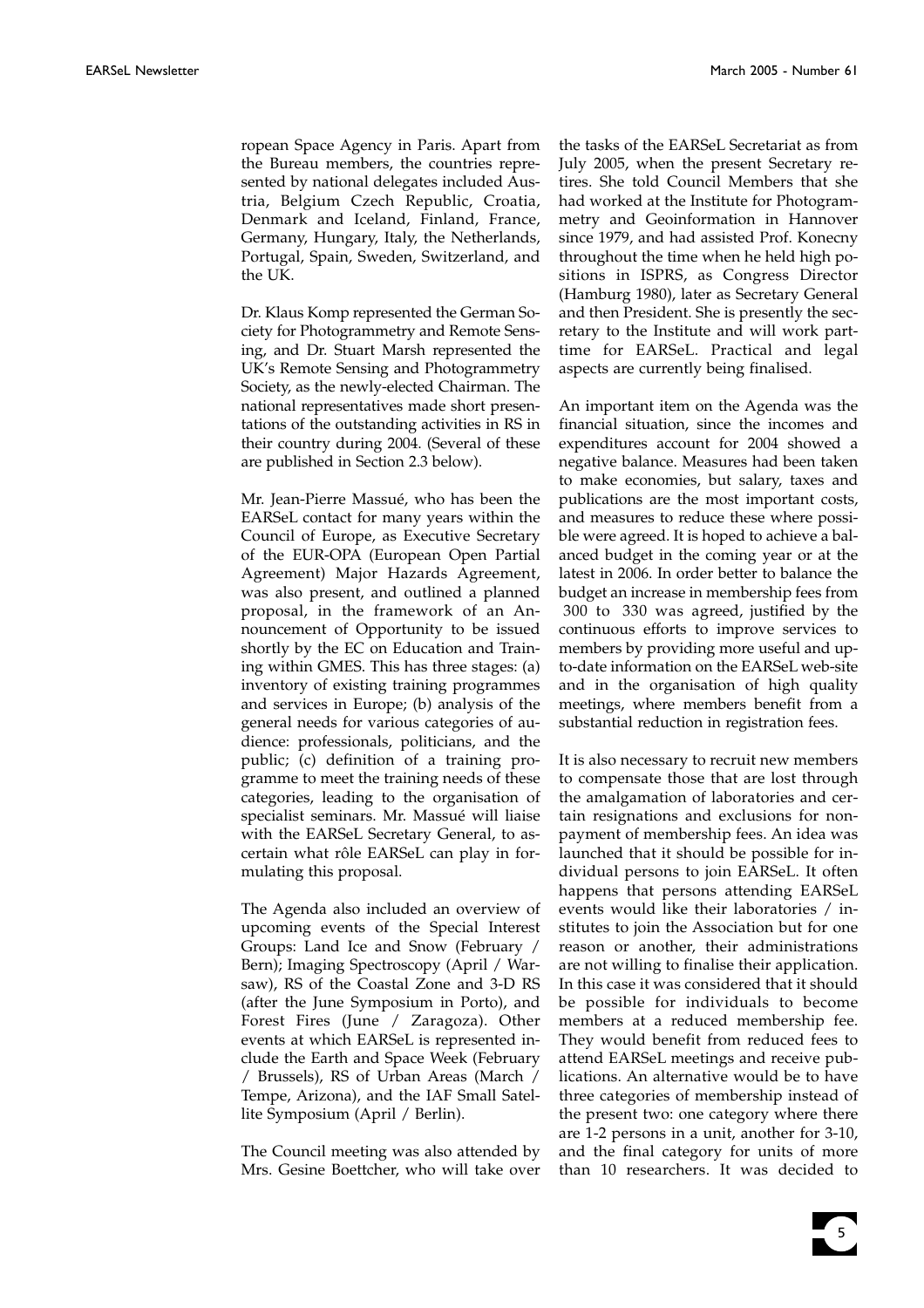6

leave the decision until the Council meeting in Porto, to allow for discussion among the members.

Concerning publications, Dr. Reuter, responsible for publications within the Bureau, reported that the 2004 issues of the eProceedings are online, and the 2005 issues are in the pipeline.

Regarding the Newsletter, it was decided to maintain this as a magazine in paper form for as long as financially possible, since it seems that most members appreciate this. It might, nevertheless, prove necessary to make this an online bulletin.

Another item was the renewal of the EARSeL Bureau. To conform to the Statutes, it is necessary for the Council to elect a new Chairman and Treasurer in Porto in June. Several nominations were proposed as Honorary President and Vice-President, to oversee the voting procedure.

#### **2.4 Integrated Coastal Zone Management in DCs**

#### *P. Geerders Consultancy (pgcons@wxs.nl)*

As a long-standing member of EARSeL and drawing from my experience as a consultant in several countries in South America and the Caribbean, mainly related to applications in the field of marine and coastal science and management in that part of the world, I should like to propose a possible role for EARSeL.

There is an urgent need for updated information as a basis for integrated coastal zone management in developing countries. Remote Sensing can play an important role to provide such information in the form of operational, dedicated data and information products, tuned to the various applications in this context. This type of service can only be achieved through an integration of remote sensing data with data from other sources (in situ instruments, models) in an adequate environment (GIS), which allows not only for static analysis but especially provides capabilities of forecast and simulation.

Although in many developing countries, already some awareness is present on the «blessings» of remote sensing, very little has been achieved with respect to operational application at national scales. Many of the currently available products and services derived from remote sensing, are set up and managed by countries from outside the region, especially by the countries operating earth-observing satellites. This creates a certain dependency as well as uncertainty as to the quality and continuity. This situation needs to be transformed into a relation of mutual trust and balanced cooperation by transfer of knowledge and technology, thus creating independent capability in the countries.

EARSeL can play a valuable role in the process of transferring knowledge and awareness on the potential of remote sensing technology and applications for developing countries. This can be done in various ways: through the development and distribution of dedicated promotional and educational material, by facilitating expert and trainee visits, and by increasing the EARSeL presence in the developing world through participation in regional events (congresses, symposia). These contacts could lead to joint projects of the EARSeL laboratories in Europe and counterparts in the developing world, which could include an element of technology transfer. The major objective in these projects should be to create and improve independent capacity on Remote Sensing in the developing countries, aimed at providing updated, complete and reliable information for science and management.

#### **2.5 New EARSeL Member: DPG, Utrecht University**

*Report by Steven M. de Jong (S.deJong@geog. uu.nl), Utrecht University, the Netherlands*

One of the new members of EARSeL is the Department of Physical Geography (DPG), Faculty of Geosciences of Utrecht University (www.geo.uu.nl) in The Netherlands.

This faculty is one of the largest Geo-Institutes in the world (425 staff and 1800 stu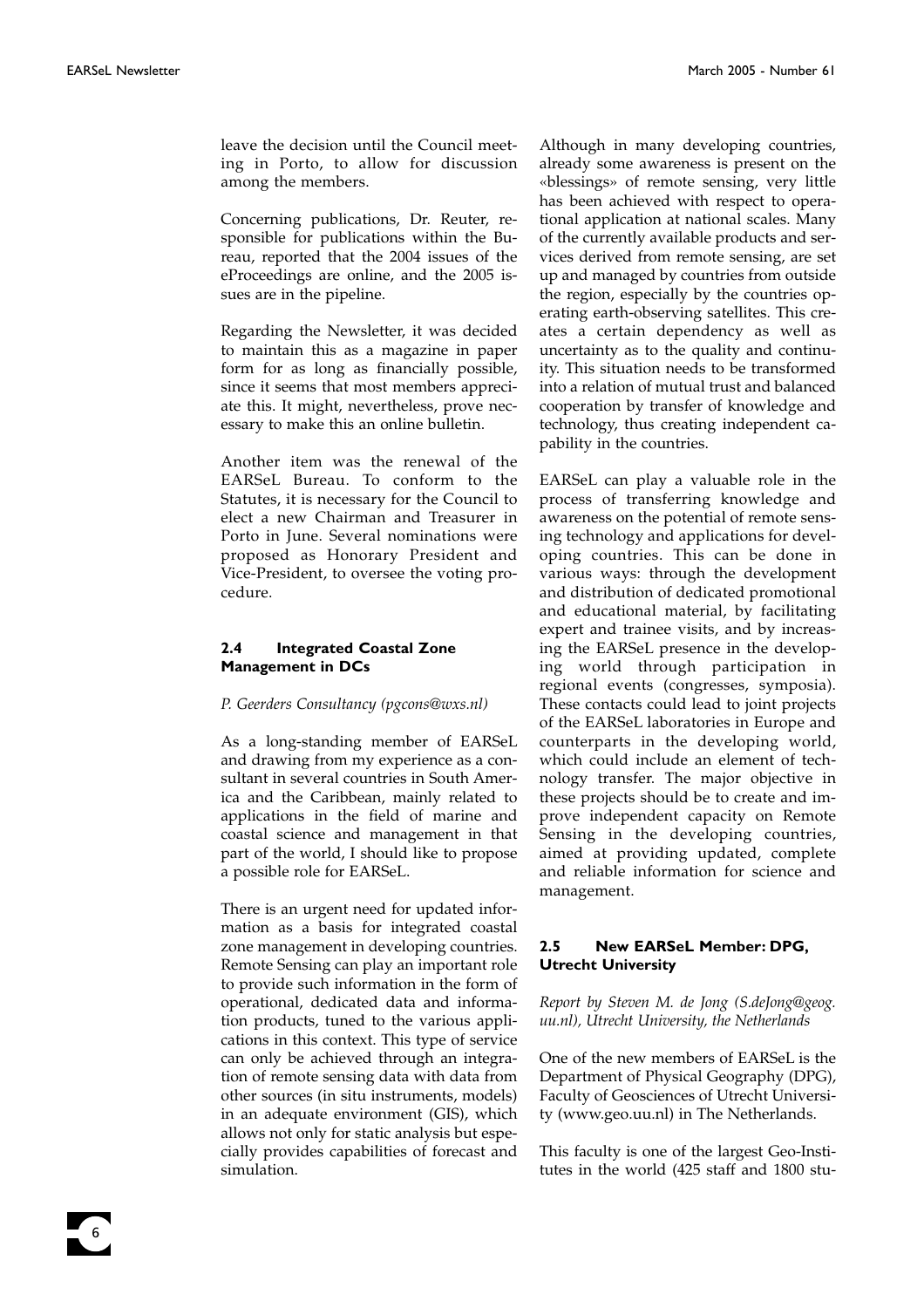dents), with the Departments of Physical Geography, Human Geography, Cartography, Environmental Sciences, Geology and Geo-Chemistry residing together. The faculty's Department of Physical Geography, with a staff of 30, has a long-term research record on modern methods and techniques in Geography, comprising spatial-dynamic modeling, GIS, and geo-statistics. Examples of our products are the "PCRaster Environmental Modelling Language" (pcraster. geog.uu.nl), the "Multivariable Geostatistical Modelling Package: GSTAT" (www. gstat.org) and the physically-based run-off and soil erosion model LISEM (www. geog.uu.nl/lisem).

The faculty's RS group is part of DPG, and is headed by Steven M. de Jong. The group offers courses in basic RS and hyper-spectral RS, at the BSc and MSc level, with a focus on geographical applications. Furthermore, we have a 4-year PhD programme of RS and Geo-Computation in Geography. Research activities of the RS group focus on applications of hyper-spectral RS, image analysis algorithms including the spatial domain, and object-based image analysis.

Over the years DPG has been involved in a wide range of European experiments with hyper-spectral instruments. It started in 1989 with EISAC'89, the European Imaging Spectrometry Airborne Campaign (MAC-Europe) in 1991, followed by the airborne experiments with DAIS7915, ROSIS and HyMAP from 1997 to now. DPG contributed to these experiments by collecting field data, analysing the imagery and assessing the suitability of these new instruments for quantitative mapping of soil and vegetation variables. The object-based image analysis aims at improving the quantitative survey of vegetation variables by using image objects and image segments in stead of using per-pixel spectral image analysis methods. The object-based studies are managed and supervised by Elisabeth Addink.

Two examples of current PhD studies at DPG are given below.

•"Modelling Mediterranean Ecological Processes using High Resolution HyperSpectral Remote Sensing Images" by Raymond Sluiter. The focus of his research is the effect of agricultural land abandonment and re-establishment of natural vegetation. Emphasis is on the Peyne experimental area in southern France. Aerial photos dating back to 1943, Landsat TM, ASTER airborne hyper-spectral images are used to quantitatively map vegetation dynamics.

•"Integrated Modelling of Top Soil Moisture using Earth Observation" by Hans van der Kwast. In this study the spatial and temporal distribution of top soil moisture in the semi-arid region of Al Sehoul in Marocco is quantitatively modelled using the Surface Energy Balance Simulation model SEBS and optical and thermal ASTER images.

In both studies the field component of collecting data for model input and for model calibration and validation is important. More information about our Physical Geography group is available at: www.geo. uu.nl.

### **2.6 News from R&D Centre ScanEx, Moscow**

#### *Ms. Olga Gershenzon, SCANEX, Moscow*

In November 2004, Antrix Corporation Limited (Antrix), India and R&D Centre ScanEx (ScanEx), Russia, signed the agreement for an upgrade to UniScan™ ground station, manufactured by ScanEx, which enables acquisition of images from Indian Resourcesat-1 satellite. Under this Agreement ScanEx is licensed to incorporate Antrix's proprietary software into ScanEx's satellite ground station UniScan™ and market the station exclusively in Russia and CIS (Commonwealth of Independent States). However, customers who need real-time downlink have to sign an agreement with ScanEx, Antrix and Space Imaging, LLC (who have rights for licensing downlinks for Resourcesat-1 worldwide outside India.)

Under the agreement Antrix and ScanEx agreed to offer joint technical solutions for acquisition of Resourcesat-1 data for customers outside Russia and CIS. The

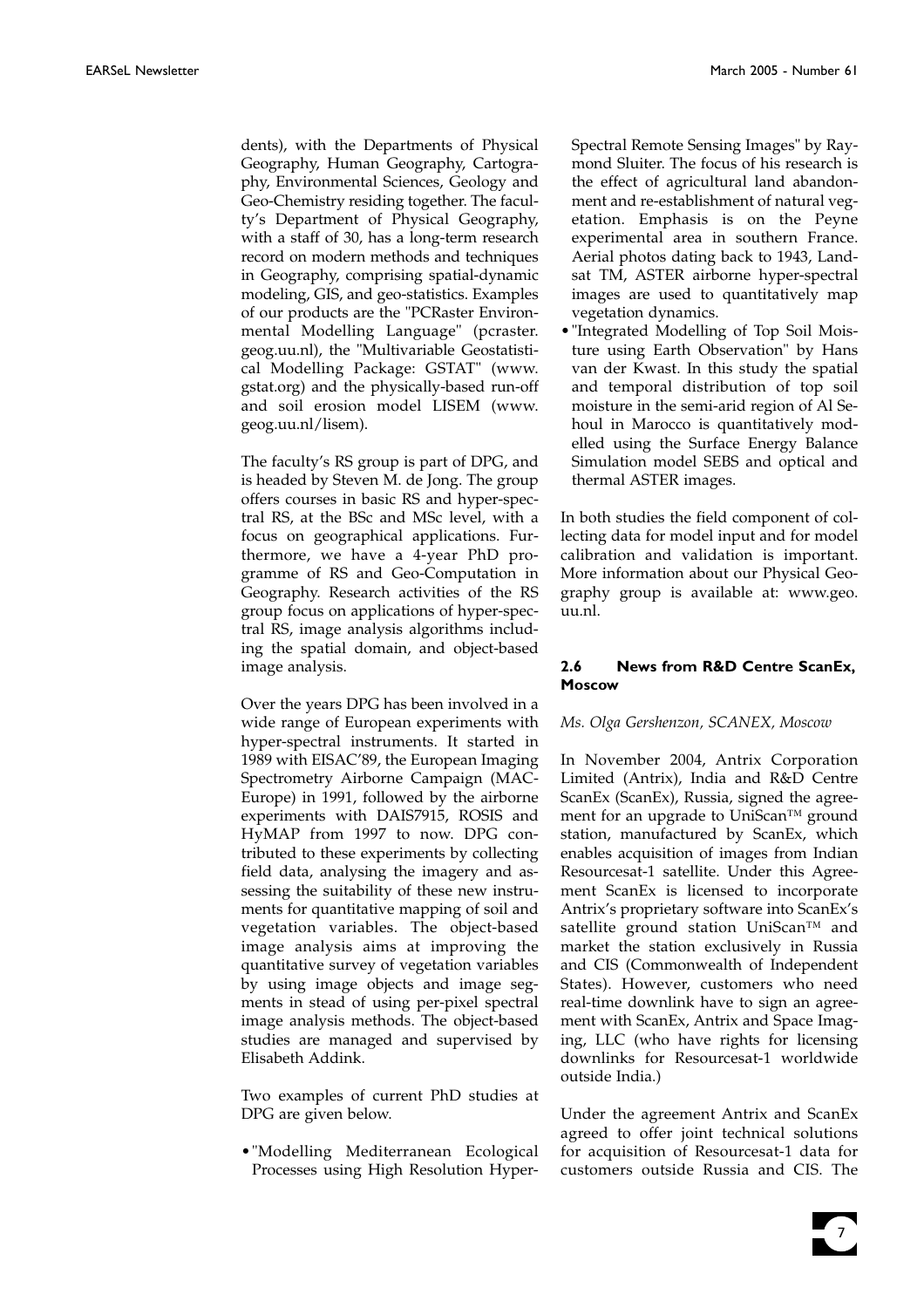joint solution consists of UniScan™ hardware for receiving and demodulating Resourcesat-1 signals with bit-sync output and Antrix's proprietary interface for reception of Resourcesat-1 data. Antrix has the right to market the joint solution worldwide, outside Russia and CIS countries.

In contrast to other distributors of RS data in Russia, R&D Centre ScanEx enables access to images transmitted from satellites directly to end users' PCs. This allows, under a separate downlink agreement, to receive real-time data and to decrease their cost in comparison with centralized approach of RS data distribution.

Resourcesat-1, the latest satellite in the IRS series (IRS-P6) was successfully launched on 17 October 2003. Resourcesat-1 is the most advanced of the present IRS satellites. It carries a new LISS-4 scanner providing imagery with spatial resolution of 5.8 m both in mono and multispectral modes with advanced radiometric quality, and Advanced WiFS (AWiFS) scanner giving a unique opportunity to receive 10 bit imagery with 56 m ground resolution in 740 km swath once in 5 days. Also Resourcesat-1 carries a LISS-3 scanner similar to that of IRS-1C/1D satellites (4 spectral channels, 23 m spatial resolution in 140 km swath) with improved resolution in SWIR channel.

The IRS Project first started in Russia in November 2001 after signing licensing agreements with Antrix Corporation and Space Imaging, and successful certification by representatives of ISRO (www.isro.org) and Antrix of UniScan™ ground station in Moscow for receiving IRS-1C/1D data. IRS imagery is of good quality, and flexible pricing policy makes it attractive for users within Russia and CIS counties. During 3 years of the IRS Project in Russia, a huge up-to-date data archive was accumulated, covering almost the whole territory of Russia.

Operational UniScan™ ground stations can be upgraded for IRS-P6 data acquisition. (At present there are 16 UniScan<sup>TM</sup> stations operational within Russia and CIS, but not all of them receive IRS data). We at ScanEx consider that Russian clients will also be very interested in AWiFS imagery, which allows a repetitive coverage of same area of interest every 5 days with spatial resolution of 56 m within a wide swath width of 740 km, and is ideal for the vast territory of Russian Federation.

About R&D Centre ScanEx (www. scanex.ru): Research & Development Centre ScanEx is a private Russian company that provides fully integrated solutions for satellite RS applications. E-mail: info@scanex.ru. About Antrix Corporation Limited (www. antrix.org): Antrix Corporation Limited is the premier space marketing company of India, offering state-of-the-art products and services developed by ISRO across global markets. E-mail: antrix@bgl.vsnl.net

#### **2.7 Pegasus: permanent monitoring from the air**

Recently, the Flemish Government has funded the high-altitude long endurance unmanned aerial vehicle project (HALE UAV) called Pegasus (www.pegasus4europe.com). The aircraft, a scale model of which was shown at the Earth and Space Expo in Brussels, on 12-20 February 2005 (europa.eu.int/comm/space/esw/expo/ar ticle\_1513\_en.htm), will fly over Europe at stratospheric altitudes of about 20 km, for up to 8 months continuously, providing high resolution imagery (20 cm ground pixel size) for coastal and country wide mapping or crop monitoring. Thanks to its agility, it will also be able to virtually hover over an area, in case of natural disasters or industrial accidents, providing decisionmakers with real-time updates of the situation. When combined with medium or low resolution satellite data, a global monitoring system will emerge with unprecedented capability. The first test flights are expected to take place in the summer of 2005.

Vito endorses the overall objective of space-based RS to improve life on planet Earth, as was promoted at the Earth and Space Week. Based on its experience in the development of tools to improve the use of imagery from space-borne satellite sensors for Earth observation (EO), Vito recently broadened the scope of its activities with the Pegasus project.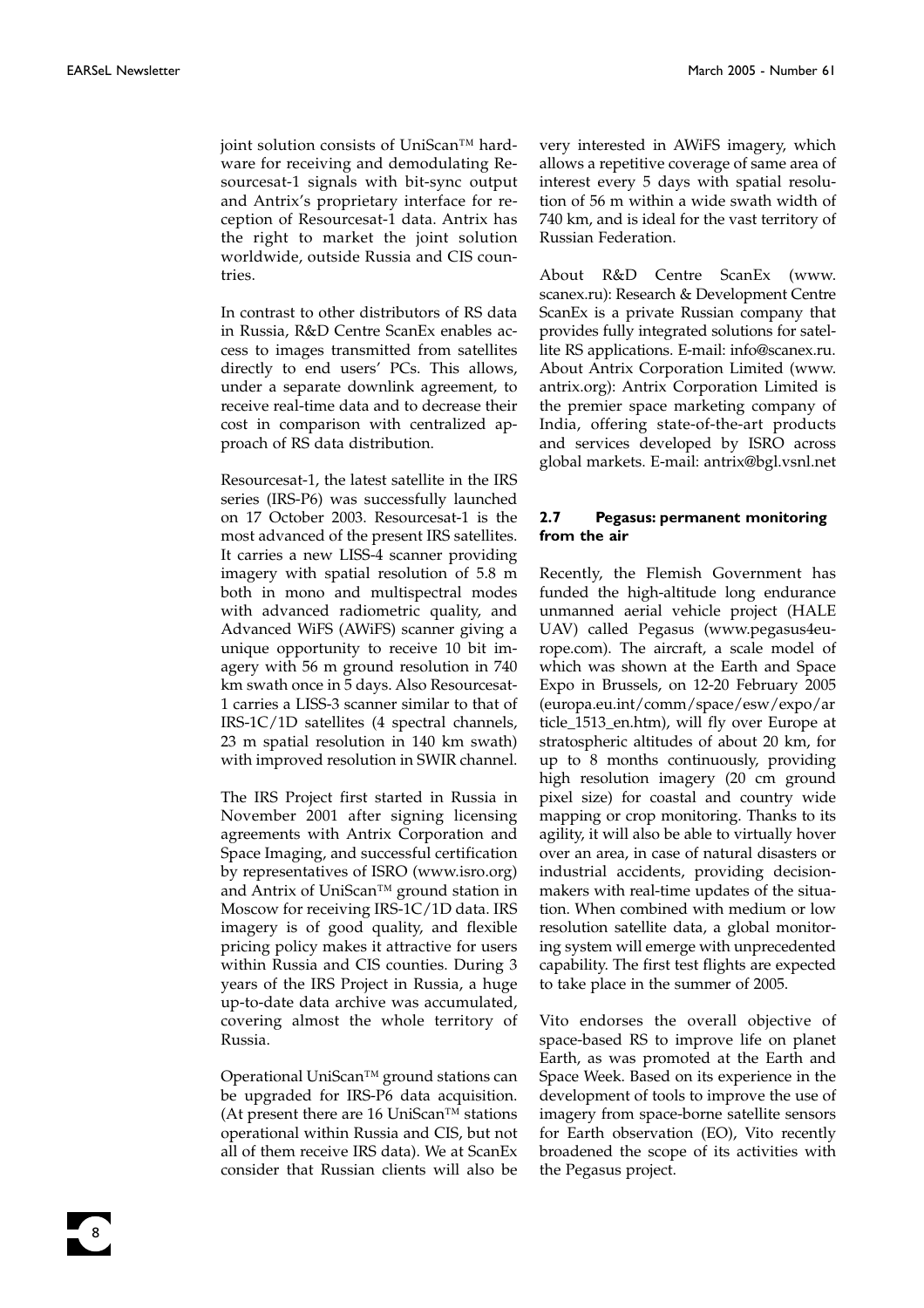Data from Pegasus are the ideal complement to widely used satellite data, and will likely improve their use. Pegasus can, for example, provide permanent observation of a problem area (e.g. forest fire, drought, flooding, industrial calamity, volcanic eruption) detected by satellite, by going into "hovering" mode above the target site, allowing for geo--stationary observation. Pegasus could significantly contribute to the GMES (www.gmes.info) and INSPIRE (www.ecgis.org/inspire) projects of the EC.

In the field of EO, Vito focuses on: running the processing and archiving facility for data from the VEGETATION instrument aboard the SPOT4 and SPOT5 satellite platforms; getting the above-mentioned Pegasus system up and running within a strict time frame; developing new applications making use of a new hyper-spectral sensor for airborne observation; playing an important role in GMES, with a specific focus on food security; participating in the MARS (Monitoring Agriculture with Remote Sensing) project of the EC, aimed at providing accurate forecasts of crop growth; participating in Geosuccess (Global Earth Observation in Support of Climate Change and Environmental Security Studies); participating in the INSPIRE project of the EC, aimed at harmonising information from space to the benefit of government, industry and commerce. For more information, see: www. vito.be/english/environment/tap.htm and www.pegasus4europe.com.

#### **2.8 Reports from National Representatives**

### **2.8.1 RS activities in 2004:Austria**

*Dr. Erwin Mondre, Austrian Space Agency (ASA), Vienna*

The national programme for space research and development (ASAP - Austrian Space Application Programme), approved and financed by the Ministry for Transport, Innovation and Technology and coordinated and monitored by ASA, supports several RS projects for different applications and use of satellite data. One of these projects aims to develop and prove a concept for

the verification of parameters as required by the Kyoto Protocol, and is carried out by a value-adding company (GeoVille / www.geoville.com) in cooperation with research and university institutes. This project is now in its second phase, verifying the implementation at four different test sites with the involvement of the users responsible at national and regional level for reporting the actual situation, as agreed under Kyoto.

A project sponsored by the Ministry for Transport, Innovation and Technology to support the GMES initiative of the EC and ESA, which was finalised in 2004, dealt with the application of satellite RS data from different sensors combined with GIS information to monitor and improve the security on Alpine transport routes (highways and railroad lines). This project was carried out by the value-adding companies Geospace and ENVEO, in cooperation with the scientific institute Joanneum Research.

Final reports of three ENVISAT studies supported by ASA have been issued. The results were also presented at the 2004 EN-VISAT Symposium, in Salzburg on 6-10 September 2004, and at the 4th International Symposium on Retrieval of Bio- and Geophysical Parameters from SAR Data for Land Applications SAR workshop, in Innsbruck on 16-19 November 2004.

The project performed at the University of Technology in Vienna shows the potential of ENVISAT ScanSAR data for soil moisture retrieval over semi-arid regions on a test site in north-western Spain. Further research efforts will be carried out over Africa to monitor the soil moisture dynamics in support of water resources management within the framework of the ESA TIGER project.

Scientists at the University of Innsbruck studied the ice / climate interactions on the Larsen Ice Shelf and in Dronning Maud Land, Antarctica, using as the main data source the images taken by ASAR of EN-VISAT. A further project was devoted to environmental research in the Eastern Alps using ASAR and MERIS data with the main aim to develop and test methods for hydrological modelling in alpine catch-

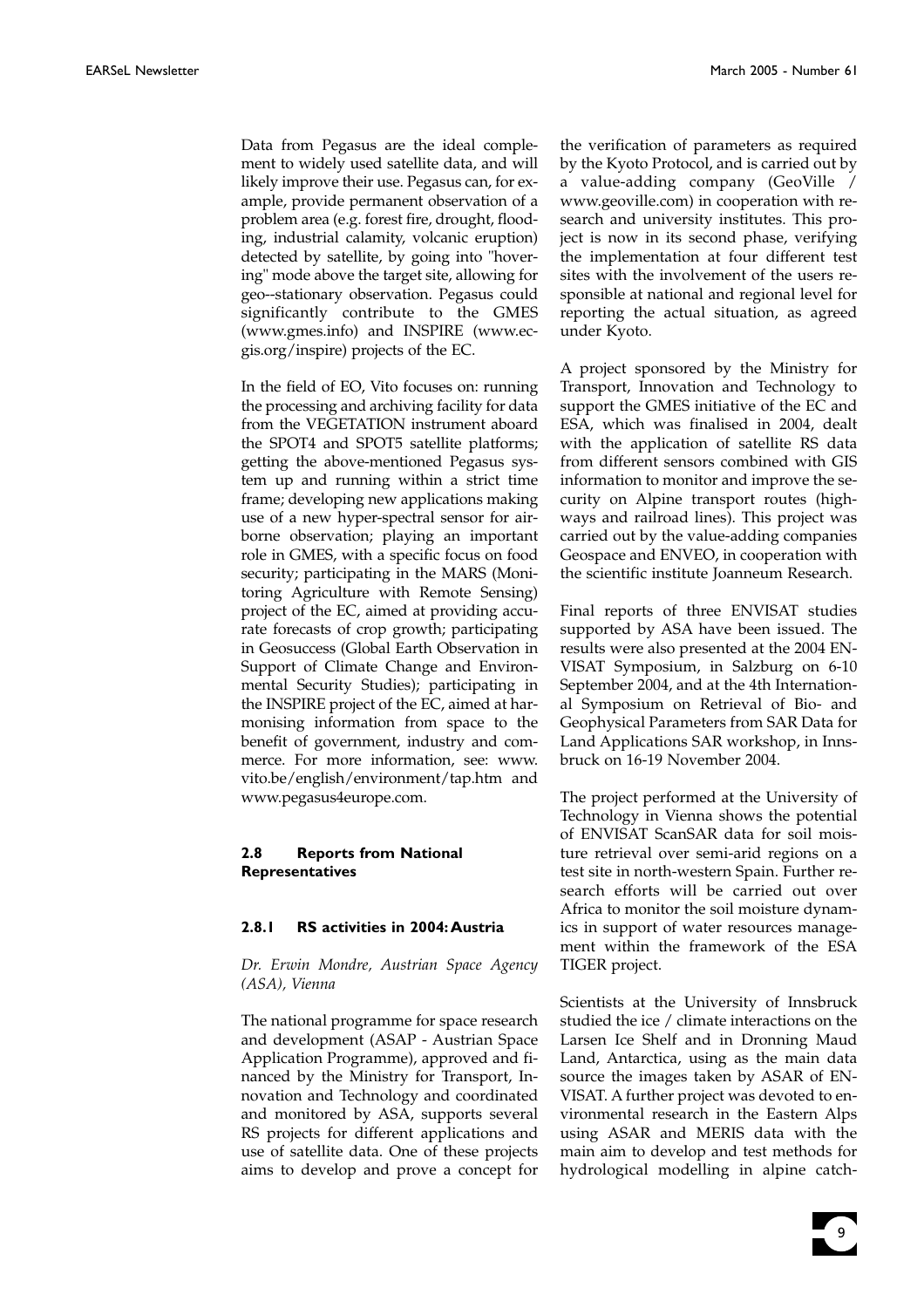10

ments basins and in monitoring the water quality of lakes.

Several international events related to RS from space were hosted and supported by Austria and through the active involvement of Austrian scientists in 2004:

- •The major event was the ENVISAT and ERS Symposium from 6-10 September 2004 in Salzburg, organised by ESA. This was the fifth conference after Cannes, Hamburg, Florence and Gothenburg where scientists could exchange their results and achievements on the very successful European remote sensing missions. 960 registered participants from 53 countries could follow 374 oral presentations and 290 posters. Special sessions dealt with different topics like climate change, air pollution, polar areas, oceanography and tectonics as well as on GMES and Meteosat Second Generation. An exhibition with demonstration of user tools and improved data access was organised at the conference site.
- •A UN / Austria / ESA Symposium on space applications for sustainable development to support the plan of Implementation of the World Summit on Sustainable Development: "Water for the World: Space Solutions for Water Management", was held on 13-16 September 2004 in Graz.
- •A 2nd International Workshop on Occultations for Probing Atmosphere and Climate, organised by the University of Graz was held on 13-17 September 2004. *(Editor's note: "Occulation" = the hiding of a heavenly body from sight by the intervention of some other of the heavenly bodies; applied especially to eclipses of stars and planets by the moon, and to the eclipses of satellites of planets by their primaries)*.
- •A UN / ESA / Austria / Switzerland Workshop on Remote Sensing in the Service of Sustainable Development in Mountain Areas, was held on 15-19 November 2004 in Kathmandu, Nepal at the International Centre for Integrated Mountain Development (ICIMOD).
- •A 4th International Symposium on Retrieval of Bio- and Geophysical Parameters from SAR Data for Land Applications was organised by ENVEO in cooperation with ESA from 16-19 November 2004 at the Congress Centre, Innsbruck.

In my function as the Austrian Council delegate to EARSeL, I have to inform you of a decision by the Austrian Parliament on a science and technology reform in 2004 which included also the establishment of the Austrian Research Promotion Agency, a new central organisation for fostering science and technology activities in Austria. ASA and three other national science and technology institutions have been integrated into this new organisation. They will continue to fulfil all their functions, activities and services on a national level and vis-à-vis ESA, EUMETSAT, EC and other aerospace-related agencies.

I am confident that the new Austrian Research Promotion Agency will further strengthen the Austrian aerospace cluster. ASA is to be formally dissolved in early 2005. The new contact address is: FFG, Forschungsförderungsgesellschaft (Research Promotion Agency), Aeronautics and Space, Canovagasse 7, A-1010 Vienna. Telephone: +43-5-77553011.

#### **2.8.2 RS activities in 2004: Belgium**

*Dr. Carine Petit (peti@belspo.be; web-site: telsat. belspo.be), Belgian Space Policy Office, Brussels*

#### **Status of EO research programmes**

#### **Generalities:**

At the end of 2004, the programmes have reached beyond their mid-course. In total, 27 projects have been financed. 65% of the budget of our programmes has been dedicated to the building and consolidation of the scientific expertise, 28% to the technological transfer and the development of products and operational services to the benefit of the public and private sectors, 6% to support the development of new hyper-spectral activities, and 1 % to shared-cost actions.

More details about the projects (promoters, laboratories, objectives, etc.) are available on our web-site: telsat.belspo.be/projects/project.asp. We invite you to perform the search by "Research programme", choosing STEREO or VGT.

#### **Market development:**

In 2004, we started two new projects to de-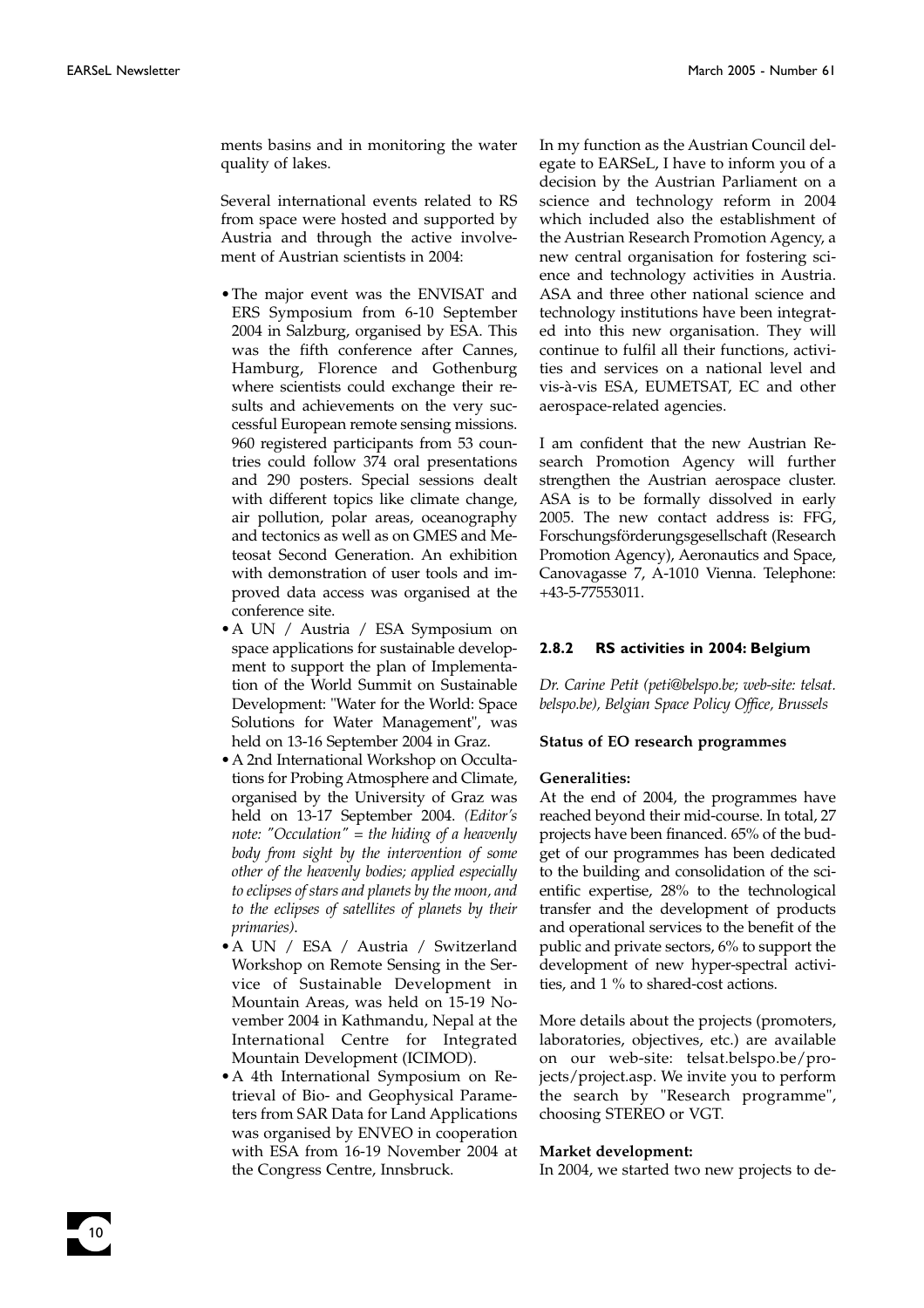velop products and operational services. The ORMES project aims at developing, automating and implementing in a dredging company a robust and user-friendly method to produce 2D suspended matter maps on the basis of ground measurement, hyper-spectral airborne images and satellites images. The CLIMFISH project addresses climate change impact on a sustainable use of Lake Tanganyika fisheries. CLIMFISH was accepted as a Principal Investigator project of the TIGER initiative of ESA.

#### **Hyperspectral Remote Sensing:**

Within the framework of commitments to the development of the ESA imaging spectrometer APEX (Airborne Prism EXperiment), our programmes support hyperspectral activities in order to familiarize the scientists with this new type of data. Following the earlier hyper-spectral flight campaigns of 2002 and 2003, the Belgian Science Policy Office invited the Belgian and foreign teams involved to present the results in a workshop in Bruges (8 October 2004). The workshop was a great success with about 120 participants. The presentations are available on the web page: telsat.belspo.be/ documents/bruhyp2004.html.

In 2004, a third hyper-spectral flight campaign with a HYMAP sensor was organized in collaboration with VITO (B) and DLR (Germany). The call for proposals was opened to foreign teams. They were not financed, but they received the data-cubes. Nine projects were selected. Due to bad weather conditions, the test sites were surveyed during three periods (May, June and July 2004) over the Benelux, Germany and UK. A third workshop will be held on 7 October 2005.

Since January 2005, a fourth call for small projects has been open until mid-March. The flight campaign will be organized with INTA (SP), having a AHS160 sensor on board. This year, we encourage again our teams to develop partnerships either with Belgian public departments or with foreign scientific institutes. The foreign partners cannot be financed by the Belgian Science Policy, but they can dispose of the data cubes. Data acquisition abroad is possible if logistics and budget permit. De-

tails about this call can be directed to the programme administrators (peti@bel spo.be; vdab@belspo.be). The results of the analysis of the data-cubes will be presented in an international workshop organized in the autumn 2006.

In 2004, the STEREO programme and the Support Plan for Sustainable Development of the Belgian Science Policy shared the financing of an Information and Communication Technologies (ICT)-based course in Earth Observation with emphasis on Imaging Spectroscopy, including hands-on applications. The course was given by the VITO (Vlaamse instelling voor technologisch onderzoek), the Spatial Applications Division Leuven Group (SADL) of the Catholic University of Leuven (KUL), the Management Unit of the North Sea Mathematical Models (MUMM) and the Royal Museum for Central Africa (RMCA) at KUL. This year, the Belgian Science Policy Office will fund the "HyperTeach" training course in Imaging Spectroscopy to be held on 26-30 September 2005 at the premises of VITO, KUL and RMCA, and instructed by teachers from MUMM, RMCA and VITO (hyperteach.vgt.vito.be). The course will be open to an international public.

#### **EODESK educational projects:**

A first objective of 2004 was the realization of a poster in the framework of the EU enlargement in May 2004 on the basis of an annual synthesis of VEGETATION images "The European Union, a novel perspective", and the development of an associated web-site available in three languages (Dutch, English, French) (telsat.belspo.be/ beo/en/europe-index.htm). The purpose was to illustrate, through the use of satellite images the diversity within unity of the territory of the new EU of 25 member states.

A second project was the publication of demonstration sheets (Dutch, French) on the usefulness of RS within the school scientific disciplines: "Earth observation within the classroom". Developed at the request of teachers, this project aims at providing the teachers and the students with a readyto-use tool demonstrating for each selected disciplines (geography, physics, chemistry, biology) the usefulness of RS with the help

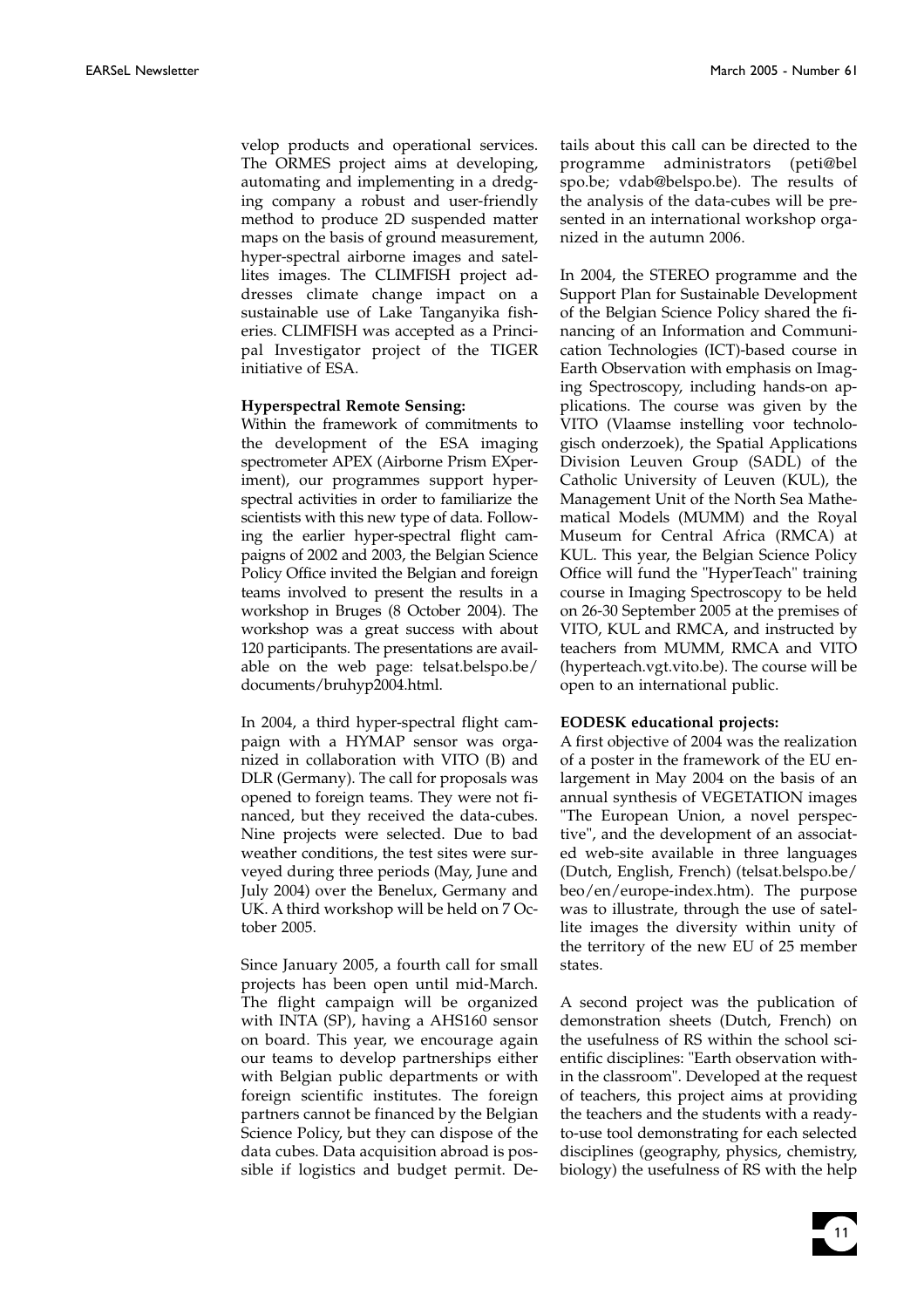of either exercises or examples of applications. The sheets are available at telsat.bel spo.be/beo/fr/profs/index.htm.

In 2005, a complete coverage of Belgium with Landsat 7 images will be made available on the EOEdu web-site (telsat.bel spo.be/beo/flash\_menu.htm). Teachers and the public at large will be able to download Landsat 7 ETM+ images of 500 x 500 pixels  $(7.5 \times 7.5 \text{ km})$ , for any part of Belgium. Four bands (blue, green, red, infrared), as well as true and false colour composites, will be available.

#### **Related EO activities of the SPACE Department**

#### **Centre for Image Processing (CVB):**

Within the framework of bilateral agreements with France, the Space department of the Belgian Science Policy financed at VITO (Belgium, Mol) the "Centre de Traitements d'images VEGETATION" (CTiV) from 1998 to 2003. Since 2004, CTiV has started a new phase by integrating the preparation of the exploitation of the APEX airborne hyper-spectral sensor of ESA. The new Centre for Image Processing (CVB) (2004-2010) is funded by the Belgian Science Policy. CVB continues to provide the processing, archiving and distribution of SPOT VEGETATION images on a free basis to the scientific community (www.vgt. vito.be/). From 2006, CVB will provide similar services for APEX data-cubes. In March 2004, the second conference of the VEGETATION users was held in Antwerp (Belgium). The conference was a success with about 150 participants.

#### **News from Belgian participation in ESA programmes:**

PROBA-1 was developed within the GSTP programme of ESA. Since 2004, ESA Earth Observation has carried on and financed exploitation of PROBA-1. The operational capacity of the Belgian Redu station to get PROBA-1 data was increased thanks to installation of a new reception station in Kiruna.

#### **News from Belgian participation in DUP:** The Belgian Institute for Space Aeronomy (BISA) contributes to the DUP project TEMIS (Tropospheric emission monitoring

internet service). The project BeGO (gorilla habitat monitoring) started in 2003 with the participation of the Keyobs company, the Royal Museum for Central Africa (RMCA) and the Catholic University of Louvain (UCL). Since 2002, two projects have been on-going: HUMAN project (humanitarian disaster mapping for Médecins sans frontières (MSF), dup.esrin.esa.it/projects/summaryp39.asp), and SLAM project (landslide monitoring by radar observations with the company Spacebel, dup.esrin. esa.it/projects/summaryp52.asp). VITO, GIM and TRASYS are involved in the GLOBCARBON project aiming at providing global land products for carbon model assimilation (dup.esrin.esa.it/projects/sum maryp43.asp). The COAST-CHART project sub-contracts with the Belgian Eurosense company. Since 2004, the Catholic University of Louvain (UCL, Prof. P.Defourny) has been involved in the GLOBCOVER project.

#### **Belgian participation in GMES:**

Several Belgian RS laboratories and private companies are involved in GMES Service Elements of ESA. The project GMFS (Global Monitoring for Food Security) is led by VITO with, among others, 3 Belgian partners (TRASYS, GIM, AVIA-GIS). The company GIM takes part in the COASTWATCH (coastal monitoring) project (led by EADS, France). The Belgian Keyobs company participates in the RESPOND GSE. The GUS (urban services) project conducted by INDRA (Spain) includes Eurosense.

Belgium is also active in FP6: MERSEA (marine monitoring) with MUMM (led by IFREMER (F)), GEOLAND (geophysical land products) with VITO and UCL (Prof. E. Lambin) (led by ASTRIUM and IN-FOTERRA, Germany), GMOSS (security) with the Royal Military Academy (RMA) (led by JRC (EU)), HAWKEYE (security) with the Keyobs company, VGT4AFRICA (distribution of VEGETATION derived products and training of the user community in Africa) with VITO.

#### **Belgian participation in EUMETSAT:**

Through its EUMETSAT and ESA contributions, Belgium continued to support the development of MSG-2, 3 and 4, and of METOP-1, 2, 3. The operation / exploitation by EUMETSAT of Meteosat-5, 6, 7 and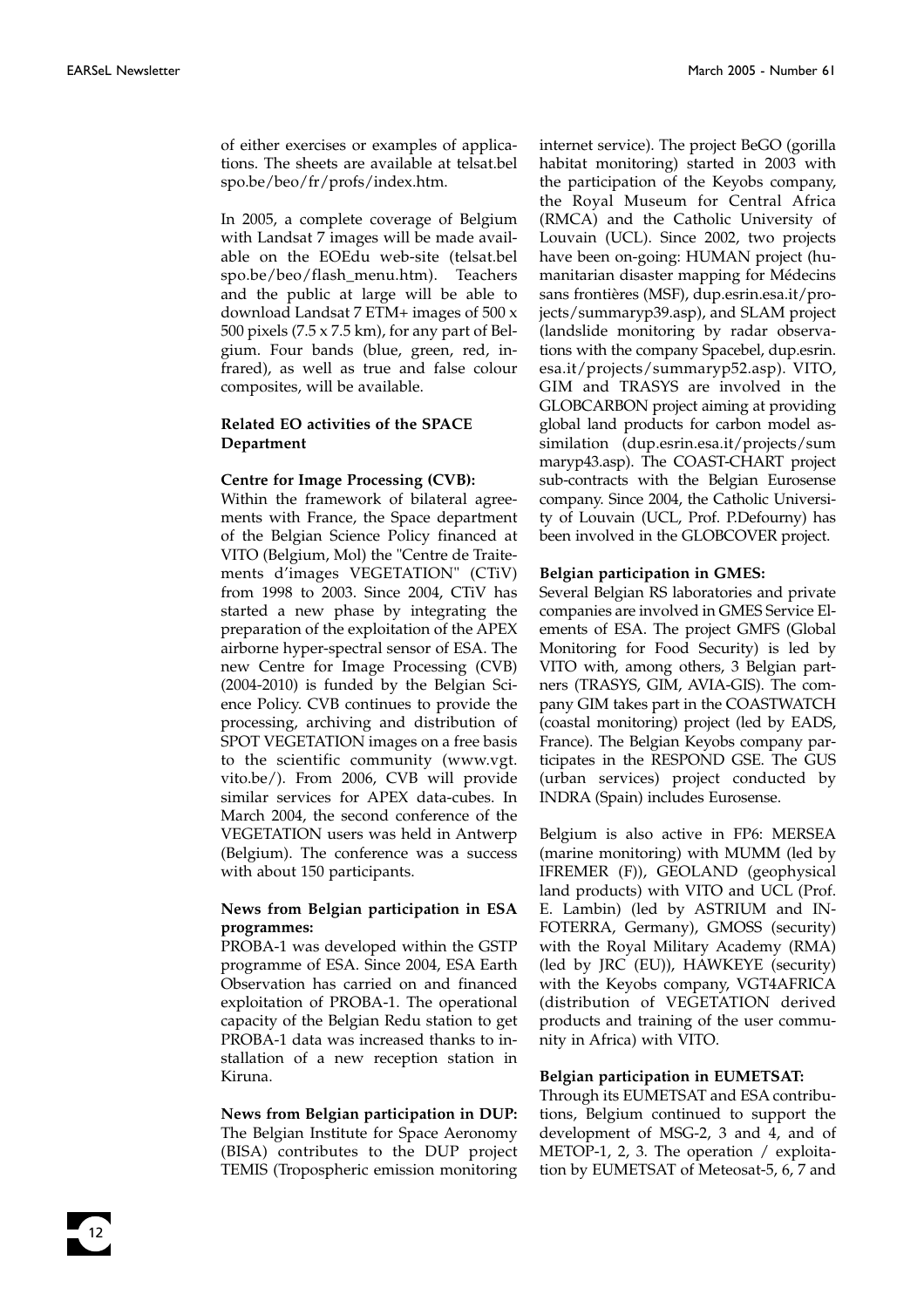of MSG-1 were also paid from our EU-METSAT contributions, as well as the development of JASON-2. The Belgian participation (KMI-IRM) to the SAF-Land, SAF-Climate and SAF-Ozone was funded by the PRODEX programme of ESA. This programme also continued to fund the Belgian participation by KMI-IRM to the ground segment (data processing) of the GERB instrument on board of MSG-1. First steps towards the set-up of a SAF-Hydrology started. KMI-IRM and VITO are potential Belgian partners.

#### **Belgian participation in ORFEO:**

Belgium committed 28.2 M (2004-2009) to support the French Earth Observation programme "Pléiades" and the accompanying French-Italian preparatory programme ORFEO. The Belgian scientific EO community has been actively involved in thematic working groups (Agriculture, Cartography, Civil security, Coastal zones, Forest). In 2005, calls for proposals will be launched to grant more methodological research using simulated Pléiades and Cosmo-Skymed data.

#### **Belgian collaboration with UNESCO:**

Belgian Science Policy supports three scientific projects in collaboration with the programme "Earth Observation from Space" of UNESCO: to edit a new map of Democratic Republic of Congo (SYGIAP); to develop an operational chain to monitor the coral reefs in Indonesia (TANIMBAR); to prospect and reconstruct the archaeological site of the Turkish Sagalassos city (SAGALASSOS).

#### **VITO's UAV:**

In 2004, VITO (Flemish Institute for Technological Research, in Mol, Belgium) received formal support from the Flemish Government for the acquisition of a High Altitude Long Endurance Unmanned Aerial Vehicle (HALE UAV) for the Pegasus project. A European call for proposals was launched at the end of 2004. In parallel, the definition of the instruments to be carried (e.g. a multi-spectral camera) and the related data processing chain was started. In this context, high-resolution data using airborne cameras have been acquired for the validation of the algorithms currently under evaluation. Finally, numerous contacts were taken with potential end-users

and possible industrial and / or scientific partners, especially in the context of disaster and crisis management; VITO has also extended the Pegasus-group to more than ten people. First calibration as well as first flight tests will occur in 2005. (Editor: See also Section 2.5).

#### **2.8.3 RS activities in 2004: Croatia**

#### *Prof. Dr. Marinko Oluic (geo-sat@zg.htnet.hr), GEO-SAT, Zagreb*

Croatia's RS and GIS activities in 2004 consisted of active participation of Croatian scientists / experts in international scientific symposia, and congresses and project-related work.

The overall activity is first and foremost reflected through the preparation and organisation of 24th EARSeL symposium, held in 2004 in Dubrovnik under the title "New Strategies for European Remote Sensing", followed by an international workshop entitled "Land Use and Land Cover" was also held. Croatian scientists presented 14 papers within these two conferences.

Croatian experts also took an active part in a number of other international conferences, e.g. in 20th ISPRS congress (International Society for Photogrammetry and Remote Sensing), held in 2004 in Istanbul under the theme of "Geo-Imagery Bridging Continents".

Our scientists participated actively in the CIESM congress held in 2004 in Barcelona. Furthermore, a number of our experts took part in the EUMETSAT conference held in 2004 in Prague, Czech Republic. In the symposium held in Trogir, Croatia, "Geographical Information Systems in Research and Practice", Croatian experts presented several papers.

Scientific and expert project-related work was performed mostly within the following seven working groups: photography, general interpretation and GIS; geology and geophysics; vegetation, forestry and agriculture; oceanography; hydrometeorology; regional planning and environmental protection; archaeology and historical heritage.

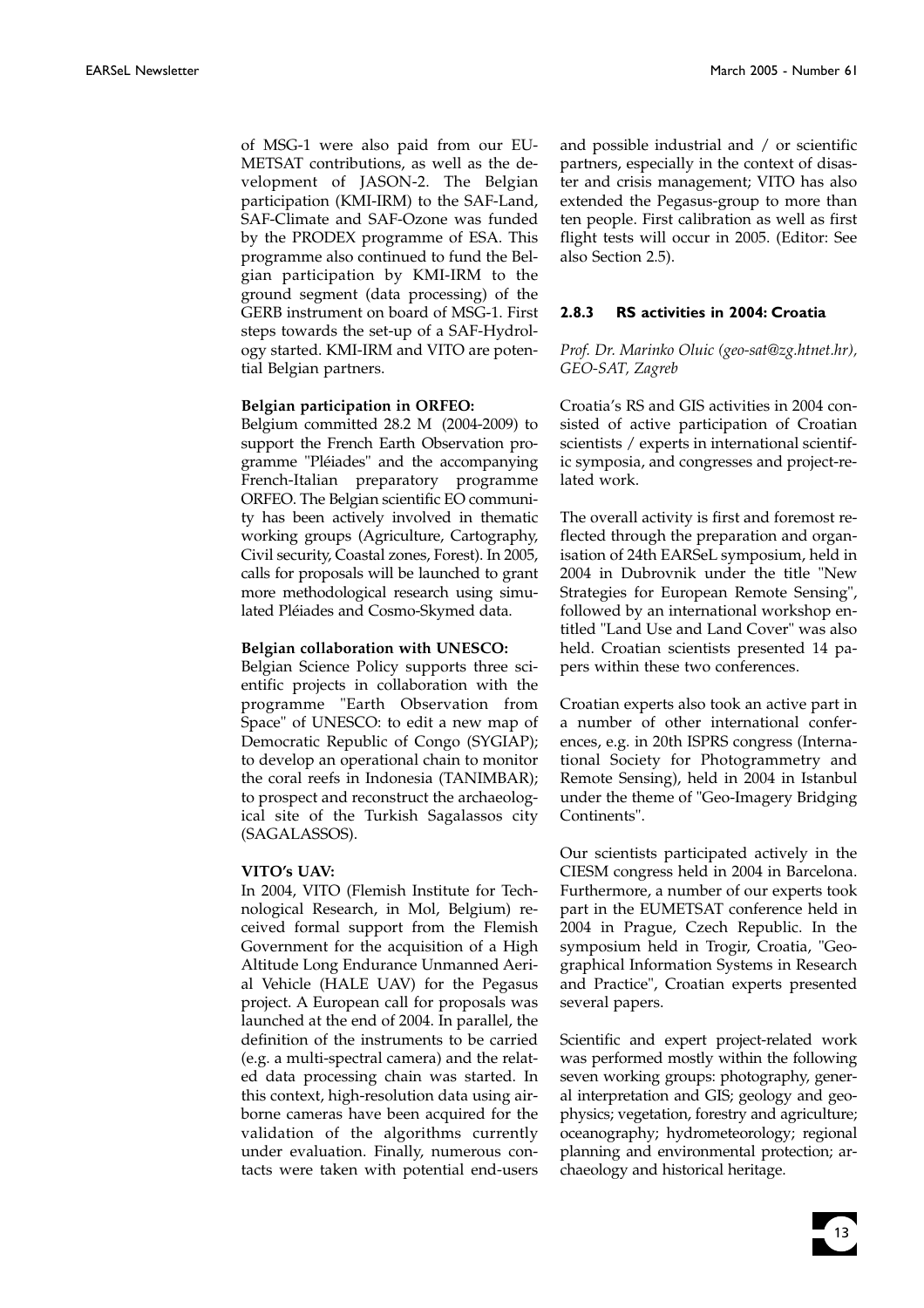In 2004, research activities carried out under the European SMART (Space and Airborne Mined Area Reduction Tools) and ARC (Airborne Minefield Area Reduction) projects were completed. Cyclic air-photography of 20% of the territory of Croatia was carried out. Furthermore, models for land-registry databases as well as for the official cartography and for the VOGIS (Army Geographical Information System) were designed. Aiming to achieve the best possible environmental protection, especially in the Adriatic coastal area, a total of 1,605 digital ortho-photo maps in the scale 1:5000 were compiled.

A study was made to assess the value of merging Landsat ETM images with air photos for the needs of forestry research (measuring and regulating forest resources). Infrared colour air-photographs were used to assess forest stand volume (fir-forest degeneration). In the course of 2004, the project of designing land-cover maps according to the CORINE 2000 and 1990 standards was finished. Within the scope of forestry research, vegetation maps of Croatian nature parks habitats have been designed using LANDSAT-7 images. Those maps will be used for regional planning and management. For the majority of Adriatic islands, SPOT-5 imagery, used for updating the island status, was acquired. In the field of agricultural activities, the hydro-pedological map of the Adriatic basin (the Croatian Adriatic coast) has been designed, using LAND-SAT ETM images. In the framework of the ADRICOSM project, satellite data were used for the surveillance and study of the Adriatic Sea (project leader: Istituto di Scienze dell'Atmosfere e del Clima, Rome, Italy).

In the field of hydro-meteorology, serious work was done on the international project "Elaboration of a system for forecasting direct weather development in Austria, Croatia, Hungary, Slovakia and Slovenia". Work related to the EUMeTrain project on "Interpretation of various interesting meteorological situations from the perspective of satellite meteorology, and keeping manualform record of individual meteorological phenomena and structures in satellite imagery" is underway.

Several national projects concerning archaeology and historical heritage have been carried out using mostly aerial photography, including: Croatian mediaeval archaeological heritage; Croatian analytical archaeological topography; Antique archaeological sites along the river Sutla in Croatia.

Apart from project-related activities, much work was done for scientific and expert seminars, such as: (a) Faculty of Agronomy, Zagreb: a two-week seminar Application of GIS technology; (b) Institute of Oceanography and Fisheries, Split: working meeting MAMA Project (Mediterranean Network to Assess and Upgrade Monitoring and Forecasting Activity in the Region).

#### **2.8.4 RS activities in 2004: France**

*Gérard Begni (Director of MEDIAS-France, START/MEDCOM Secretary, Member of the French Scientific Committee on Desertification and of the EARSeL and SFPT Councils.*

French RS activities are characterised by huge scientific, industrial and financial investments for the design, implementation and operation of systems in which space plays a major part. These efforts aim at meeting global needs for research and at developing the application field of Earth observation (EO) in many socio-economic sectors likely to benefit. French activities are led as part of an international cooperation inspired by CEOS / IGOS-P initiatives. Cooperation within the framework of the ESA Convention is a priority for France, which takes an active part in the definition of the associated strategy and determines its own so as to complement ESA policy (including programmes carried out with EUMETSAT), national strategies of the other EU countries, and GMES common initiatives.

Regarding more specifically the International Society for Photogrammetry and Remote Sensing (ISPRS), of which EARSeL is a Regional Member, after having been absent for some time from its governing bodies, France took charge of the Second Vice-Presidency of the Council from 2000 to 2004 and has been entrusted with the Presidency of Commission I from 2004 to 2008.

14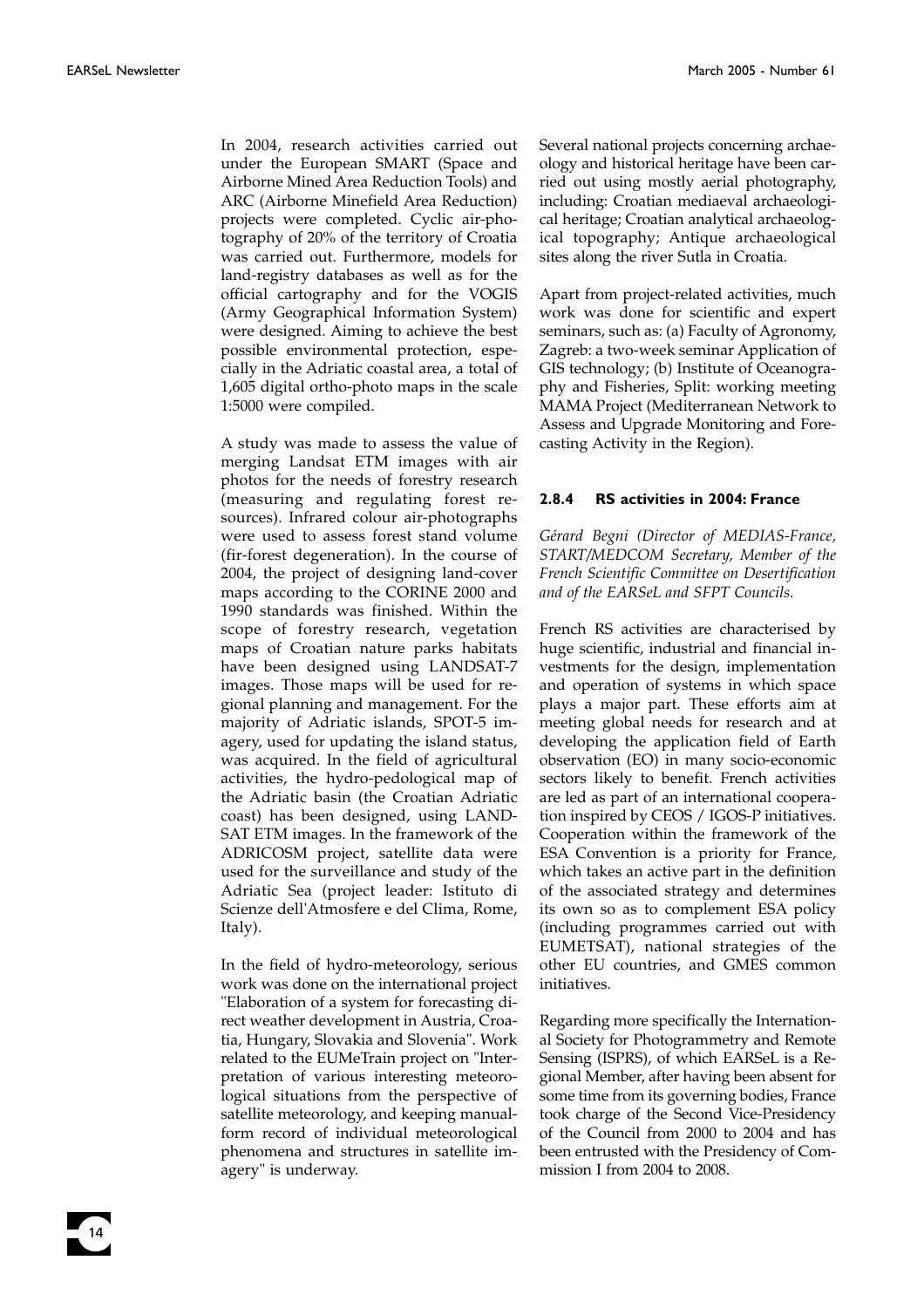#### **SPOT and its follow-on programme:**

The high resolution optical sector corresponds to major investments in France. It includes both the civilian SPOT and military HELIOS systems. Developed in cooperation with Sweden and Belgium, the SPOT constellation currently includes three satellites (2, 4, 5) described in previous reports.

Since its launch in May 2002, SPOT-5 has significantly improved the system performance with two new high spatial resolution and high accuracy positioning products. The two HRG (High Resolution Geometric) instruments enable a 2.5 / 5 m resolution panchromatic mode and a 10 m resolution multi-spectral mode. Imaging swath remains 60x60 km, with a positioning accuracy ranging about 50 m. In addition, a HRS (High Resolution Stereoscopic) instrument allows collecting simultaneously along-track stereo-pairs (in panchromatic mode) with a 10 m resolution (re-sampling at 5 m along-track) in order to develop high precision Digital Terrain Models (DTMs). In this case, the viewing field is 600x120 km, with a positioning accuracy of less than 15 m. The considerable collection capacity of the HRS (more than 125,000 km2 daily on an average) enables setting up a worldwide DTM database.

Since the launch of SPOT-1 in 1986, the SPOT system has collected an archive exceeding 10 million images covering several times nearly the whole Earth, thus allowing surface analysis and monitoring. The SPOT constellation enables an updating of the image data bank and a quick availability of its data.

The VEGETATION instrument, initially on SPOT-4 (developed in cooperation with the EC, France, Belgium, Sweden and Italy) also flies on SPOT-5. VEGETATION offers long-term (beyond 10 years), medium resolution (1.1 km) and wide field (2,200 km) observations, with a typical daily re-visit period for operational and scientific applications.

Faced with growing international competition, and to meet the ever-increasing demand from users, CNES has associated with Italy to implement the ORFEO (Optical and Radar Federated Earth Observation) programme that eventually will consist of several small compact satellites. This dual-use programme has two main components: a high resolution optical instrument developed by France - Pléiades-HR, 0.7 m panchromatic, 2.8 m multi-spectral / 4 bands (Blue: 0.43-0.55 mm; Green: 0.49-0.61 mm; Red: 0.6-0.72 mm; SWIR: 0.75-0.95 mm), and a 20 km viewing field); an Xband radar element (3-12 cm) developed by Italy (Cosmo-Skymed, 1-100 m resolution depending on the mode).

The first Cosmo-Skymed satellite (4 radar satellites to be launched in 2006, 2007, 2008 and 2009) will be launched in mid-2006; it should be followed by the first Pléiades-HR (2 optical satellites to be launched in 2008 and 2009) satellite in 2008. Pléiades will ensure the continuity of wide-field observations after SPOT-5, in panchromatic and multi-spectral bands. The ORFEO programme will be a major contribution to the European GMES programme, in particular in the sphere of security.

In 1999, CNES decided to start its ISIS (Incitation à l'utilisation Scientifique des Images Spot) programme, which granted the European scientific community an easier access to SPOT space imagery through preferential rates. A new CNES initiative called OASIS (Optimising Access to SPOT Infrastructure for Science) was approved by the EC in July 2003. OASIS aims at widening and consolidating ISIS at a larger European scale in order to cover the needs for research of the EU member states and associated countries, and to satisfy also potential new users. The OASIS programme was instituted during the first quarter of 2004, for an initial 4-year stage. Its implementation for the benefit of European researchers is scheduled by the end of January 2005. It is expected that EARSeL members take full advantage of OASIS. ISIS will then be reserved for French users only.

#### **Solid earth, ocean, atmosphere, coupled systems:**

In recent years, a new generation of DORIS positioning instruments has been launched on 3 satellites (SPOT-5, JASON, ENVISAT). This new configuration enables a 1 cm po-

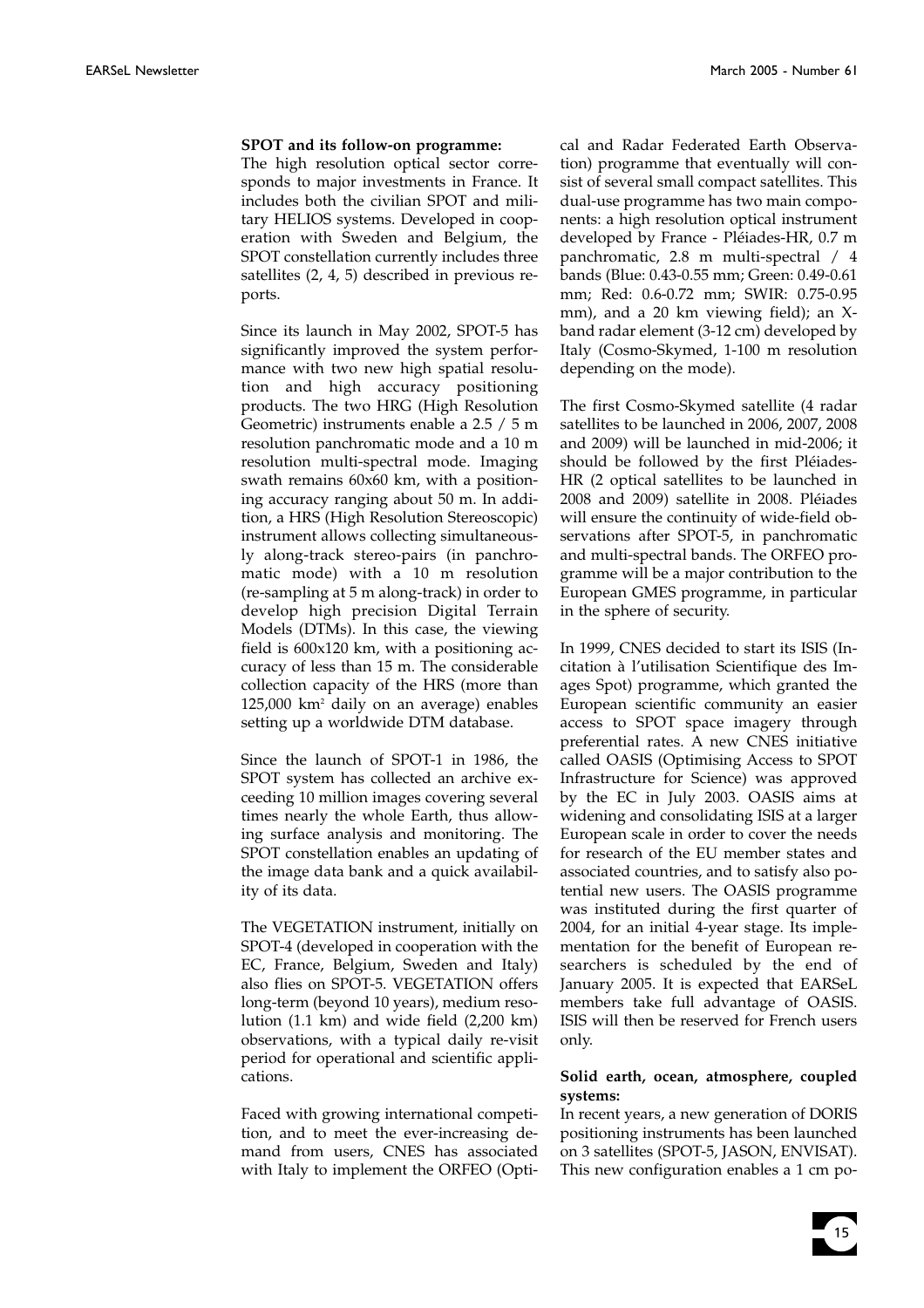sitioning accuracy and a few yearly mm for the motion of the 54 DORIS ground stations. The French scientific community also plays a significant part in the analysis and interpretation of EO data (optical and radar images) for geo-physical applications (tectonics, volcanology, seismology, landslides…).

In other domains, such as spatial measurements of the Earth magnetic and gravity fields, France cooperates with, respectively, Denmark for OERSTED (launched in February 1999 and still operating), and Germany for CHAMP (initiated in July 2000 and still on-going). The French scientific community is also involved in two ESA projects, taking part in the GOCE payload and data processing, and providing the scalar magnetometers to equip the three satellites of the SWARM mission.

The CRYOSAT mini-satellite, designed to study the cryosphere and developed within the framework of the ESA Earth Explorer programme is being completed and should be ready for launch in 2005.

DEMETER, the first CNES micro-satellite, was successfully launched in June 2004. This mission is dedicated to the study of electromagnetic and ionospheric disturbances and to their relation with earthquakes, volcanic eruptions, tsunamis and human activities. The satellite and its instruments are working properly and the first measurements are currently being analysed.

Following a successful phase B study, the SMOS (Soil Moisture and Ocean Salinity) phase C/D has been formally approved and is scheduled for launch in February 2007. It will be carried out in collaboration with France and Spain (CDTI) within the ESA Earth Observation Envelope Programme (EOEP). This mission had been proposed by French scientists (CESBIO – Y. Kerr) in line with the recommendations of the national seminar on future scientific prospects held in 1998. The payload consists of the MIRAS instrument, a 2-D interferometer operating in L-band and is designed to measure soil moisture and ocean salinity. The SMOS mission will help develop hydrological, climatic and meteorological modelling and forecasts, especially as regards extreme events (droughts, floods), and will improve the management of water resources.

The Franco-American TOPEX-POSEIDON system, launched in 1992, and its successor, the JASON-1 mini-satellite launched at the end of 2001, have enabled to study ocean dynamics and to determine sea level with 1 cm accuracy. The on-going need for accurate altimetric data from non-sun-synchronous orbits has been clearly expressed by ocean data users, especially the Global Ocean Data Assimilation Experiment (GODAE), the Integrated Global Observing Strategy Partnership (IGOS-P) and the European Global Ocean Observing System (EuroGOOS). Consequently, CNES (France), NASA and NOAA (USA), and EUMETSAT have agreed to implement jointly the JASON-2 satellite, scheduled for launch at the end of 2005, with a nominal five-year lifetime. Together with complementary data delivered by ERS and EN-VISAT, it will be a key component of the Ocean Surface Topography Mission (OSTM), EUMETSAT's first optional programme.

Regarding applications, France has developed the MERCATOR project for operational oceanography (real-time assimilation of global data in complex high resolution models). Analysis reports and ocean forecasts have been issued since January 2001 (real-time description). Together with OOPC (Ocean Observation Panel for Climate), CNES coordinates its international counterpart, the GODAE project.

The POLDER (POLarisation and Directionality of the Earth's Reflectances) instrument is a wide-field imaging optical radiometer that provides global systematic measurements of the spectral, directional and polarised characteristics of the solar radiation reflected by the Earth/atmosphere system. Its original observing capabilities have opened new perspectives for discriminating the radiation scattered in the atmosphere from that actually reflected by the surface. Two instruments were launched on the ADEOS-I (Advanced Earth Observing Satellite) and ADEOS-II (MIDORI) Japanese satellites, the lifetimes of which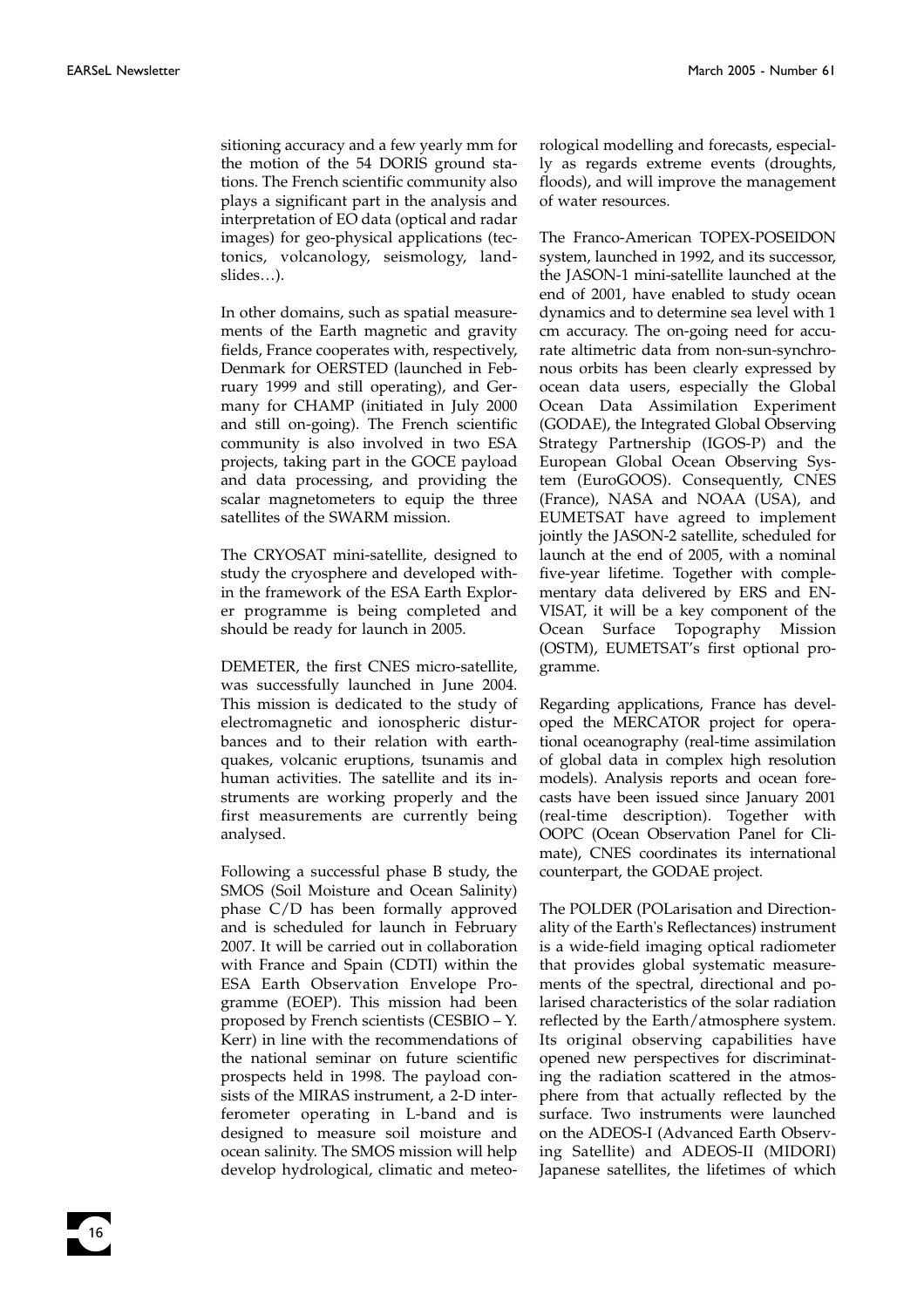were shorter than expected. Nevertheless, the POLDER instruments provided data that enabled innovative studies and new results on aerosols and clouds (aerosol characterisation, clouds / aerosols interactions, radiative forcing), land surfaces (vegetation, carbon cycle) and ocean colour (primary production, carbon cycle), thus enriching the study of global environment change mechanisms.

#### **Programme of thematic competence networks:**

The programme of thematic competence networks ("thematic units") is a major initiative meant to provide scientists with relevant products and information, while saving as much time and manpower as possible regarding data handling and preprocessing irrelevant to their scope of research. Each initiative is led by a cluster of several public entities, some of which are in charge of scientific matters. CNES has been entrusted with space data issues, and is accordingly developing advanced retrieval algorithms, validating outputs and improving the system.

Of specific interest is the POSTEL "Continental Surfaces" thematic unit that meets GMES priorities and key scientific objectives. Its goal is to derive, from wide field satellites, various biophysical parameters related to land surfaces. Use of several space-based systems enabled reasonable eradication of instrumental biases due to the specific viewing modes, while benefiting from the extensive range of observations currently available. POSTEL aims to supply scientific and operational communities with products duly referenced in terms of description and accuracy. Links between existing structures (e.g. EUMET-SAT Land-SAF, VITO in Belgium, EC / JRC) and forthcoming GSE elements are taken into due consideration. Decided on in 2002, POSTEL is in its early phase, but already involves several national and international projects approved and funded by now. The most outstanding enterprise is the GEOLAND integrated project of the EC 6th Framework Programme. Jointly led by INFOTERRA GmbH, Germany, and ME-DIAS-France, GEOLAND consists of two scales – regional and global, the latter being coordinated by the POSTEL team (CSP,

Core Service Bio-geophysical Parameters). It is expected that EARSeL members take full advantage of the POSTEL services – a European initiative.

#### **Encouraging applications – the GMES and PNTS programmes:**

From the very beginning (Baveno Manifesto, 1998), France has been strongly supporting the GMES initiative and actively contributed to its definition. GMES Strand 1 is now completed and the related report has been issued. ESA is involved in GMES through the GSE (GMES Service Elements) programme. France is engaged in 10 GSE projects and is leading 3 of them.

At a national scale, the PNTS (French National Programme for RS) aims to develop methodologies to prepare use of RS data by scientists, promoting implementation of operational methods, and assessing and assimilating space data in complex models. The multi-year programme includes many themes: land surfaces, oceans, biosphere, snow and ice, land and water, atmosphere, human and social sciences.

PNTS has backed the following existing space programmes: POLDER, SeaWIFS, SPOT, VEGETATION, MERIS / ENVISAT regarding studies in the solar field, and ERS (altimeter, wind scatterometer, SAR), ENVISAT, TOPEX / Poseidon and JASON in the microwave sphere. It also helped exploit new missions on gravity such as CHAMP or GRACE, and will be involved in the future GOCE project. It has promoted missions now scheduled such as IASI, Lidar WIND, MSG, CALIPSO and SMOS, that resort to new technologies of space measurements. The PNTS also plays an important part in structuring communities on specific themes by organising workshops. Some devoted to higher spatial resolution or LUCC (Land Use and Cover Changes) related issues have already taken place.

In the future, PNTS plans to carry on its actions by supporting the methodological development of future missions (ESA Earth Explorer programme, IASI, CALIPSO, PARASOL, DEMETER…) and by undertaking studies applying new concepts such as higher spatial resolution (namely ORFEO, Pléiades-HR and COSMO-Sky-

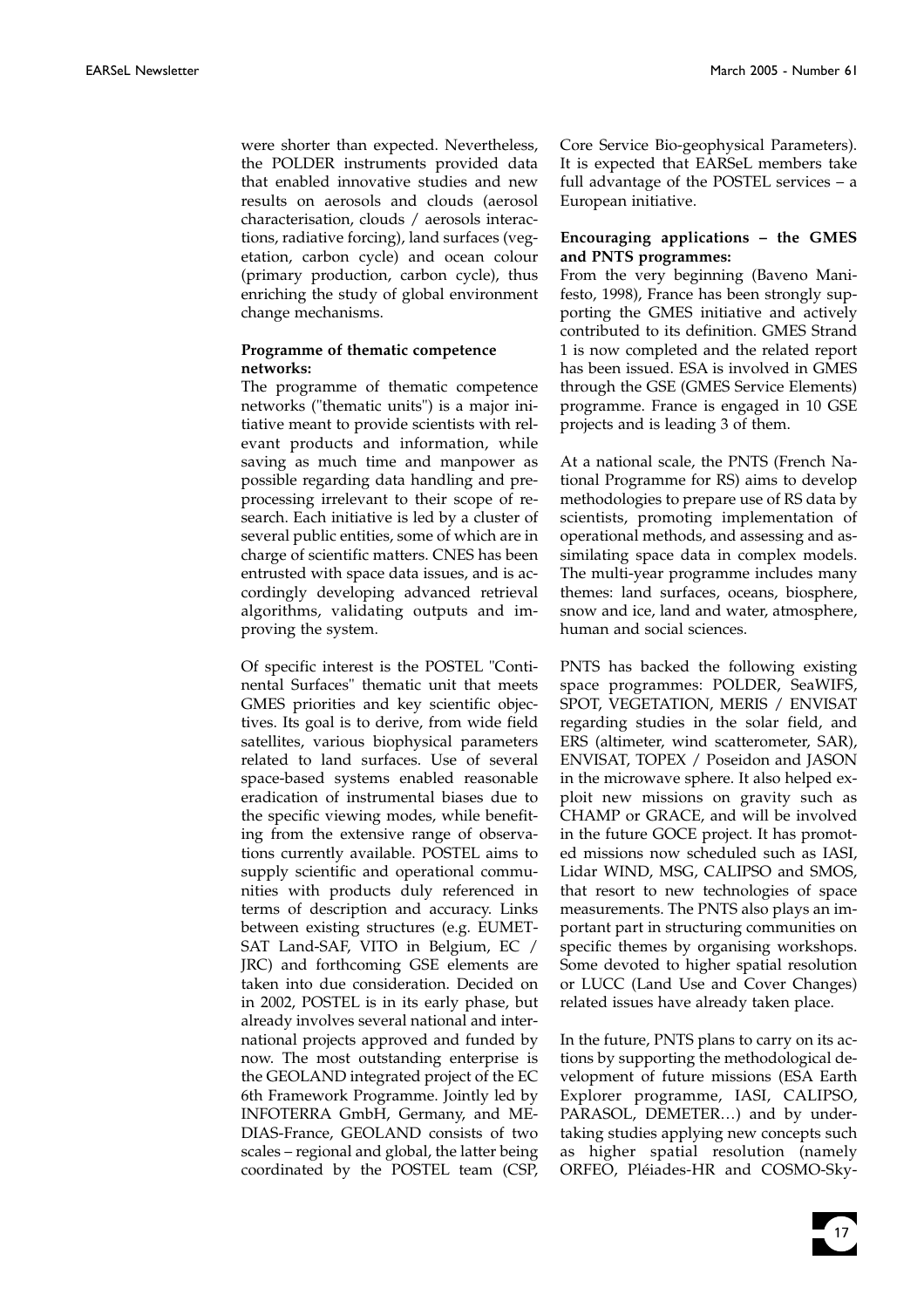Med). PNTS is also maturing methods that use new measurement techniques: the Pband with the RAMSES radar, fluorescence in Fraunhoffer lines, polarimetry in EN-VISAT and RADARSAT-2 SARs, bistatic or radar interferometry (GPS, Alos cartwheel), hyper-spectral data (CHRIS), and directionality in the thermal field.

#### **2.8.5 RS activities in 2004: Germany**

*Prof. (em.) Gottfried Konecny, University of Hannover*

In Germany EARSeL has 23 member laboratories, 8 of which have submitted short progress reports:

The German Aerospace Research Establishment DLR in Oberpfaffenhofen (Prof. Schroeder et al.) makes the most important German contribution in RS. On behalf of the German government it cooperates with ESA in its missions and it maintains bilateral contacts with space agencies and space operators. With ESA it cooperates in the oxygen initiative. It has 50 TB of data in the DIMS archives and has a monthly throughput of 1.2 TB of data. For the Envisat mission it provides operational service for ASAR, MERIS, GOME, SAR, MIPAS, and SCIAMACHY. Further operational service is offered for MSG and Meteosat, for CORONAS-F, Champ, Grace, Marocsat / Tubsat and KOMPSAT-1.

The Indian MOS-IRS mission has finished after 8 years of operation and the first IRS-P6 (Resource Sat) images have been received. It operates an IKONOS ground station and has acquired 1 M km<sup>2</sup> of coverage in 180 acquisitions. The German global SRTM / X-Sar data have been completely processed, and are available on-line. Regarding future missions DLR participates in the design of TerraSAR-X and the Tandem-X studies. Further international co-operations are executed in the GMES programme.

The two laboratories at the University of Bonn (Department of Geography and Centre of RS of Land Surfaces, both under Prof. Menz) conduct a great number of application projects in Africa, Antarctica, and

North Rhine-Westphalia. These diverse projects (climate variability in Namibia, vegetation dynamics in East Africa, glacier changes in Antarctica) are either financed by the German Research Foundation DFG or the German Science Ministry BMBF (water management in West-Africa).

The Geographic Institute at the University of Göttingen (Prof. Kappas) monitors land use changes in Sulawesi and glacier tongues in Alaska under DFG support. In October 2004 the "Remote Sensing Days for Environmental Studies" were organized as a conference for 220 participants.

The Institute of Meteorology at the Free University of Berlin (Prof. Eckhardt) receives NOAA 15-17 AVHRR, AMSU, and Meteosat 7 data on an operational basis.

The homogenised reflectivity and vegetation index in 1 km resolution are archived for Central Europe and the Mediterranean, as well as cloud cover since 1989. For Greenland and for Novaja Semlja, the icecovered area is monitored since 1966. The data are available through the web. Another research project concerns the quantitative precipitation forecast in Germany.

The Department of Geosciences of the Technical University Dresden (Prof. Buchroithner) has completed a 1:100,000 map of the "Nevado Ojos del Saldo" in the Andes using Aster imagery and SRTM data. A new method for stereo viewing by lenticular screens has been developed. Studies in the State of Saxony were made to monitor land use and the vitality of forests and the use of HRSC imagery for DTM's for the prevention of Elbe floods.

The Institute for Photogrammetry and GeoInformation at the University of Hannover (Prof. Heipke) participates in the geometric evaluation of Mars Express images. In cooperation with the University of Zonguldak, Turkey it tests the applicability of space images (Ikonos) for small and medium scale mapping. On the North Sea Coast laser scanning is investigated for DEM creation for coastal needs. The digital German topographic base data set ATKIS needs efficient updating procedures. The Institute investigates how certain features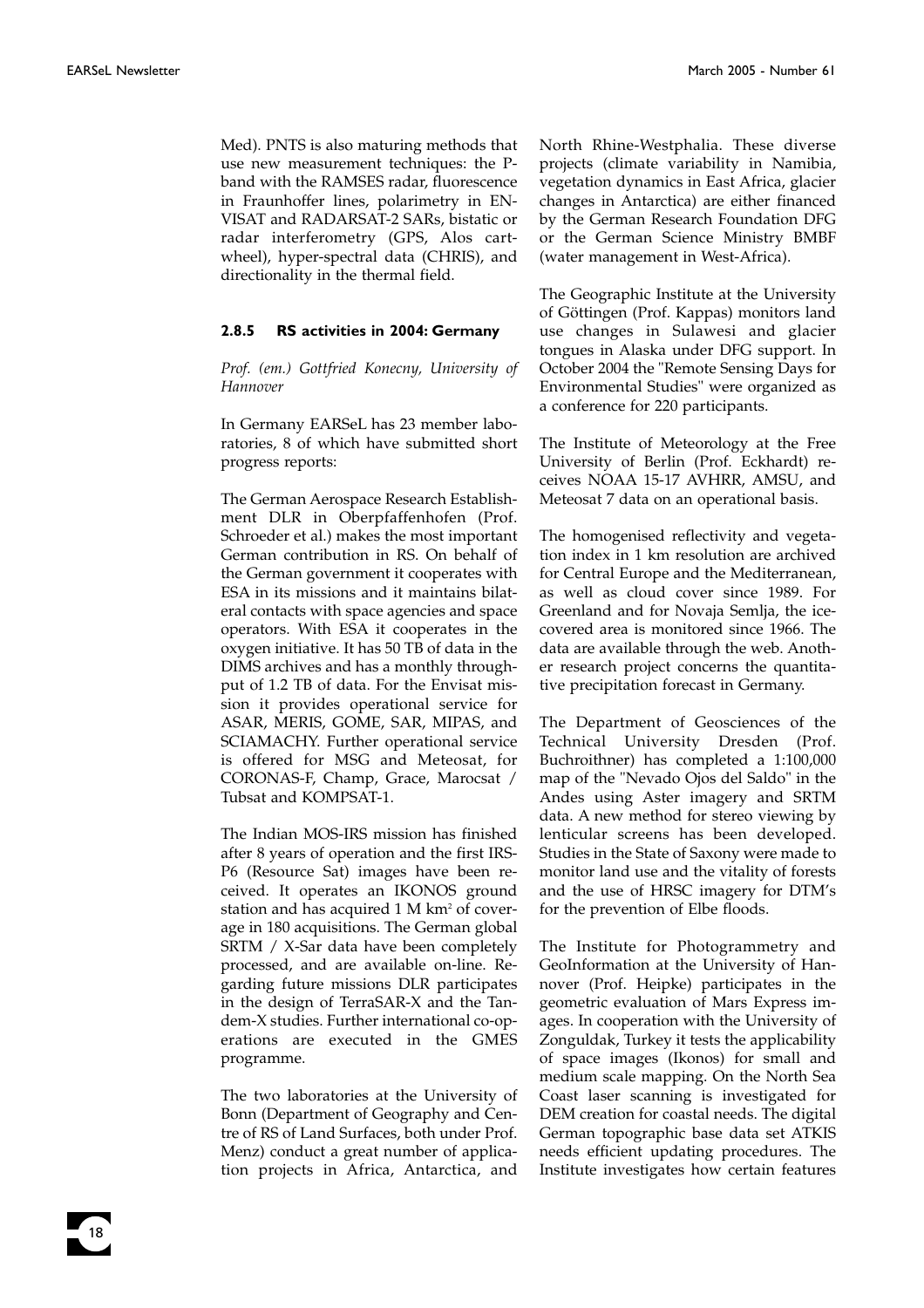(roads, vegetation) may be updated in a (semi)-automatic way using new imagery. Special attention is paid to semantic correctness of the data.

The former member, Institute for Photogrammetry and Cartography of the Technical University of Berlin has ceased to exist, after Prof. Albertz retired. Nevertheless he continues his work to produce a topographic image map, Mars 1:200,000, from Mars Express. This is done by a "Planetary Image Mapper" software system.

Of the 16 remaining laboratories, which did not provide a report, information is provided in the following websites:

- •Photogrammetry and Remote Sensing, University of Freiburg (www.felis.unifreiburg.de): bio assess in Europe, forest monitoring in Brazil and Europe
- •Forest Yield Sciences, Technical University of Munich (www.wwk.forst.tu-muen chen.de): forest vitality in Bavaria
- •Physical Geography, University of Freiburg (www.geographie.uni-freiburg. de/ipg): work in Chad, Southern Africa, Tanzania
- •Physics, University of Oldenburg (las. physik.uni-oldenburg.de): projects: fluorescence spectrometry of algae; observation of chemicals in the sea; algorithms for ocean colour; shipboard lidar and spectral photometer development; observation of bio-optical processes in the Indian Ocean and in the Atlantic between the Canary Islands, the Azores and Gibraltar
- •Limnological Station, Technical University of Munich (www.limno.biologie.tum. de): (not accessible)
- •Geography & Geosciences, University of Trier (www.fent.uni-trier.de:8000): ground water formation and water retention, Mediterranean range lands
- •GAF, Munich (www.gaf.de): projects in water resource management in Africa, in Yemen
- •Navigation, University of Stuttgart (www.nav.uni-stuttgart.de): laser scanning
- •Federal Institute of Cartography and Geodesy BKG, Frankfurt (www.ifag.de): geo-portal development, geodata center, geodetic activities for earth rotation and ITRF monitoring

•Optimare, Wilhelmshaven (www.optimare.de): IR/UV and MV scanning of marine pollution

The remaining institutes (MPI, BGR, Geosciences University of Munich, Geography Humboldt University Berlin) do not have web-sites.

At the Technical University of Oldenburg Prof. Luhmann became the new President of the German Society of Photogrammetry and Remote Sensing and (Ms.) Prof. Glaesser of the University of Halle-Wittenberg the Vice-Chair of the Society. Dr. Carsten Jürgens, who organized successful EARSeL events in Regensburg, has now accepted a chair at the University of Bochum.

In Germany we have concerns that the overall RS policy formulated by government and the major globalized industrial partners dictate what can be done in RS. The laboratories try to survive within this framework drawing on national and European research funds. The German Society for Photogrammetry, Remote Sensing and Geo-Information confirms that RS as a tool is welcomed as a contributor in a much wider framework of GIS and its applications for sustainable development. This is a call for joint efforts to foster our disciplines to integrate RS into the tasks.

#### **2.8.6 RS activities in 2004: Italy**

*Dr. Mario A. Gomarasca, Italian Remote Sensing Association (www.asita.it/ait)*

The conflict between the necessity to reduce government expenditure and the need for more competitive and active research initiatives is strong in Italy. Some European and other countries in the world have understood that for competitiveness and economic growth, it is required to increase the percentage of internal resources devoted to research and, in our case, specifically to Space research.

The freezing of employment at University level and within institutions such as the National Research Council of Italy (CNR), ENEA, and others, has reduced significantly the opportunities to have continuity and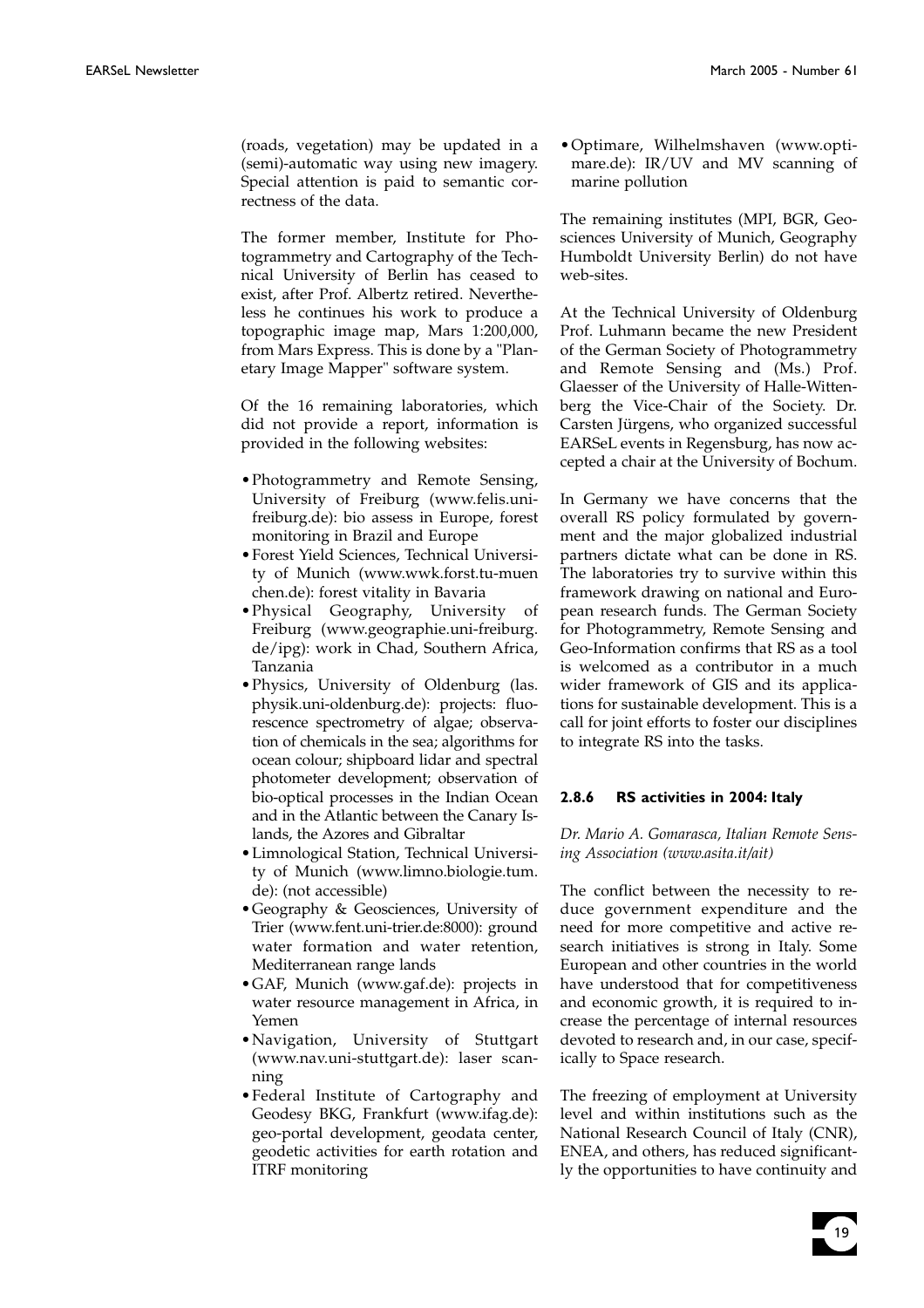has discouraged young people to choose careers in research. Nevertheless, the Italian scientific community, despite limited resources, is still extremely active.

#### **ASI - Italian Space Agency (www.asi.it):**

The most relevant element of the ASI Earth observation (EO) activities is the COSMO-SkyMed national Programme, in terms of resources allocated and national strategy. COSMO-SkyMed is an end-to-end EO system that foresees the launch of four satellites equipped with a SAR X-band payload. The system, that should be usable by both by civilian and military users, is carried out in close cooperation with CNES, which is developing an observation system in the optical band, named Pleiades. The launch of the first COSMO-SkyMed satellites is scheduled in 2005.

Besides CNES, in 2004, ASI has strongly collaborated with CONAE (Argentina Space Agency) that is studying the design of two satellites with L-band SAR payload (SAOCOM). ASI and CONAE have considered together both the potential integrated use of the two systems (COSMO-SkyMEd and SAOCOM) both the combined use of X-band and L-band SAR data for developing EO applications. This project is named SIASGE.

All the activities previously mentioned are carried out taking into consideration the Italian participation to the ESA EO ongoing and future programme such as ENVISAT, the Living Planet Programme and the GMES services in the frame of the activities of the new worldwide program GEO.

#### **Associations:**

- •The Federation of the Scientific Societies for Geographic and Environmental Information (ASITA): The ASITA federation is based, since 1997, on the collaboration of four Scientific Associations concerning different aspects of Geomatics:
- •SIFET Società Italiana di Topografia e Fotogrammetria, representing Italy in ISPRS (International Society for Photogrammetry and Remote Sensing)
- •AIC Associazione Italiana di Cartografia representing Italy in ICA (International Cartography Association)
- •AIT Italian Remote Sensing Association,

since1996 Associate Member of ISPRS

• AM / FM / GIS (Automated Mapping / Facilities Management / Geographic Information System) Italia, representing Italy in EUROGI (European Umbrella for Geographical Information)

The 8th National Conference was held in Rome, on 14-17 December 2004. About 1,200 registered at the Conference, 400 papers were published in the Proceedings, and more than 60 exhibitors presented their technical solutions in the field of Geographic Information. The various activities promoted by ASITA are reported on the web-site: www.asita.it.

#### **The Italian Remote Sensing Association (AIT):**

AIT, which is a member of ASITA, EARSeL and ISPRS, has about 450 Members. In this period AIT published and presented at the ASITA Conference the Volume "Elementi Di Geomatica", Author Mario A. Gomarasca, the first book entirely in Italian that includes Elements of Geodesy and Cartography, Photogrammetry, Remote Sensing, Informatics, GIS and WebGIS, Digital Image Processing, INSPIRE, GMES, etc. Web site: www.asita.it/ait. (See also Section 5.x of this Newsletter).

#### **Laboratories:**

CNR-IREA, Institute for the Electromagnetic Detection of the Environment, Milan, Italy (www.irea.cnr.it):

The Institute has lost the friend and scientific guide Eugenio Zilioli who passed away on 9 November 2004. Eugenio was an active supporter of EARSeL since 1997, when he attended the first General Assembly of EARSeL in Strasbourg, on 22-23 March 1977, when 50 laboratories from throughout Europe joined the original six founding member laboratories. On this occasion Dr. Zilioli made a presentation of "Remote Sensing Applications in Volcanic Areas of Southern Italy" and a Working Group was set up on "Observation of Volcanic Areas in Europe", led by Dr. Lechi.

Eugenio led till the end the optical RS group working on water quality of CNR-IREA in Milan on two main items. The research project is in collaboration with the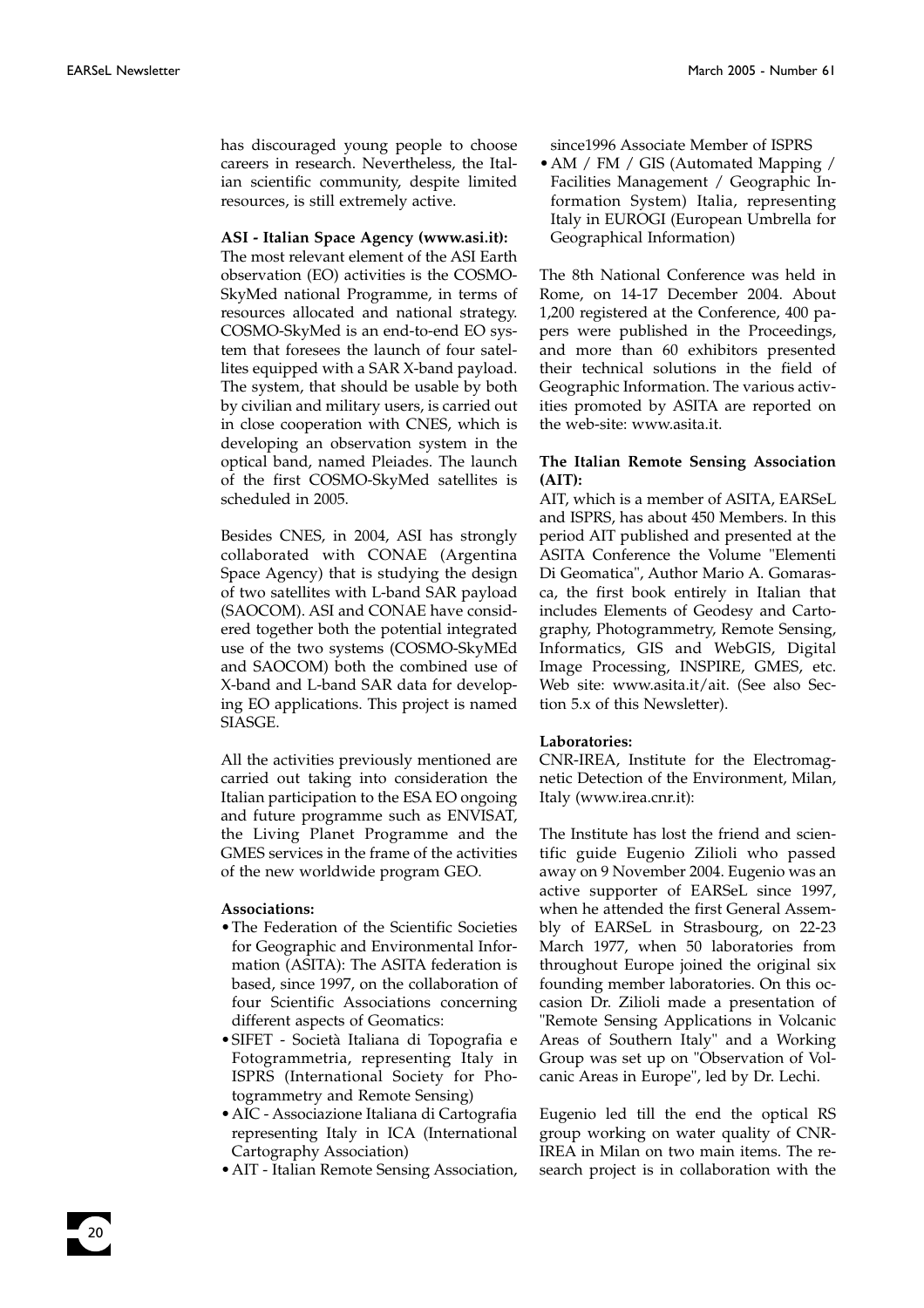ERSG of CSIRO-Land and Water (Canberra, Australia), entitled EO for adaptive management of inland and coastal waters, co-funded by CNR and CSIRO and by Regione Lombardia.

The aim of the project is to use a physically-based model for estimating water quality (mainly phyto-plankton and suspended sediments) using EO data and bio-optical modelling. The study area is Lake Garda which, since 1996, has been the target for research activities of several national (ASI-Ninfa closed in April 2004) and international (ESA-Melinos, closed at the end of 2003, and EC-FP4-Salmon and FP5-Hysens) projects, coordinated by CNR-IREA. The second activity was a finalised project for algal blooms detection, integrating EO-related methods and traditional techniques. The study was carried out over Albano and Nemi lakes (volcanic lakes near Rome) in collaboration with Istituto Superiore di Sanità. A semi-empirical model was developed for mapping chlorophyll-a concentrations using satellite (Landsat and Ikonos) and airborne (MIVIS) data. To this aim four field surveys for radiometric and limnologic characterisation of lake waters were carried out from June-October 2004.

CNR-IREA Milano is involved in the Geo-Land project. GeoLand is an Integrated Project (FP-6) carried out in the context of GMES, a joint initiative of the EC and ESA, GeoLand is focused on the monitoring of land cover and vegetation utilising EO resources and integrating them with existing models. CNR-IREA Milano is a research partner of the "Observatory Land Cover and Forest Change", one of three GeoLand global observatories, with the specific task of assessing the environmental status of Africa. The Institute also has a strong interest and activities concerning Education and Training.

### **National Research Council of Italy IIA, Rome:**

The Institute manages the Hyper-Spectral Airborne MIVIS (Multispectral Infrared / Visible Imaging Spectrometer) sensor over the Italian territory in cooperation with CGR (Compagnia Generale Ripreseaeree, Parma, Italy). Relevant environmental issues were studied by means of MIVIS data.

MIVIS and instruments calibration is still a main focus at IIA jointly with IREA. Website: www.iia-cnr.it

#### **IAO – Natural Nesources, Florence:**

The Istituto Agronomico per l'Oltremare has developed several bi-lateral development cooperation projects and contracts with international agencies. The most important concern with the Africover project and FAO / UNEP Global Land Cover Network initiative; the IAO will host a topic centre for land cover mapping methodological development (based upon the FAO / UNEP Land Cover Classification System). The main training activities continue with the Professional Master on "Geomatics and natural resources evaluation". During 2004, the 24rd Edition was completed with field work carried out in Tunisia and Edition 25 started with participants from several developing countries. Web-site: www.iao.florence.it/focus/geoinfo

#### **Laboratory of Communications and Images, Dip. Elettronica e Telecomuicazioni, University of Florence:**

Research activities in RS were carried out in conjunction with the Multimedia Integration and Communication Centre (MICC) of the University of Florence and the Department of Information Engineering (DII) of the University of Siena on the following main topics (for more details, email: cappellini@det.unifi.it):

- •Multi-temporal SAR image analysis (Project of Relevant National Interest (PRIN) funded by the Ministry of Education and Research (MIUR) on "Processing and Analysis of Multi-temporal Remote Sensing Images for Environmental Monitoring").
- •Image fusion (contract of Italian Space Agency (ASI) on development of an "Advanced Hyperspectral Camera" with acquisition also in a panchromatic band).
- •Hyperspectral image analysis (contract of Galileo Avionica S.p.A. on interpretation of high-resolution hyperspectral data from an airborne hyperspectral camera).

#### **IBIMET-CNR Florence:**

Research activities have been funded by ASI and Tuscany Regional Government for assessing the potential of RS techniques in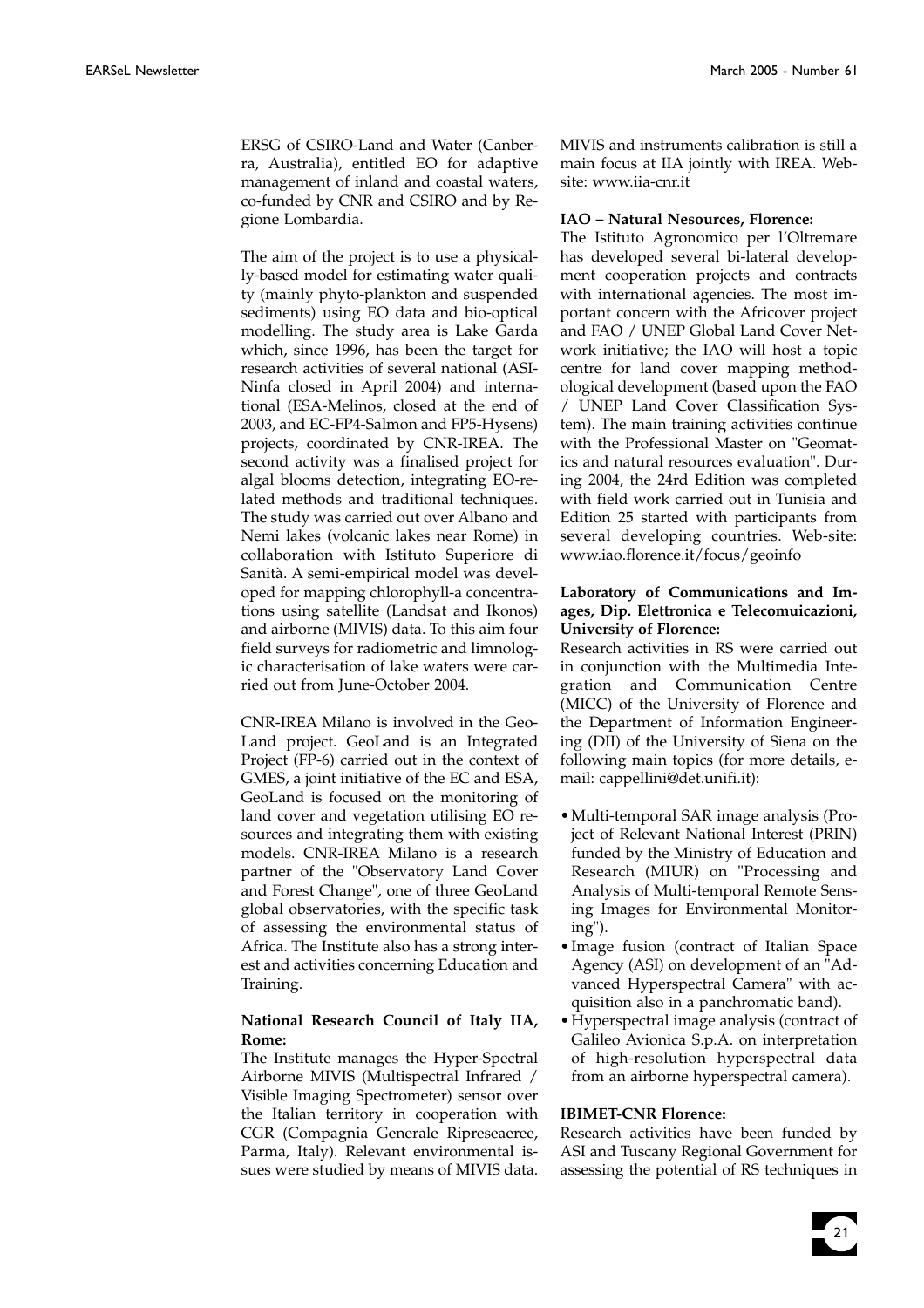modelling the carbon balance of Mediterranean forests. The approach employed exploits the capability of sensors with various spatial and temporal resolutions (NOAA-AVHRR, Spot-VGT, Terra-MODIS, etc.) to provide information on forest Gross Primary Productivity (GPP) through the well known relationship between NDVI and FAPAR. GPP is then partitioned into different components using a model of ecosystem processes (FOREST-BGC) fed by conventional data.

Other collaborations are in progress with the Joint Research Centre, Ispra, regarding the use of RS data for monitoring agricultural production. In particular, both crop surfaces and yields are used within methodologies integrating low- and highspatial resolution satellite data and ancillary information.

#### **RS in the Gulf of Manfredonia / ISSIA-CNR-Bari, ISMAR-CNR-LESINA:**

Within the workpackage WP1133 of FIRB-Project, ISSIA-CNR-Bari has created an archive of sea data regarding environmental parameters (chlorophyll-a, temperature) in the Gulf of Manfredonia, starting from measurements of the sensors Sea-WiFS and MODIS. For giving access to the archive and the processing software (SeaDAS of NASA) to a community of oceanographers are used the techniques of the Grid Computing. The satellite data, already used and calibrated in the PIT-AGEM project (of MIUR Cluster 10: Ambiente Marino), coordinated by CNR-ISMAR-Lesina, were supplied from the Goddard Distributed Active Archive Center (DAAC) of NASA. To obtain the Sea-WiFS [chl-a] images at the maximum resolution, it has been necessary to process the SeaWiFS L1 images at ISSIA-CNR-Bari using the software SeaDAS (SeaWiFS Data Analysis System). Instead MODIS chlorophyll and sea temperature images are directly downloaded at full resolution.

#### **Other institutions:**

22

- •CNR Istituto di Fisica Applicata "Nello Carrara" (IFAC): www.ifac.cnr.it
- •CNR Istituto di Metodologie per l'Analisi Ambientale (IMAA): www.imaa-cnr.it
- •IPRS Image Processing and Pattern

Recognition for Remote Sensing Laboratory, University of Genoa: spt.dibe. unige.it/IPRS

#### **2.8.7 RS activities in 2004:The Netherlands**

*Prof. Dr. Freek van der Meer, International Institute for Geoinformation Science and EO - ITC, Enschede*

#### **Market position of EO in the Netherlands:**

Space-oriented research governing RS in the Netherlands is concentrated in the disciplines of astrophysics, microgravity research and Earth observation (EO). Dutch researchers in the field of EO are involved in several of ESA's Earth Explorer Missions (core type). The GOCE and ADM missions have been selected, and the Netherlands is also involved in pre-phase A studies for ACE, EarthCARE and SPECTRA. The SRON institute is leader in the SCIA-MACHY instrument to be part of ENVISAT as well as in its successor: GOME-2.

The present position of the Netherlands in EO is characterized by strong cohesion between research groups and industry and a link between fundamental research and application-oriented research, leading to a noticeable leading position in operational use of EO. Many private companies and smaller consulting firms such as Geodan, Argoss, Wageningen Radar surveys, demonstrate this, as well as the operational use of EO in governmental institutes such as the Survey Department of RWS. In the technology side of the space sector, TNO Space, Fokker space, and the Dutch Space Agency NLR play an important role with fundamental research centres at the Delft University of Technology.

#### **Professional society – GIN:**

On 23 October 2003 the NSEOG together with several other professional organizations in the field of geoinformation science formed a new society named "Geoinformation Netherlands" (GIN). GIN has some 3,500 members and covers a wide range of professional fields in the arena of geo-information science at academic but also at a polytechnic and practitioners level. Of the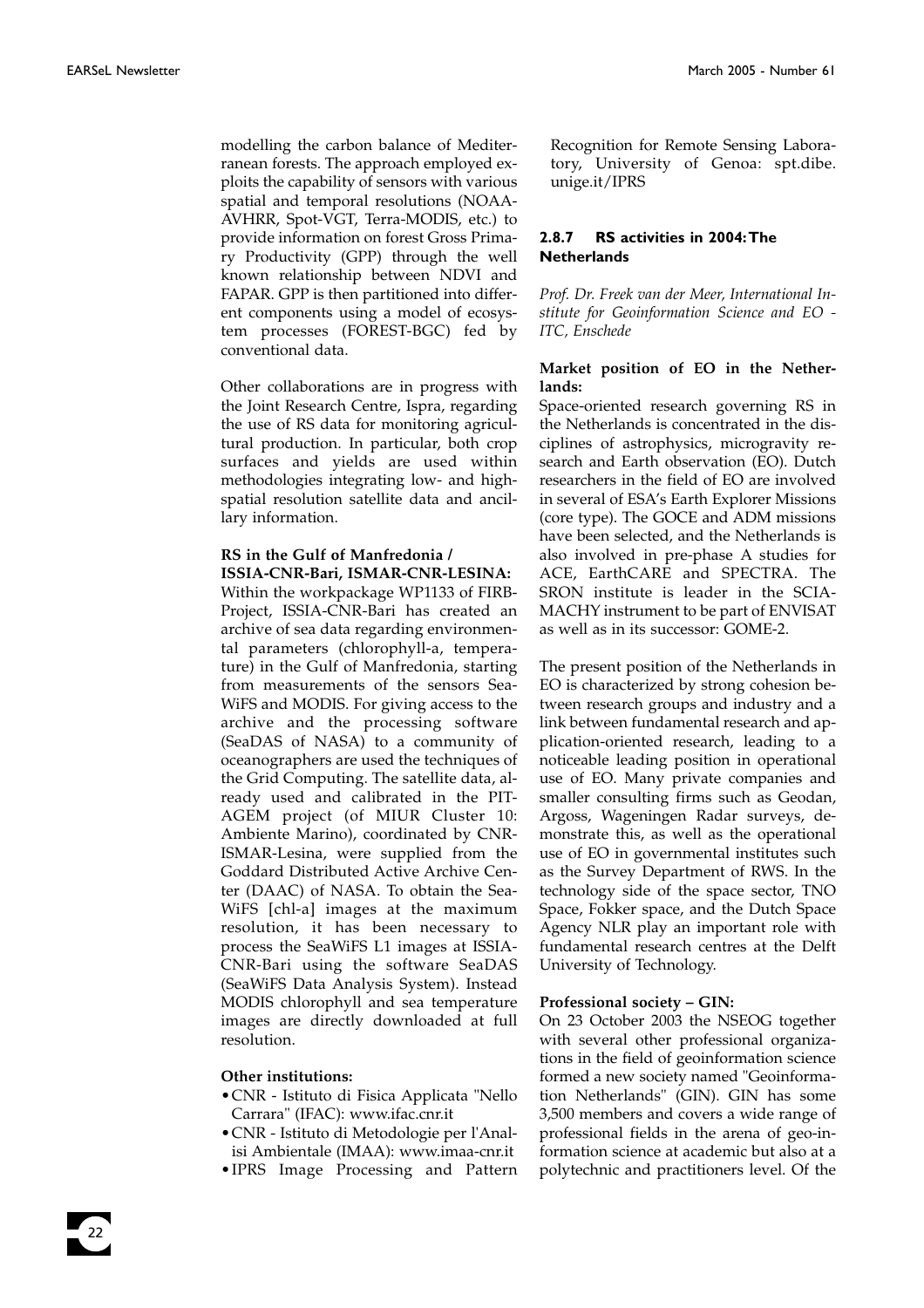six sections, two deal with remote sensing aspects namely the section on EO chaired by Prof. Vosselman of ITC and the section on Geodesy chaired by Jan Witte of Grontmij.

During 2004 the following one-day workshops / symposia were organized by the EO Section: terrestrial laser-scanning (23 September 2004); the chain approach in EO - (23 June 2004); photogrammetry for documentation and visualization of architecture (8 January 2004); gravity missions (16 December 2004). In 2005, the following topics will be addressed: Hyperspectral RS, results and status of ENVISAT, digital cameras, hydrography. In addition, GIN organizes each year a one-day GIN symposium and a three-day GIN conference and exhibition (former Geodesia congress). GIN also has an email newsletter and a bulletin (Geo-Info) and (of course) a website: www.geo-info.nl.

#### **EO research funding:**

The National Science Foundation provides support for EO research as well as operational services. The priority areas for support include research themes where the Netherlands has gained a strong international position: atmospheric chemistry, radiation budgets, atmosphere dynamics; physical oceanography, coastal and inland waters and cryosphere research; land processes including energy balances; solid earth research and space geodesy. Main areas of application include: operational meteorology and oceanography; water and coastal management; land use and agriculture; climate and environmental monitoring; security and disaster management.

For the period 2002-2005 a budget of 12.48 M is available. The proposed projects are linked to EU and worldwide initiatives such as GMES, the Integrated Global Observing Strategy (IGOS) and the research programmes International Geosphere Biosphere Programme (IGBP) in the World Climate Research Programme (WCRP) and ESA Data User Programme (DUP) and 6th and 7th framework programmes of the EU.

#### **Netherlands activities in ISPRS:**

It is worth noting that the Netherlands (formally GIN section on EO) has been awarded the ISPRS Technical Commission VII on thematic processing, modelling and analysis of RS data, chaired by Professor John van Genderen of ITC.

#### **Netherlands EARSeL members' activities in 2004:**

#### **Royal Netherlands Meteorological Institute KNMI (Hans Roozekrans):**

KNMI has spent many efforts on the launch of EOS/AURA in July 2004 with the OMI instrument (for which KNMI is PI) on board. This instrument is partly developed by Dutch space and TNO and will focus on ozone monitoring. Web-site: www.planet.nl/planet/show/id=74127/contentid= 527901/sc=ed3e96. In addition, KMNI has extensively worked on operational use of Meteosat Second Generation (MSG) satellite data. An example of a newly developed product on the basis of MSG data is the detection and monitoring of fog.

#### **TNO Physics and Electronics laboratory (TNO-FEL) (Peter Hoogeboom):**

In the field of RS various activities took place at TNO in The Hague and in the university chair for Radar Earth Observation at TU Delft (TUD), which is sponsored by TNO. TNO FEL and TUD focused in 2004 on the following activities:

- •Miniature Synthetic Aperture Radar for unmanned and small aircraft, called miniSAR, is being developed for both military and civil applications, combining low costs with high resolution.
- •At TU-Delft two SAR projects are ongoing, one for an extremely small FM-CW SAR and another project for the realization of a small P-band SAR for forest monitoring.
- •The SHIRA oil spill and wave monitoring radar system is now being offered on a commercial basis through the company called Seadarq.
- •The development of algorithms for ship detection and monitoring as part of a 6th framework EU project (Declims). The final goal is to achieve a coastal monitoring system that integrates information from satellite SAR, shore radars and AIS (Automatic Information System; a shipbased transponder system).
- •In cooperation with the GBP (Geomatics

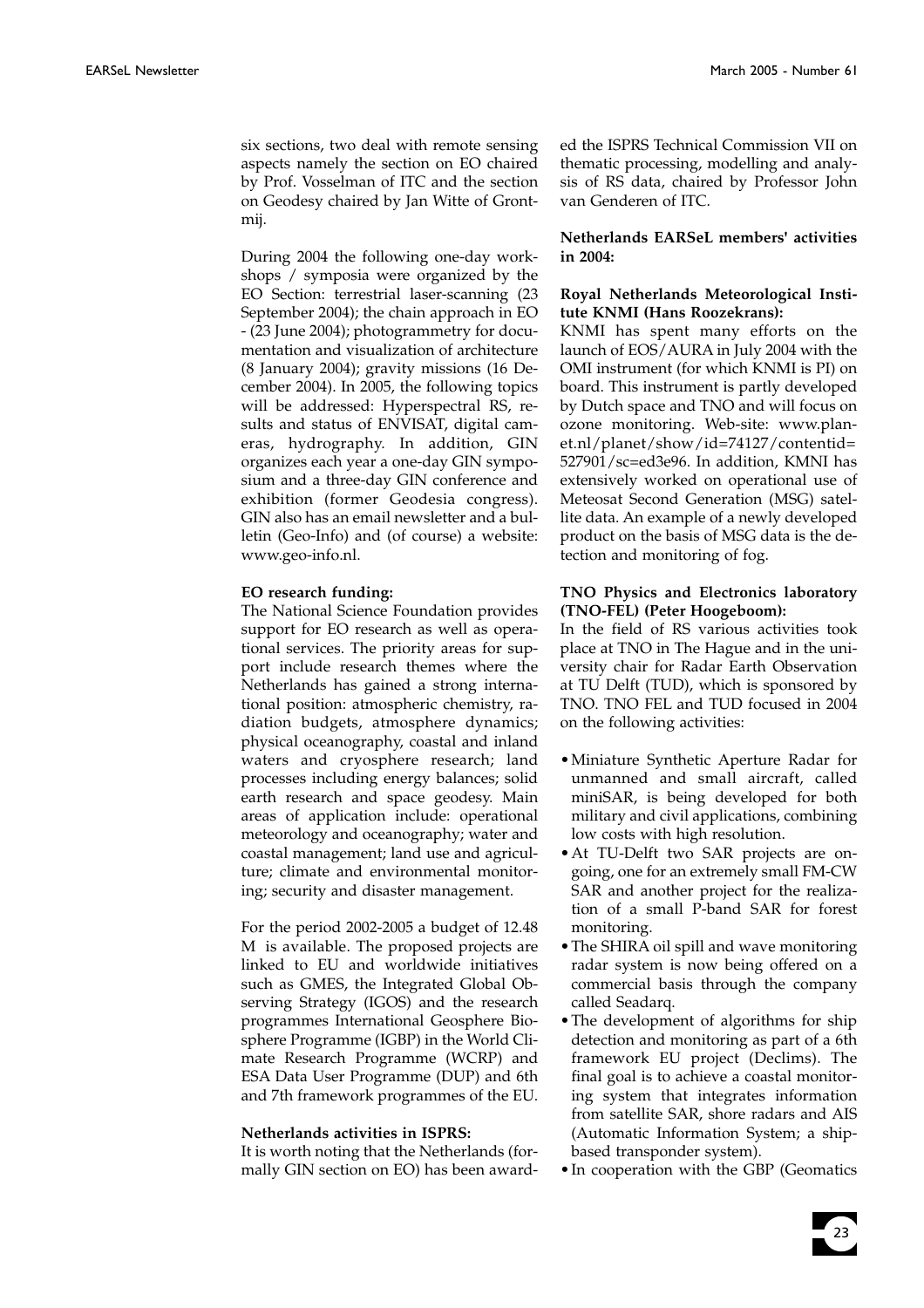Business Park) in Marknesse, services for the reception, processing, information extraction and dissemination are being developed and organised through several projects, among them the North Sea monitoring project, linked to the previous topic.

- •Development of methods for the detection and monitoring of coastlines, based on SAR imagery.
- •A feasibility study on the detection of landmines is ongoing in cooperation with ARL (Army Research Lab in the USA).
- •An EU project, Presense (Pipeline Remote Sensing for Safety and the Environment), on the detection of gas and oil pipelines, has been completed (www.presense.net).

#### **International Institute for Geoinformation Science and earth observation ITC (Freek van der Meer):**

During 2004, ITC has invested in partnerships in education and capacity building with several universities and institutes around the world, aiming at some 20 joint educational programmes executed in partnerships in the year 2010. In 2004 the GI-NET: Geo-information Network for Education and Training was established to address the increasing demand for flexibility in academic degree programmes, and to respond to the need for more demand-driven and tailor-made training, ITC has adopted a policy that is internally known as "decentralisation". As part of this policy, educational programmes will be developed and implemented jointly with partner institutions abroad.

#### **P. Geerders Consultancy (P. Geerders):**

Paul Geerders is a consultant in several countries in South America and the Caribbean, mainly related to applications in the field of marine and coastal science and management in that part of the world. He has provided a three-page policy document on RS for integrated coastal zone management in developing countries with some thoughts on a possible role for EARSeL. An extract from this can be read elsewhere in this issue.

#### **University Utrecht, Department of Physical Geography (DPG) (Steven de Jong):**

One of the new members of EARSeL is the Department of Physical Geography (DPG), Faculty of Geosciences of Utrecht University in The Netherlands. This faculty is one of the largest Geo-Institutes in the world (staff of 425 and 1800 students). DPG with a staff of 30 is developing modern techniques in Geography comprising spatialdynamic modelling, GIS and geo-statistics. Examples of products are the "PCRaster Environmental Modelling Language" (pcraster.geog.uu.nl), the "Multivariable Geostatistical Modelling Package: GSTAT" (www.gstat.org) and the physically-based runoff and soil erosion model LISEM (www.geog.uu.nl/lisem).

#### **Royal Netherlands Institute for Sea Research (Royal NIOZ, the Netherlands) (Marcel R. Wernand):**

The last 5 years SeaWiFS ocean colour data were used to guide our research vessels all over the world's oceans (depending of research areas) to indicate fronts, chlorophyll and or diffuse attenuation coefficients. The SeaWiFS data could be obtained in hours through an Internet query and for instance locally from RS calculated chlorophyll concentrations, within 24 hours of overpass, were sent to the NIOZ through email, accordingly filtered by relevance and sent to our research vessels. This service was much appreciated by the scientists on board, but sadly this service stopped in December 2004. However the NASA is still supporting ocean colour data collected by the MODIS sensors.

Concerning ESA data: ocean colour data (ENVISAT-MERIS) for scientific use are hard to get. A proposal has been forwarded to ESA to use level 3 data (geometrically, calibrated and binned data) for scientific purposes. However this is still not a standard product. At the department of Physical oceanography (Marcel Wernand) MERIS ocean colour data will be used to assess long-term ocean colour changes between 1900 and 2000.

During several cruises over the past years satellite altimetry data has been used to detect eddies. Also altimetry (TOPEX / Poseidon, ERS, ENVISAT) was used for global ocean circulation studies. At the department of Physical Oceanography Denis Volkov finished his thesis (18 November 2004) on "Monitoring the variability of Sea level and surface circulation with satellite altimetry".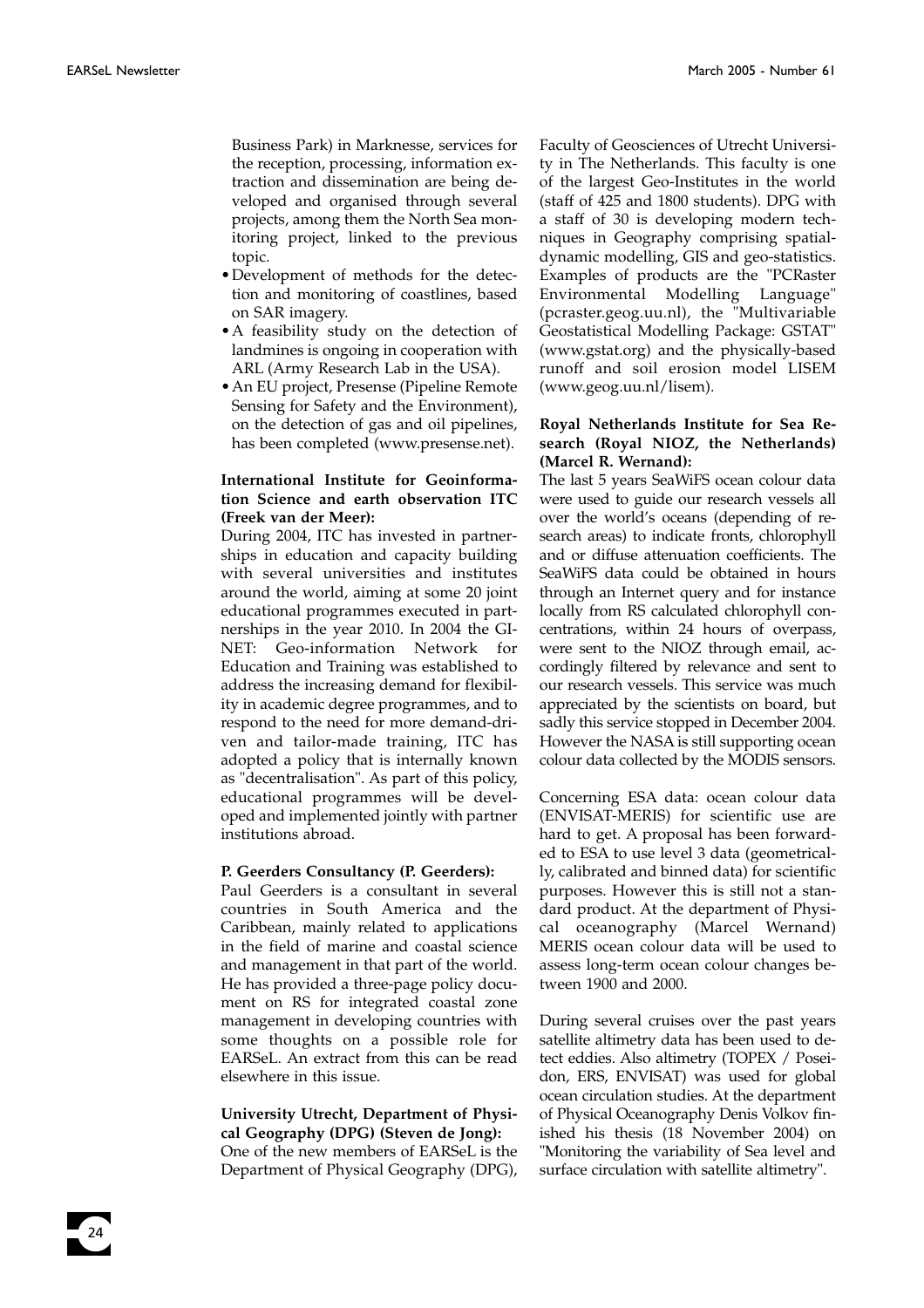#### **Laboratory of Geo-Information Science and Remote Sensing, WageningenUniversity and Research Center (Jan Clevers):**

The Centre for Geo-Information comprices two chairs: Geo-Information Science with special emphasis on GIS (Prof. dr. ir. A.K. (Arnold) Bregt) and Geo-Information Science with special emphasis on Remote Sensing (Prof. dr. M.E. (Michael) Schaepman), as part of the Department of Environmental Sciences of Wageningen University. The Centre focuses on education, and fundamental and applied research within the domain of Geo-Information.

The fundamental education and research of the Centre is subdivided in four themes: "Geo-Information Infrastructure", "Quality of Geo-Information", "Remote Sensing" and "Visualization and Communication". Likewise the applied subjects are sub-divided in four themes: "Ecosystems and Landscape", "Soil and Landcover", "Spatial Planning" and "Water and Climate".

Besides education and research tasks, the Centre's Geodesk provides support regarding collection, distribution and maintaining Geo-Information within the Wageningen University and Research Centre.

During the last ISPRS conference (July 2004) in Istanbul, Turkey, Prof. Dr. Michael Schaepman (Wageningen University - CGI) has been appointed the new chairman of the working group VII/1 on fundamental physics and modelling in RS. Under the lead of the president of the ISPRS Commission VII, Prof. Dr. John van Genderen from ITC in the Netherlands, Michael Schaepman will jointly with his co-chair Prof. Dr. Shunlin Liang (Univ. of Maryland, USA) and secretary Dr. Mathias Kneubuehler (Univ. of Zurich, Switzerland) strengthen the importance of quantitative RS using physically-based approaches in the user community. Several workshops and conferences jointly with ISPRS, SPIE, and EARSeL are being planned on this matter.

#### **Remote sensing group, Institute for Environmental Studies IVM, Free university Amsterdam (Marieke Eleveld):**

The RS group of IVM focuses on the RS of water quality parameters (hydro-optics).

The following products are becoming available: information about chlorophyll-a (CHL) in the North Sea through our European project on REgional VAlidation of MERIS chlorophyll Products in North Sea coastal waters (REVAMP); information about CHL and cyanobacteria in Lake IJssel (IJsselmeer) from our projects on SPatial mapping of the Algal Concentrations in Lake IJssel (IJsselmeer) and Cyano (a joint project with NIOO-CL), respectively. Results from both REVAMP and SPAC are being compiled in atlases. In addition IVM is working on a total suspended matter (TSM) service built upon our SeaWiFs processing line and on a portal for water quality information products from operational RS (WATeRS). More information is at: www.vu.nl/ivm.

#### **2.8.8 RS activities in 2004: Spain**

RS activities have undergone an extraordinary increase in Spain during 2004, especially with the organisation of academic, informative and post-graduate courses that make RS widely known.

The Space Studies Institute of Cataluñia must be mentioned first, with the organisation of the 6th Master of Remote Sensing and Geographic Information Systems, of 450 hours, orientated at post-graduates. Also aimed at post-graduates are the 6th Edition of the University Professional Specialisation Course "Industrial and Environmental Applications of Remote Sensing" and the course "Remote Sensing: treatments, applications and data-bases", both of them organised by Prof. Vicente Caselles at the University of Valencia and at the University of Murcia respectively. During his stay in the Neural Networks Group of the University of Extramadura, directed by Prof. Pablo Martinez Cobo, Dr. Robert O. Green, from the NASA-JPL, gave a Specialisation Course on Hyperspectral Sensors in which special attention was paid to the use of these techniques in the monitoring and detection of forest fires. This topic has been followed with great interest by the regional authorities in charge of this problem. Another postgraduate course was the one organised by the Regional Development Institute (IDR), of the University of Castilla-La Mancha en-

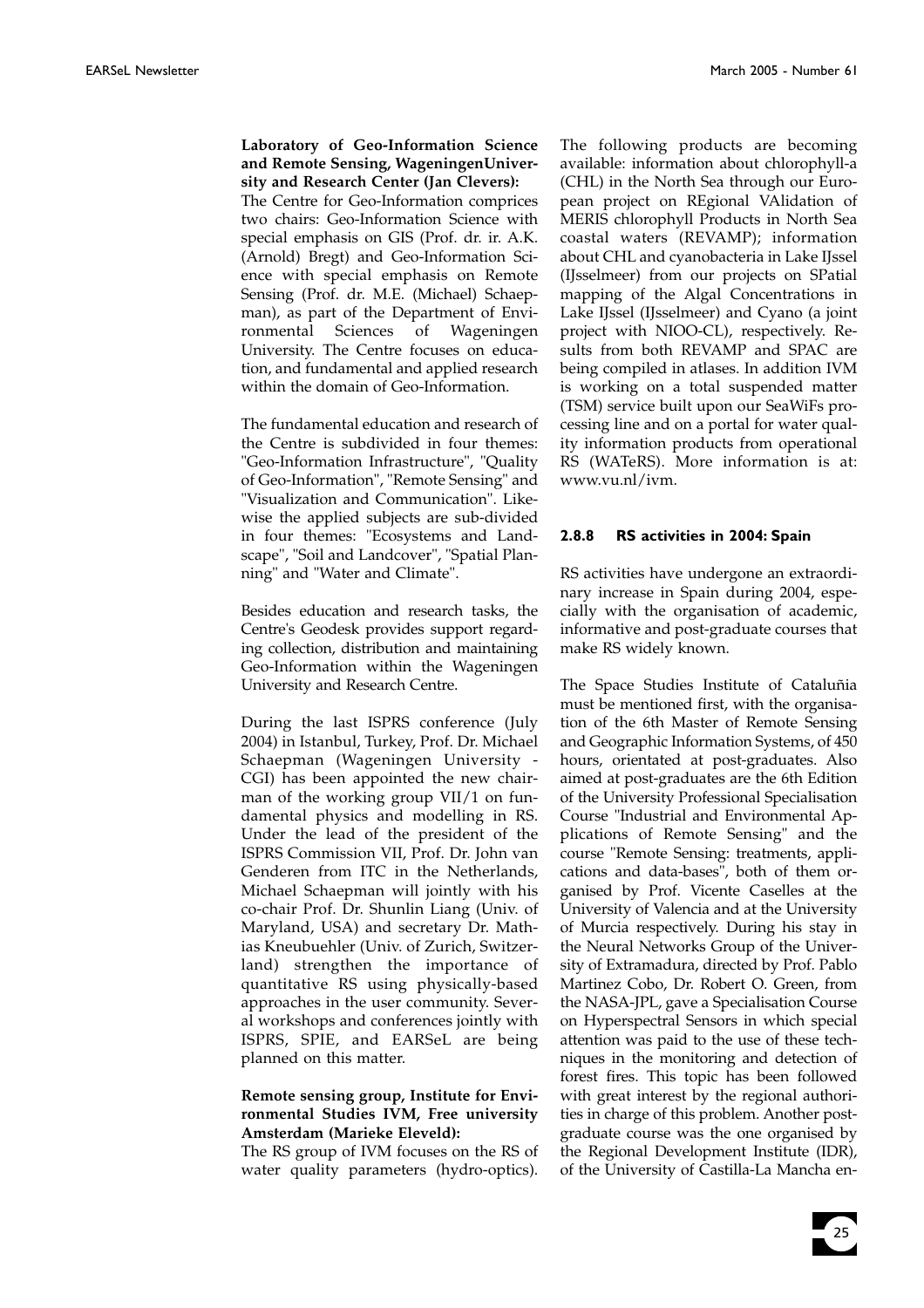titled "Specialist in Remote Sensing and Geographic Information Systems".

There has also been a great number of other more general courses oriented at students and professionals who wish to recycle their knowledge by learning about RS. In the University of Castilla la Mancha, Prof. Elena Gonzalez presents a basic module on RS within the "Cartography and Photointerpretation Course", and at the University of Malaga Prof. Eusebio Garcia gives an introductory course in RS. Dr. Carlos Perez, from the University of Salamanca, has led both a "Basic Course of Theory and Practice Introduction to Remote Sensing" which had to be repeated because of the high interest it raised and a workshop on "Remote Sensing: Treatment of ASTER images". Two books have been published as a result of these two courses: "Remote Sensing: notions and applications", ISBN: 84-607-7624-7 and "Remote Sensing Workshop: treatment of ASTER images" ISBN: 84-609-1536-0, which includes a multimedia CD.

Finally, the group GTD from the Polytechnic University of Madrid, UPM, composed of Drs. Agueda Arquero, Consuelo Gonzalo and Estibaliz Martinez has used the net for the spreading of two courses:

The first one, open to all university alumni is "Processing and Analysis of digital images in Remote-Sensing" (www.gate.upm. es/formacion\_reglada/ curso2004-2005/ informacion/vidprim.htm), included in the AGWS (Agora Groupware Web Server): agws.dit.upm..es/projects/cyberaula

The second one is an on-line course of continuous training called: "Remote Sensing in the Management of Natural Resources", in the Site Universia: cursos.universia.net/ app/es/index.asp, whose activity has spread to South America. Prof. Consuelo Gonzalo has given another two post-graduate courses in Chile: "Artificial Neural Nets: application to the processing, analysis and interpretation of satellite imagery" in the Agriculture Engineering College of the University of Concepcion, and "Introduction to Remote Sensing", given by the Science Department of the Engineering, Science and Management College of the University of la Frontera, Temuco.

With respect to the spreading of RS, we can mention the workshop "MODIS Data and Imagery: How to get and use them", organised by the Remote Sensing Laboratory of the University of Valladolid, LATUV, on the 24-25 June, with the presence of Prof. Chris Justice, from the University of Maryland, USA, Dr. Evangelina Oriol, from the ESA, Dr. Olga Gershenzon, from the R&D Center "ScanEx", Russia, and Mr. Robert Wolfe, from NASA-MODIS, as guest lecturers. Their presentations can be obtained at: www.latuv.uva.es/workshop/index.html. In this workshop, the LATUV facilities for the reception of the MODIS-AQUA and TERRA and MSG satellites were presented. The 11th National Congress on Quantitative Data, S.I.G. and Remote Sensing was held from the 20-23 September in Murcia. Its proceedings can be obtained at www.um.es/congresoMCSIGT/postcon greso.html. Finally, on 25-26 March a meeting about "Remote sensing and Forest Inventory" was held in Lerida.

The spreading task also comprises the publishing of books. Apart from the three already mentioned, Prof. Emilio Chuvieco has edited the book "Wildland Fire Danger Estimation and Mapping. The Role of Remote Sensing Data, World Scientific Publishing, 264 pp. 2003. ISBN 981-238-569-X. He has also co-ordinated an issue of Remote Sensing of Environment on forest fires (Vol. 94, 2004). The FUNGE of the Polytechnic University of Madrid has edited the book "Remote Sensing. An approximation from the surface to the satellite", by Agueda Arquero, Consuelo Gonzalo and Estibaliz Martinez. ISBN: 84-96244-12-1. "Recent Research Developments in Thermal Remote Sensing", directed by Prof. Vicente Caselles, has also been published by the Publishing Company Research Signpost of Kerala, India. The authors are: M. Arbelo, M.M. Artiago, A.Calle, I.L Casanova, V. Caselles, C. Coll, R. Evans, K. Kilpatric, R. Niclos, G. Podest3, A. Romo, E. Rubio, R.Rivas, I.M. Sanchez, J.Sanz, E.Valor.

In order to make RS available to farmers, the LATUV has put into operation the website www.agrosat.info, in which the state of crops and forests in all Spanish regions, provinces and municipalities can be found.

26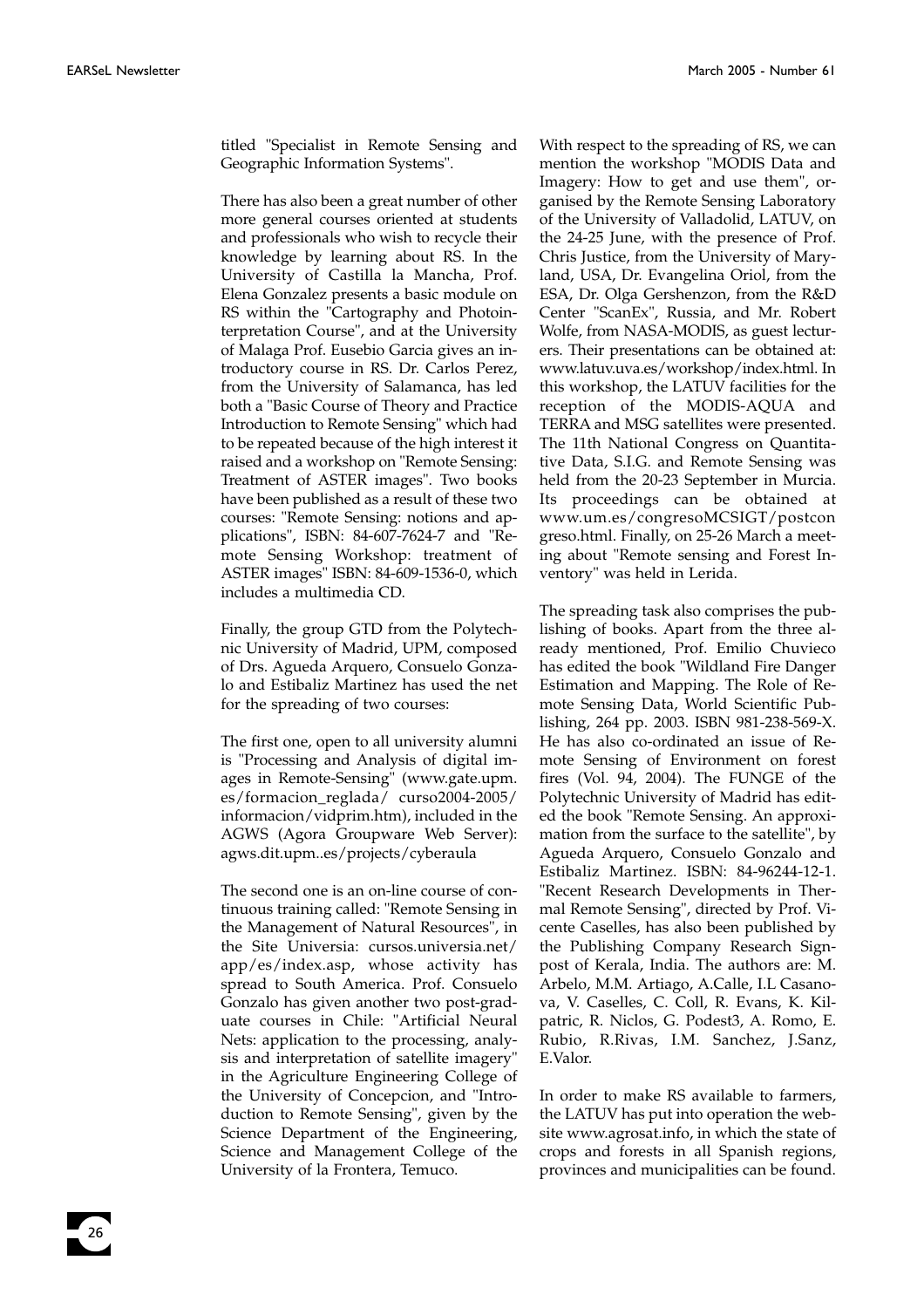This information is generated every ten days and it also includes information on the accumulated rainfall. It must be pointed out that farmer associations and regional authorities are showing an increasing interest in RS. It is already common that regional Governments finance projects where RS is used. As an example, "The feasibility study of an agro-environmental program in the basin of the Guadiamar" has been financed by the Regional Government of Andalucia, whose IP is Dr. Ma. Jose Prados.

Concerning research, mention should be made of "The Soil Moisture and Ocean Salinity (SMOS) Mission, of the Living Planet Programme of ESA ", where a great number of Spanish researchers are participating and whose Data Processing Ground Segment (DPGS) is located in Villafranca, Spain. It includes the Payload Data Processing Centre (PDPD), the X-band Acquisition Station (XBAS), and the SMOS User Service that is split between Villafranca and ESA-ESRIN (Italy). The Payload Prime Contractor is the Spanish firm EADS CASA.

On the other hand, the National Commission of Science and Technology, CICYT, has financed a large number of national projects on RS and several groups have participated in European projects. The IDL participates in the HARMONIRIB, DEMETER, BAC-CHUS and MORE projects concerning water management in irrigated lands and the study and management of vineyards. The LATUV is participating in the DRAG-ON programme, promoted by ESA and the Chinese Ministry of Science and Technology for the study of forest fires in China. It is also participating in the NOD, CDMC and DE-MOBIRD projects, which are also related to forest fires and are financed by ESA and it has just finished its participation in the FORMA project, financed by the UE for the establishment of a fire monitoring system through satellites in Morocco.

The RS Group of the UPM is developing a Cooperation Project with Latin-America on the "Design of spectral indexes for the quality estimation of surface aquiferous". Drs. Agustin Lobo, of ICTJA-CSIC from Barcelona and Philippe Maisongrande from CESBIO / Toulouse are the PIs of the

project "Water limitation of Primary production in the Inter-Pyrenean region: an approach based on RS and simple models" and Dr. Emilio Chuvieco is the Coordinator of the Latin-American Net of Forest Fires, which is currently making a map of the burned areas on the continent.

As a result of the research task, a large number of PhDs have been presented in 2004. We can mention "Remote Sensing and SIG in the Assistance of the Post-fire Forest Performance", by I. Reyes Ruiz Gallardo, led by Dr. Santiago Castañio and Dr. Arturo Valdes from the IDR. "The anisotropy of the BRDF in the estimation of the biophysical parameters of the vegetation cover through Remote Sensing / Retrieval of vegetation parameters from BRDG data" by Fernando Camacho-de Coca, led by Dr. J. Melia and Dr. M.A. Gilabert, from the University of Valencia. Both of these PhDs have the European Doctorate grade. "Detection of anomalies in the development of corn in a Mediterranean irrigated land from their spectral behaviour", by Makram Anane, directed by Dr. Ma. Auxiliadora Casterad Seral and "The salt marshes of Southern Monegros: facies, water regime and current state", by Carmen Castañieda del Alamo, directed by Dr. Juan Herrero Isern. Both directors belong to the Soil and Irrigation Unit of the Agricultural Technology and Research Centre of Aragon, Government of Aragon.

Lastly, it should be mentioned, that the first step has been taken towards the creation of a National Centre of RS promoted by the Spanish Association of RS and its President Dr. Vicente Caselles.

#### **2.8.9 RS activities in 2004: Sweden**

*Dr. Håkan Olsson, SLU, Umeå (e-mail Hakan.Olsson@resgeom.slu.se)*

A number of GIS and RS organisations in Sweden can now be reached through the new web portal Geoforum (www.geoforum.se), including the Swedish Cartographic Association, the RS section of which is also the national section of ISPRS. Most information at Geoforum is in Swedish. Most Swedish RS research is funded by the Swedish National Space

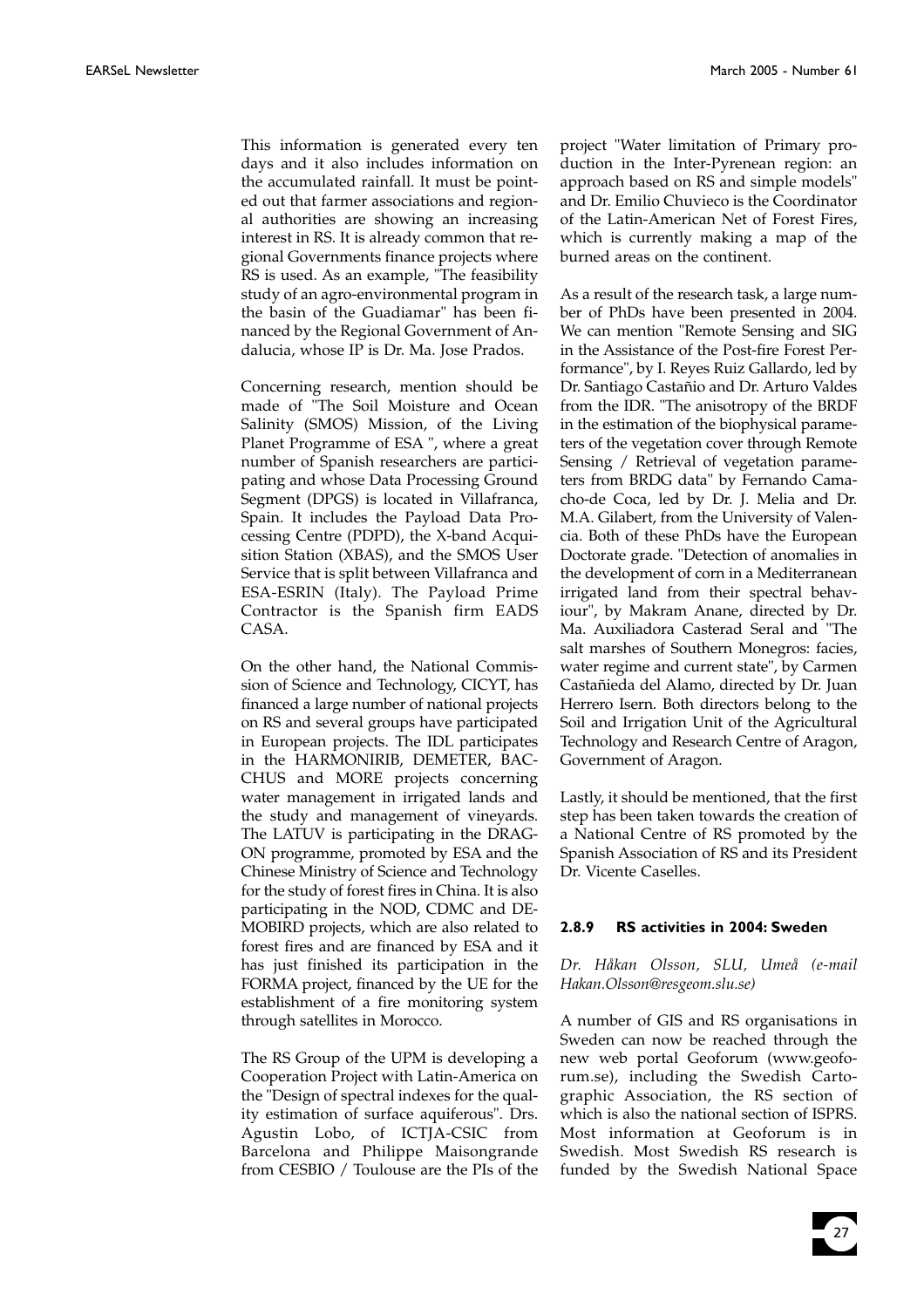28

Board (www.snsb.se), which funds both a research programme and a programme for user-driven implementation projects. In 2004 the space board also acquired a national coverage of SPOT scenes that were used for the projects they support.

#### **Swedish National Land Survey:**

During 2004, the National Land Survey concluded the Swedish CORINE Land Cover (CLC) project. In addition to the European CLC dataset, this database also includes a more refined national product with 1-5 hectares minimum mapping units.

During 2004, the Metria division of the National Land Survey of Sweden has acquired a Z/I DMC digital air photo camera. Metria is thereby one of the first organisations in Europe that will set up an entirely digital production line for air photography and mapping. Also tests with laser scanning for the creation of a new national digital elevation model are on-going. This project is planned to result in recommended methods during the year 2005.

Metria Miljöanalys is a section in Metria which focuses on satellite RS. In 2004 it conducted several RS / GIS projects under contracts with Swedish users, such as the Swedish Environmental Protection Agency, the Swedish Board of Agriculture, the National Board of Forestry, the Swedish National Rail Administration, the Swedish National Road Administration, and different forestry companies. Currently Metria Miljöanalys has also been participating in four GMES Service Element projects.

Metria also has the responsibility for the Water Observatory in the EU 6FP GMES integrated project (IP) Geoland. Additionally, Metria is a partner in the PREVIEW IP-project within the same programme. Metria is also a partner in ASTRO+, which is a project within the EU Preparatory Action for the enhancement of the European industrial potential in the field of Security Research (PASR).

#### **Remote sensing laboratory, Swedish University of Agricultural Sciences (SLU), Umeå:**

A nationwide database, with forest parameters for all of Sweden has been finalised. This raster database is computed by use of the Finnish "kNN-method" using more than 30 Landsat ETM+ scenes which are trained with more than 50,000 national forest inventory plots. The "kNN Sweden" database is used by forest authorities, environmental protection authorities, forest companies and researchers. During the year 2004, a method for improving the sample plot based forest statistics through post stratification with a segmented version of the kNN database has been developed. Methods have also been developed for using the NFI plots for reduction of within-scene haze differences, and for reflectance calibration of Landsat ETM+ data.

Together with the regional board of forestry in Gävleborg-Dalarna, the first large area (5000 ha) laser scanning for forest resource assessment was carried out. The results show an RMSE of 14 % for stem volume estimates at stand level. This good result is also consistent with many other stand-wise laser scanning results in Scandinavia. Thus, laser scanning appears to be one of the most promising RS methods, also for forest resource assessments. During 2004, a special issue of the Scandinavian Journal of forest research about laser scanning of forest resources was also published.

Methods for analysing RS data on single tree level, both using dense laser scanning data, and optical data such as for example Z/I DMC are also developed. In one such study together with the National Defence research agency (FOI), tree canopies were segmented using laser scanner data and spruce / pine and deciduous forest were then discriminated with 90% accuracy using only colour information from Z/I DMC imagery.

#### **Centre for image analysis, SLU and Uppsala University, Uppsala, Sweden:**

Together with the Swedish Environmental Protection Agency, habitats along the entire Swedish coast have been classified using Landsat-7 imagery. The results were presented at a conference in Fremantle, Australia. Cooperation with Italian groups continued in ROSALMA, monitoring of chlorophyll and macrophytes from satellites, and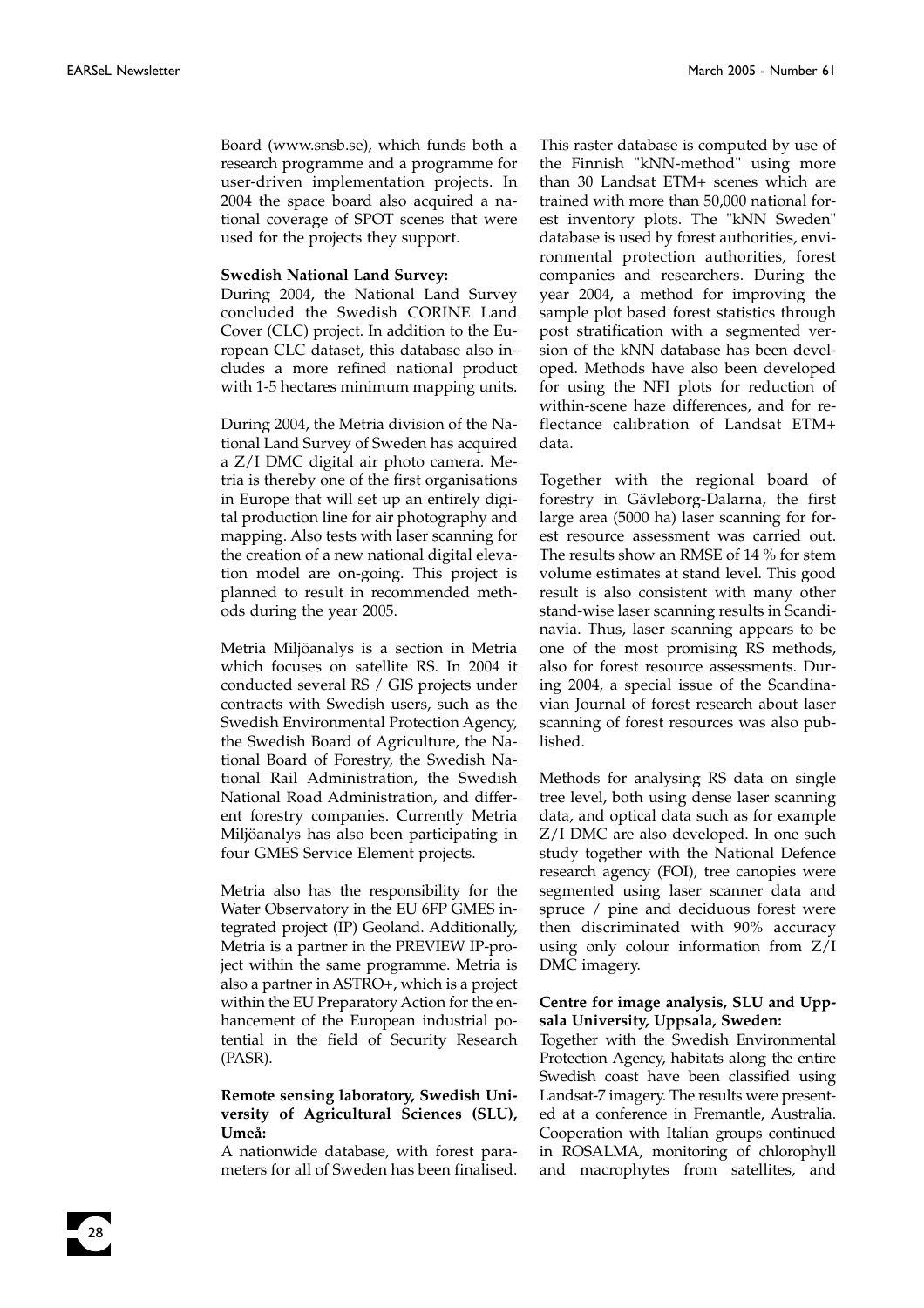NYMPHA, experimentation on a RS integrated system for lake water monitoring.

Forest inventory from airborne sensors has been an active research field since 1994. At present Mats Erikson has worked on segmentation methods for tree crowns, and species identification based on this segmentation reaching 95% species identification on the stand level. He finished his PhD thesis in November.

#### **Department of Physical Geography and Quaternary Geology, Stockholm University:**

Together with the county boards in northern Sweden, a mapping of vegetation change in the Swedish mountains during the last 10 years has been carried out. RS is also used for coastal zone studies in East Africa and in Sweden. ASAR radar data is used for studies of glaciers. MERIS data are used for water quality studies in the Baltic Sea.

#### **Department of Earth Sciences, Uppsala University:**

RS is utilised for mapping and environmental monitoring, with special emphasis on geological studies. Target areas have been the Eurasian Arctic, Central Africa (Uganda,), and the Higher Himalayas. New projects has recently also been started in Tanzania, Sri Lanka and mainland China. Projects where RS is used for land cover mapping, water resources assessment, etc, are also ongoing in Mozambique, Swaziland, South Africa and Sri Lanka.

In cooperation with other departments at Uppsala University, Earth Sciences were involved in RS applications in the fields of Archeology, Environmental Impact Assessment and Limnology. The project "A Satellite Water Quality Monitoring System for Lakes Vänern and Vättern, Sweden" was recently finalized and the results can be accessed through www.geoinformatik.geo. uu.se/lake\_satellite/.

#### **Department of Physical Geography and Ecosystems Analysis, GeoBiosphere Science Centre, Lund University:**

The department carries out research concerning RS of vegetation processes and land cover / land use in relation to environmental change, particularly effects on

the carbon cycle. During 2004 methods for estimating leaf area index and photosynthetically absorbed active radiation were tested in Swedish forest ecosystems. The research involves analysis of optical field measurements and satellite sensor data from optical instruments. Furthermore, work was carried out on development of methods for analysing time-series of satellite sensor data. These methods are used for analysing dynamic changes of land vegetation over very large areas. Work was carried out on environmental change in the Sahel region of Africa using a variety of RS data from high resolution (1-10 m) to low resolution (250-1000 m). Integration of RS data with ecological models at different spatial scales was also carried out.

#### **Department of Radio and Space Science, Chalmers University of Technology, Gothenburg:**

During 2004, the radar RS group at Chalmers completed a study of land applications for a possible P-band SAR satellite utilising the recent frequency allocation around 435 MHz. The study "Applications of Low-Frequency SAR" (www.rss.chalmers. se/rsg/Research/Projects/ALFS/) investigated the usefulness of SAR data for forest biomass and soil moisture retrieval – accounting for the performance limitations due primarily to ionospheric distortion. Work is continuing in this field, with Chalmers participating in a major flight campaign (LORAM 2004) to collect relevant data over the Remningstorp forest test-site in southern Sweden. The SAR data collection was performed as part of a bilateral cooperation using the airborne SAR systems LORA and CARABAS run by the Swedish Defence Research Agency (FOI) and RAMSES operated by ONERA.

Additional activities are the continued development of algorithms for retrieving forest stem volume at stand level, and for individual trees, using data from the CARABAS VHF-band SAR. During 2005, work will also include preparation for calibration and validation activities for PAL-SAR on ALOS (planned for launch in September 2005), and preliminary studies on the usefulness of PALSAR data for forestry monitoring within JAXA's Kyoto and Carbon Initiative.

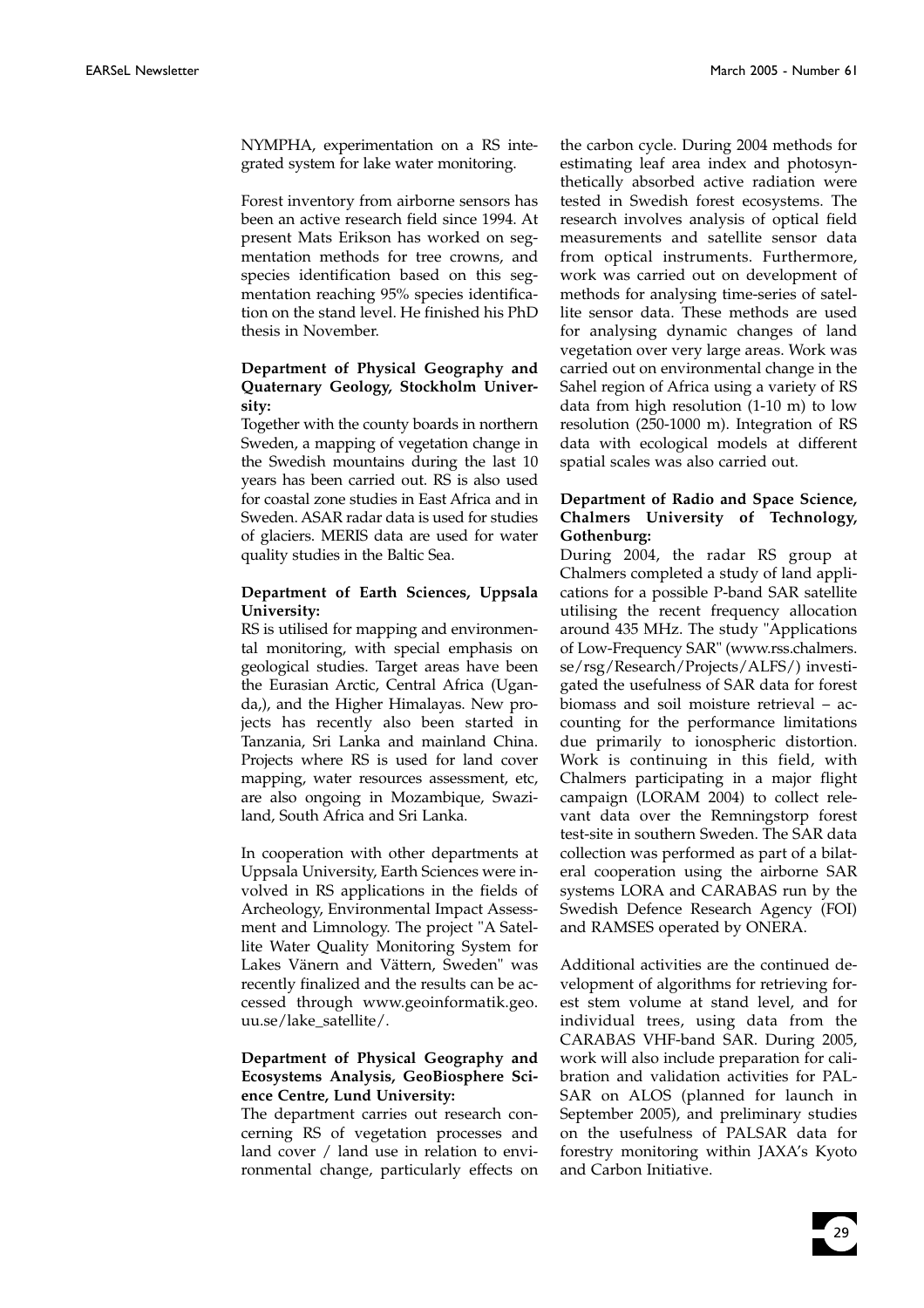30

### **3 NEWS FROM ESA, THE EC, & INTERNATIONAL ORGANISATIONS**

#### **3.1 News from ESA**

#### **3.1.1 GMES at the Earth & Space Week**

Keeping watch on the world from orbit is helping to make it a safer place to live, heard European journalists visiting the Earth and Space Week in Brussels. Experts recounted how Europe's GMES (Global Monitoring for Environment and Security) initiative is already delivering operational information services and it is set for further expansion.

On 15 February 2005, a day-long series of press briefings at the Earth and Space Expo focused on the joint EC and ESA initiative GMES, intended to provide an independent European capability for global environmental monitoring by combining all available ground and space data sources. The briefings came on the eve of the anticipated agreement to implement a Global Earth Observation System of Systems (GEOSS) at the Third Earth Observation Summit, on 16 February 2005. With initial services already in operation, GMES will be the European contribution to GEOSS. The date also marked the historic day that the Kyoto Protocol to combat global warming finally came into effect, demonstrating that international cooperation for environmental protection is an idea whose time has come.

"Our environmental policies and legislation are based first and foremost on our knowledge of the state of the environment, what are the risks to it, what are the environmental trends," said Timo Makela, a Director in the EC Directorate-General for Environment. "What we know is that we do not know enough at the moment, and satellites and space can bring something additional to our existing monitoring." Makela explained that GMES services are already serving a wide range of users on an operational basis. Satellite images are being used to detect illegal dumping of oil waste from ships around EU waters, so that the ships responsible can be identified. Meanwhile tiny millimetre-scale ground movements in Italian and Swiss territory are being detected using space-based radar techniques to create risk maps for landslides.

Humanitarian aid workers plan their activities with up-to-date satellite maps of their operational areas capable of highlighting flooded roads or earthquake-hit buildings – or even, as the briefing heard later, counting the number of individual tents in a crowded refugee camp to assess local needs.

GMES is less about suddenly constructing grand new monitoring systems than making better use of those already existing. There are around 50 Earth Observation (EO) satellites currently in orbit around Earth, along with numerous ground-based observation systems – think of weather stations, tidal gauges or sea buoys - which gather a rich bounty of information on the ocean, atmosphere and land surfaces. Blending all these Earth and space-based data together – along with numerical models to enable forecasting – can provide a richer and more accurate picture of our planet, providing information services robust enough to be used operationally, and in support of European decision makers.

For examples of how EO is currently used in a practical way, Jacqueline McGlade, Executive Director of the European Environment Agency, explained how views from space enable monitoring of changes in European land cover. "We can see that the landscape of Europe has a high ecological potential," McGlade said. "There remains a lot of green landscape, but corridors between them are shrinking – impacting biodiversity – and a large area the size of a major city has been covered up by urban sprawl in a decade, so that if this rate stayed unchanged for forty years there would be little European open space left. These are the sort of changes that are almost imperceptible if you live down on the ground, but we can detect these shifts from orbit."

Jean François-Minster, President and Director General of the French oceanograph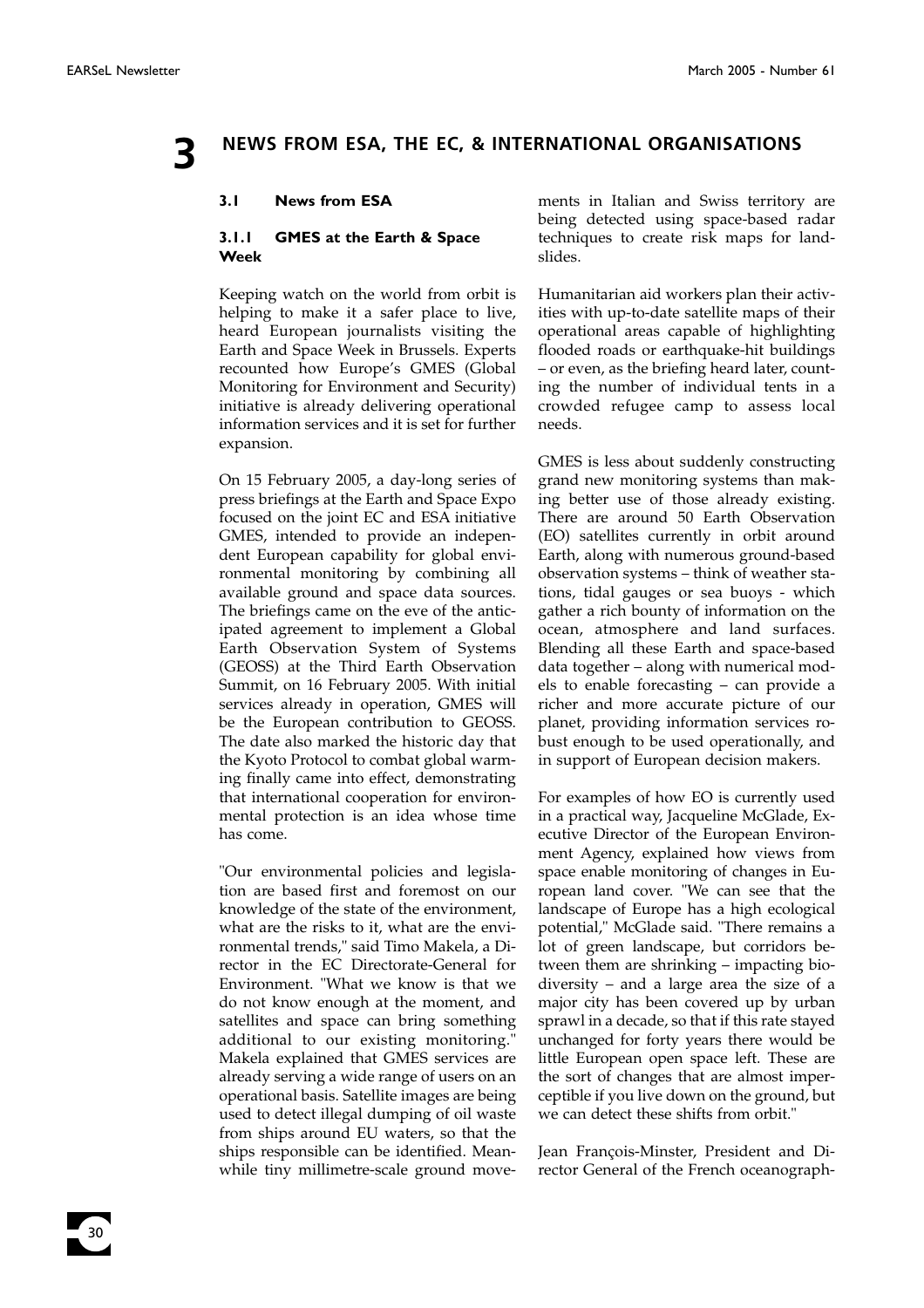ic body IFREMER turned to the ocean, revealing how satellite readings of sea surface temperature and height are blended with inputs from buoys and floats and a mathematical model of the ocean to create robust forecasting system known as Mercator.

With memories of the tragic Indian Ocean tsunami still fresh, disaster mitigation and response loomed large in discussions. Udo Gärtner, President of the German Meteorological Services Deutscher Wetterdienst pointed out that weather retains the power to do great harm to life and property – European floods in May 2002 did 20 billion worth of damage, while the 2003 heat wave killed an estimated 20,000 – but accurate forecasting can minimise disaster provided information gets out to those who need it in time.

Satellites have clearly proved their worth in the field of disaster response: the International Charter on Space and Major Disasters makes satellite data available to civil protection authorities responding to emergency situations. First signed in 2000, it is activated on average once every two weeks, with recent activations including the Tsunami aftermath. Delilah Al Khudhairy, of the Institute for the Protection and Security of the Citizen, of the EC's Joint Research Centre (JRC) in Italy, used the tsunami disaster as a case study of what EO could do across a variety of timescales, from hours to weeks. When initial news of the disaster came through in late December, the JRC began by combining publicly available regional elevation models, sourced from Space Shuttle radar data, with US satellitebased maps of global population density in order to estimate the area affected and the potential casualties. "In the next few days it became possible to acquire coarse and medium resolution imagery from ESA and the US" Al Khudhairy stated. "This could be used in turn to plan optimal acquisitions of very high resolution imagery which is most useful for the early response of relief organisations, and now for the ongoing process of sustainable reconstruction." She added that GMES service consortium "Respond" is supplying value-added services and maps based on satellite data to relief organisations in the field.

With ESA's starting portfolio of 12 GMES services up and running – known as the GMES Services Element (GSE) – the next step in the joint initiative is to further grow existing services into self-sustainability while gathering user requirements for further ones. Along with this comes evolving and integrating the GMES ground segment and – with uncertainty over long-term data continuity a barrier to user acceptance – developing a series of dedicated spacecraft known as Sentinels. Five Sentinels are currently planned: the first one radar-based, the second hyperspectral, the third dedicated to ocean monitoring and the final two for atmospheric monitoring from geostationary and low Earth orbit respectively. These missions will be classed as 'operational' as opposed to scientific, comparable in status to weather satellites such as Europe's Meteosat series.

During a panel on GMES and business, Paul Kamon, Chairman of the European Association of Remote Sensing Companies (EARSC) made the point that ensuring data continuity was vital for maintaining the independence and competitive status of European EO.

Nigel Press, Chief Executive Officer of Nigel Press Associates stressed the importance of small to medium enterprises (SMEs) in making GMES work. He explained that the current non-military EO sector was dominated by SMEs that had developed niche services for customers willing to pay – Dutch firm ARGOSS uses satellite data for tide and sea state forecasting to sailors and offshore industry, for instance, while his own firm provides radar-based natural oil seep detection for oil prospecting firms.

A working lunch saw the spotlight shift from GMES to GEOSS. It was hosted by co-chairs of the Group on Earth Observation (GEO) charged with creating the tenyear plan to implement GEOSS, due to be accepted by the Third Earth Observation Summit on the following day. The theme of the lunch was 'Imagine if…' we lived in a world where GEOSS was already a reality. National Oceanic and Atmospheric Administration (NOAA) Administrator, Vice Admiral Conrad C. Lautenbacher

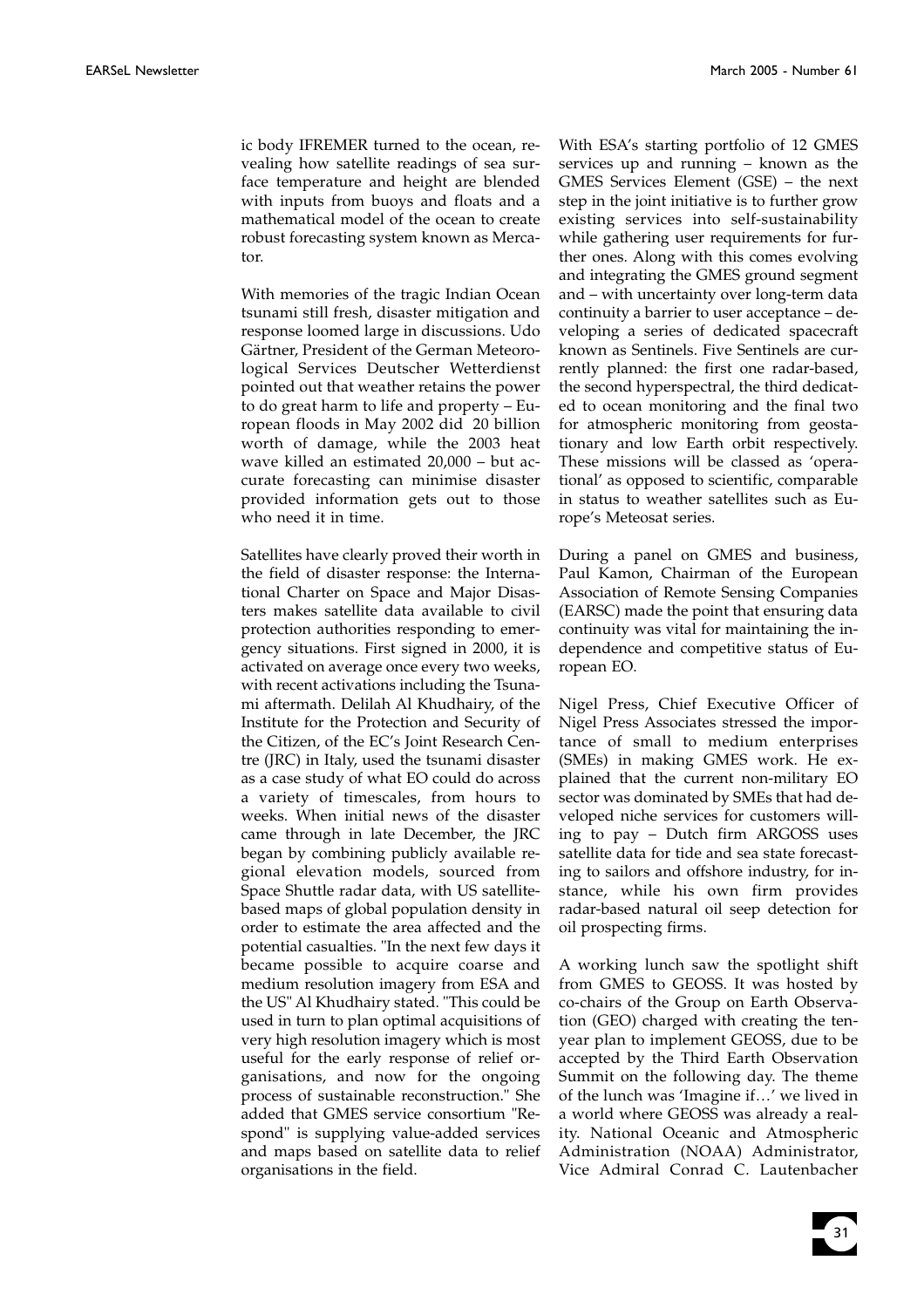rose to the challenge ably, comparing the likely impact of GEOSS to turning the Hubble Space Telescope back from imaging the furthest corners of the universe to look back at the Earth and cover it completely.

"We would be able to mitigate all sorts of catastrophes with a comprehensive EO system," Lautenbacher said. "Undergoing a drought we may be able to forecast whether it was going to last one year or five years, which would make a big difference." Fellow GEO co-chair Rob Adam, Director-General of the South African Department of Science and Technology, added that developing nations stood to benefit from GEOSS in a number of ways. Its existence would first highlight identify and then progressively shrink severe data gaps associated with these countries. This article is from a report on the ESA web-site (www.esa.int) on 16 February 2005. See also Section 3.1.2 below.

#### **3.1.2 3rd EO Summit agrees 10-year GEOSS plan**

On 16 February 2005, around 60 nations and more than 40 international organisations joined ESA and host, the European Community, at the Third Earth Observation (EO) Summit. History was made at the Palais d'Egmont in Brussels as assembled delegates formally agreed a ten-year plan to implement a Global Earth Observation System of Systems (GEOSS). The plan summarises the steps needed to put a GEOSS in place. GEOSS will build on existing EO systems by coordinating efforts, addressing data gaps and supporting inter-operability and information sharing. It aims to increase responsiveness to user needs and improve information delivery to users.

The creation of a single, comprehensive and sustained system for EO should help countries to identify and address global environmental and economic challenges, including climate change and natural disasters – the agreement coming on the same day that the Kyoto Protocol entered into force, and just under two months after the Indian Ocean tsunami disaster.

Delivering the opening address, EC Environment Commissioner, Stavros Dimas, said that a combination of different EO systems is needed to study the kind of complex phenomena found within the Earth system: "Good policy needs good science – we need to understand the environment in order to protect it. It is very fitting that we are today, on the date of entry into force of the Kyoto Protocol, launching a system that will greatly enhance our understanding of the environment and will hopefully help us to do what we can to improve it."

Kusmayanto Kadiman, Indonesian State Minister for Research and Technology, described his 220-million person nation as "both threatened and blessed by nature", with the vast archipelago rich in resources but also subject to a variety of hazards including earthquakes and volcanoes, forest fires, hurricanes and floods, as well as the recent tsunami that struck Sumatra and Banda Aceh on 26 December 2004. Kadiman said he was overwhelmed by the response of the world community, including near-real time satellite imagery provided through the Charter on Space and Major Disasters, which enabled the government swiftly to grasp the full scope of the tragedy. He said: "The effectiveness of EO has been demonstrated", adding that Indonesia is setting up a Regional Centre for Disaster Mitigation, planned as part of a global network of such centres. "Earlywarning systems are required to guard against future disasters, so GEOSS could not be more timely."

US Commerce Secretary Carlos Gutierrez reminded the Summit that it had been just 19 months since the 1st EO Summit in Washington DC. A lot of work had been done to reach this stage, but the benefits would be worth it: "Hurricane prediction has already saved the lives of many people, keeping our citizens out of harm's way. A third of the US economy is weather or climate-related – a figure of 3 trillion dollars. Just imagine with GEOSS, farmers being able to predict their crop yields, or identifying the areas most sensitive to forest fires, having weather forecasts with an accuracy of months instead of days, and zeroing in on our climate with complete accuracy."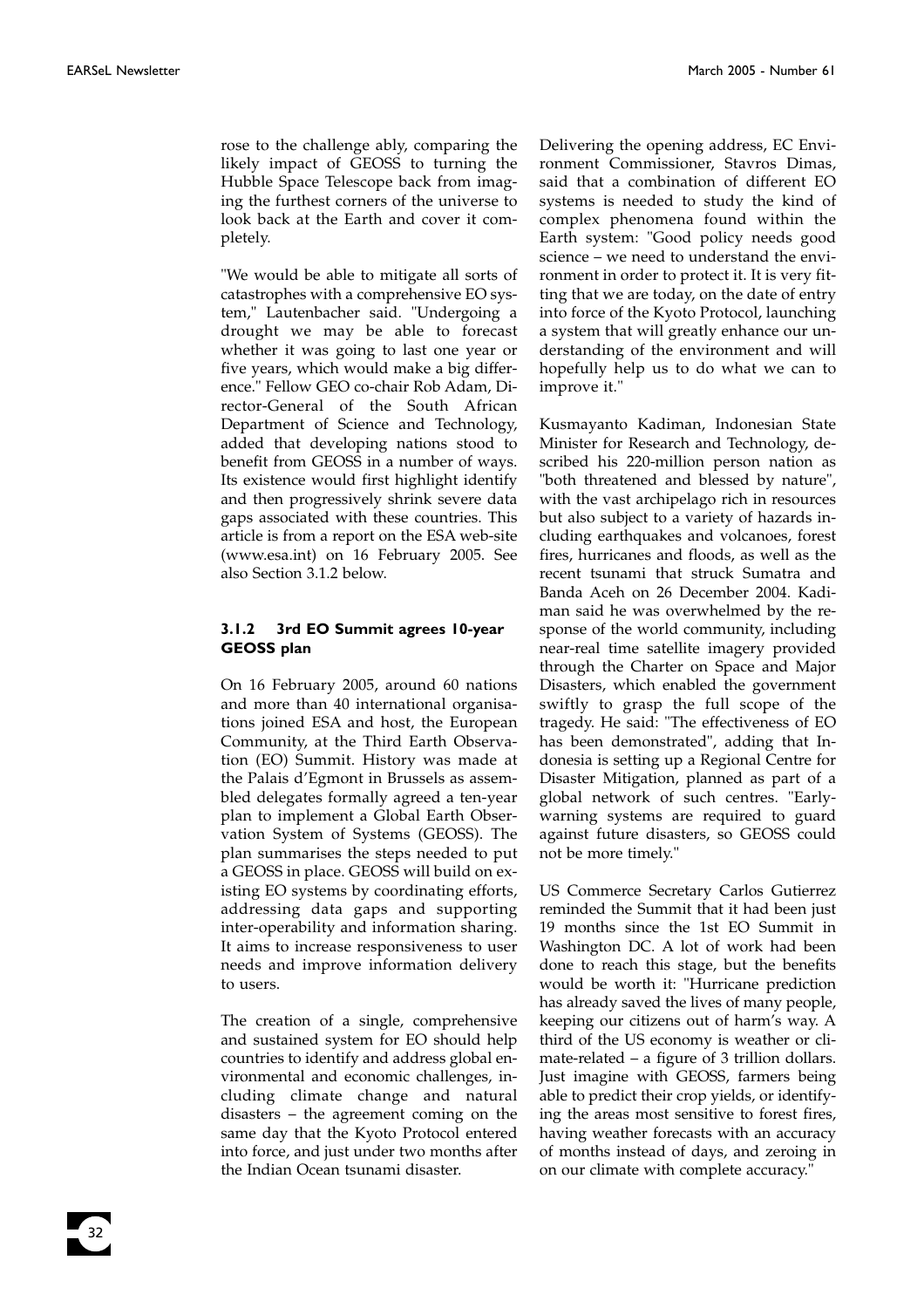GEO Co-Chair Rob Adam, DG of the South African Department of Science and Technology, welcomed the GEOSS implementation plan, stating that its emphasis on capacity-building will particularly help sustain and extend the observational capacities of developing countries.

Colonel Benjamin Ndala, Secretary-General of the International Commission of the Congo-Oubangi-Sangha Basin (CICOS) gave an example of how capacity-building works in practice. Starting in 1996, a project called PUMA ensured that 53 African national meteorology services could use the enhanced data and services of the new Meteosat Second Generation (MSG) family of European weather satellites. Supported by

11 million from the EC, as well as bilateral contributions from Belgium, France and UK, PUMA has set up 59 receiving stations across Africa – one for each participating country and six regional centres – and 350 technicians will have been trained by September 2005. He added that the PUMA Task Team is now working on a follow-up project, called African Monitoring of the Environment for Sustainable Development (AMESD), that extends beyond meteorology to cover EO capacity-building, with the intention of providing support for African policy makers. AMESD will serve as the African link to GEOSS.

Stephen Briggs of ESA's Earth Observation Science and Applications Department gave details of a programme called TIGER which is focused on applying EO to Africa, with a particular focus on water management issues – some 95 research proposals have been received across the continent. Satellite radar images are being used to calculate rates of water extraction from underground aquifers, for example, based on millimetrescale measurements of ground motion.

Alan Belward of the EC's Joint Research Centre (JRC) stated that the JRC's Africa Observatory project aims to supply EO data to African users. He had a graphic example of EO in practice: he compared a 1963 declassified military satellite image of Lake Chad to a view from 2000, showing that it is now a tenth the size it was forty years ago. Shortages of water and other resources are increasing drivers of regional conflicts.

Developing countries are disproportionately threatened by climate change, he said. But EO can enable wise stewardship of resources such as water, forestry and national parks – valuable in themselves as tourist attractions, but threatened by illegal logging and poaching. "The environment and poverty reduction fit hand in glove. Natural resources equal income in developing countries. Poor management of natural resources now can limit their value for future generations - decreasing biodiversity limits the value of ecosystem services."

Mosibudi Mangena, South Africa's Minister of Science and Technology said he was pleased to have GEOSS established, and that the developing world was well represented: "We will be able to generate data, and get data on a worldwide basis, to use in our own countries against poverty and the other issues affecting humanity. For developed countries the GEOSS challenge is to coordinate many existing systems, while we in many cases still have to create our own EO systems. We welcome GEOSS and hope it will bring future generations a better health than our own." This article is from a report on the ESA web-site (www.esa.int) on 17 February 2005.

#### **3.2 News from the EC**

#### **3.2.1 JRC's response to the tsunami disaster**

Since the earthquake of 26 December 2004 in the Indian Ocean, and the subsequent devastating tsunami, the EC has worked closely with international and European organisations (i.e. UN Agencies; ESA national agencies such as the German Space Agency / DLR; RESPOND-GMES; SPOT-Image; EURIMAGE; NASA satellite data providers and space companies) to use satellite image analysis to measure the immediate extent and impact of the disaster. These regional, national and in-country analyses have been used to support international aid efforts. Extensive use has been made of satellite imagery, notably in the context of the activation of the International Chart on Space and Major Disasters. The immediate response by the EC's Joint Research Centre (JRC) has consisted of:

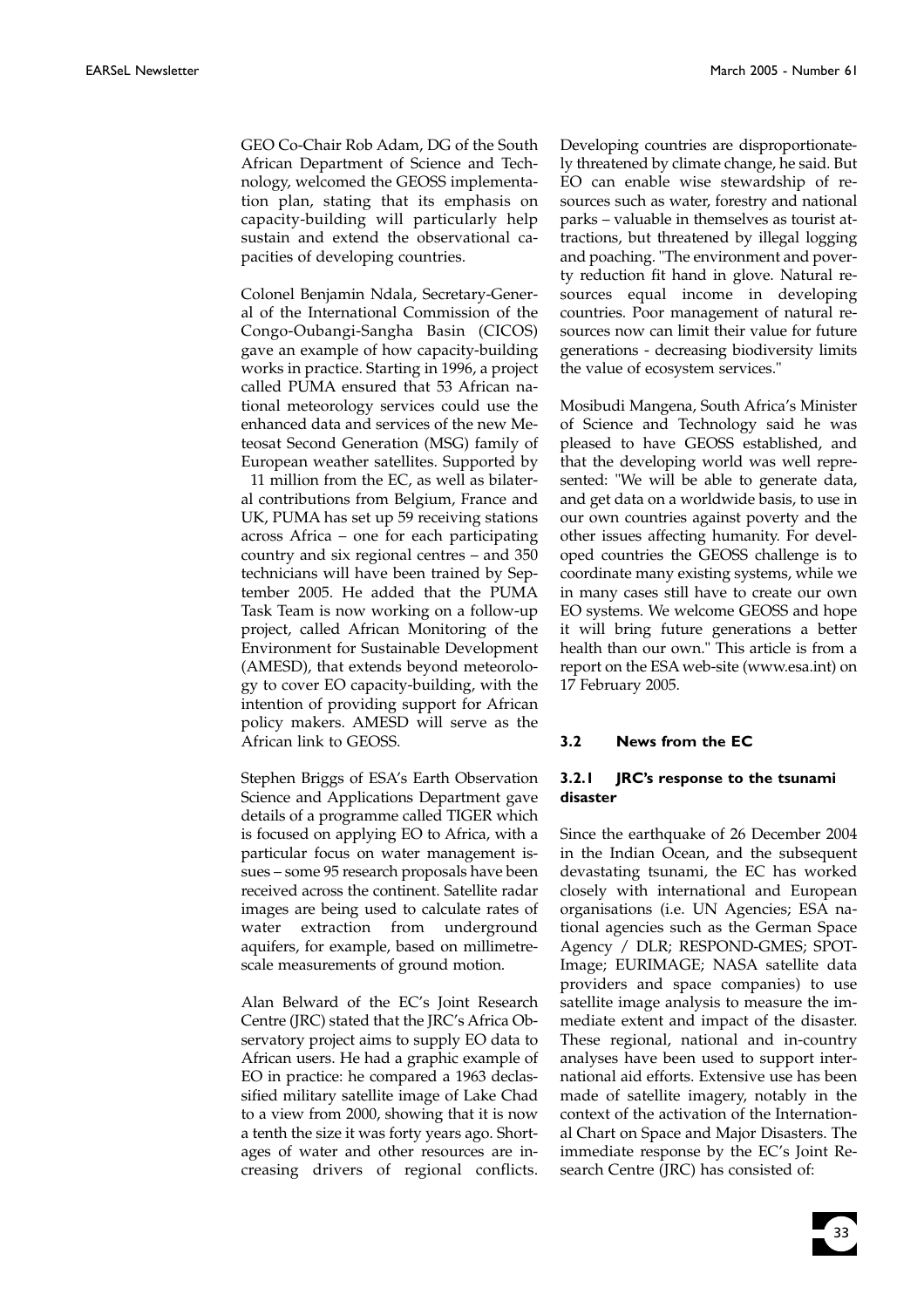- •Analysis of regional maps depicting tsunami flooded zones, affected population and natural resources: A preliminary estimate of the inundation zone was produced by calculating the area of less than 10m and 20m elevation contour lines within 5km of the coastline for the entire region. This information was crosschecked with global population density data to estimate the likely population affected. Regional land cover maps were used to estimate impact on natural resources.
- •Analysis of country maps depicting affected population and infra-structure: DG JRC acquired information and data through open sources to produce thematic country-scale maps depicting affected population, infra-structure and natural resources. Additional geo-political and other relevant information is now being integrated while similar maps for other affected zones will either be created or integrated from other sources.
- •Analysis of in-country maps depicting damage analysis / assessments for specific Tsunami affected zones: Together with various agencies and pictures as detailed as 1 metre or less, it has been possible to prepare damage analysis / assessments for disaster affected zones.

Follow up action work is continuing on damage and situation analysis / assessments over the region. A comprehensive tsunami information system is being maintained by DG JRC to assist EU operations. An assessment of the strengths and weaknesses of European and international mapping and satellite-based efforts to be deployed in such situations will also be made. Further information is at the websites www.jrc.cec.eu.int/tsunami and unosat.web.cern.ch/unosat

#### **3.2.2 JRC's environmental observatory for Africa**

On 16 February 2005, the EC's Joint Research Centre (JRC) announced the creation of an Observatory for Environment and Sustainable Development for Africa. In close cooperation with the EC's other DGs for External Relations, Development, and the EuropAid and Co-operation Office, the

JRC is contributing to EU initiatives in Africa by developing a dedicated Environmental Information System based on satellite and computer-mapping technologies. This provides information on food needs, helps the EC Humanitarian Office provide aid in the aftermath of natural disasters and other emergencies, and helps longterm development through sustainable management of natural resources.

Africa faces some of the world's greatest development challenges. More than 200 million people are under-nourished, thousands of displaced persons are housed in refugee camps and the quality of essential resources such as water, cropland and forests is under threat. As the world's largest donor of development aid, the EU is a leader in the fight to eradicate poverty and improve social development.

Over the last decade, research at the JRC has used satellite imagery, maps, statistics and computer models to address diverse environmental monitoring issues. This work has seen strong links established with UN Agencies, with counterparts throughout the developing world, as well as space agencies and other data providers. The JRC is using this experience to create an Environmental Information System for Africa that brings together established JRC projects to help the DGs charged with policy development and implementation in the identification of priorities for EU intervention, and in the strategic orientation of European aid to Africa and other developing countries.

Income in many regions of Africa relies on natural resources – and armed-conflicts are increasingly driven by resource availability. Careful resource management will ensure economic value for present and future generations and help avoid conflict. The JRC gathers and processes information on forests, biodiversity, land-use, land degradation and water to produce environmental information such as land-resource maps for the whole of Africa, location and timing of water resource replenishment and exhaustion, and the detection of forest logging activities. GISs exploiting this information have been installed in EU Delegations and already help in the better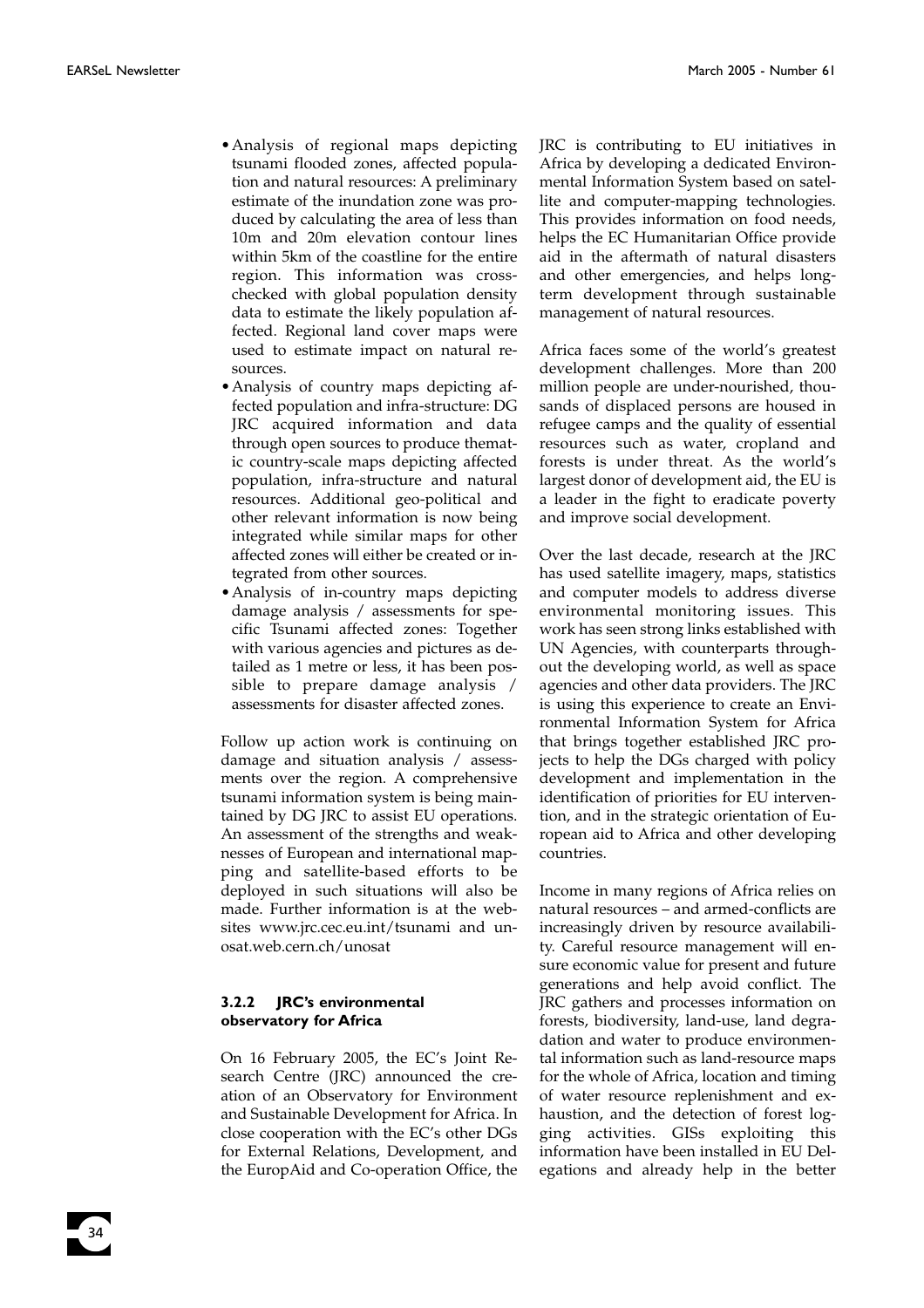management of some of West and Central Africa's national parks.

Africa has a high proportion of the world's refugees. The EC Humanitarian Office provides aid to the dispossessed, helping to save lives and to provide emergency relief to people affected. A significant part of this aid sustains people hosted in refugee camps. Insecurity in the host country or delays in repatriation mean refugees may have to live in camps for years: Lukole camp in Tanzania set up in 1994 to host Rwandese refugees still operates more than a decade later. The JRC uses satellite imagery to count family dwellings in the camps and estimate the number of refugees. This information is then provided to the DGs involved in the disbursement and control of aid and assistance, thus helping to ensure that aid goes where, and when, it is most needed.

The JRC's crop monitoring and forecasting system assesses agricultural productivity in over 30 countries vulnerable to crises and food shortages; the Horn of Africa is particularly important because of recurrent food crisis and the absence of a regional monitoring system. Monthly reports describing current crop condition, yield prospects and the likelihood of food shortages are issued from April to October. During this period, continuous exchange takes place with the EU offices in Africa, African institutions and UN partners. In 2004 the focus was on North-Sudan's Darfur region, and the regions of Mauritania and Mali suffering from desert locust plagues.

Africa has 17% of the world's forest, at least 20% of its grassland and 11% of the wetlands. Changes to these (and they do change: for example much of the grassland burns each year) affect Africa and the global environment, especially our climate. The rural peoples of Africa are some of the most vulnerable to climate change; they have little adaptive capacity and are among the worst affected by droughts, floods and storms; their agriculture, forestry and livestock too are all sensitive to climate. The environmental measurements made by the JRC help determine Africa's role in the global climate system, and highlight how

climate change will affect the ecosystem services the poorest rely upon.

The EC and ESA have launched an initiative to establish, by 2008, a European capacity for global monitoring for environment and security (GMES) to support the EU's political goals regarding sustainable development and global governance. GMES will facilitate and foster the operational provision of quality data, information and knowledge, and the JRC will help extend the application of the GMES initiative to Africa. More information on the activities of the EC's JRC is at www.jrc.cec. eu.int

#### **3.2.3 New European Research Council imminent**

A European Research Council (ERC) to fund science across the EU is close to being realised. The EC told the annual meeting of the American Association for the Advancement of Science (www.aaas.org), which was held in Washington on 17-20 February 2005, that it also wanted to double annual science funding from five to 13 billion euros. The ERC is conceived as being independent from the EC. It could be set up as early as 2006, if the proposals are accepted by both the European Parliament and the European Council of Ministers.

In Europe, research is funded by individual national agencies as well as the EU's Framework 6 programme (FP6). But FP6 has been criticised widely for being overbureaucratic, skewed towards big, complex collaborations and subject to political pressures. Perceived shortcomings have led to calls for an ERC to support basic research across all disciplines. EC spokesperson Patrick Vittet-Philippe confirmed that the ERC would form part of the submission for Framework Programme 7. "What are not clear are the competiton and control aspects and how the money would be managed," he said.

Campaign groups have warned that unless Europe streamlines its funding process, it risks losing top scientists to other countries, notably the US, where the investment process is seen as being more efficient. The

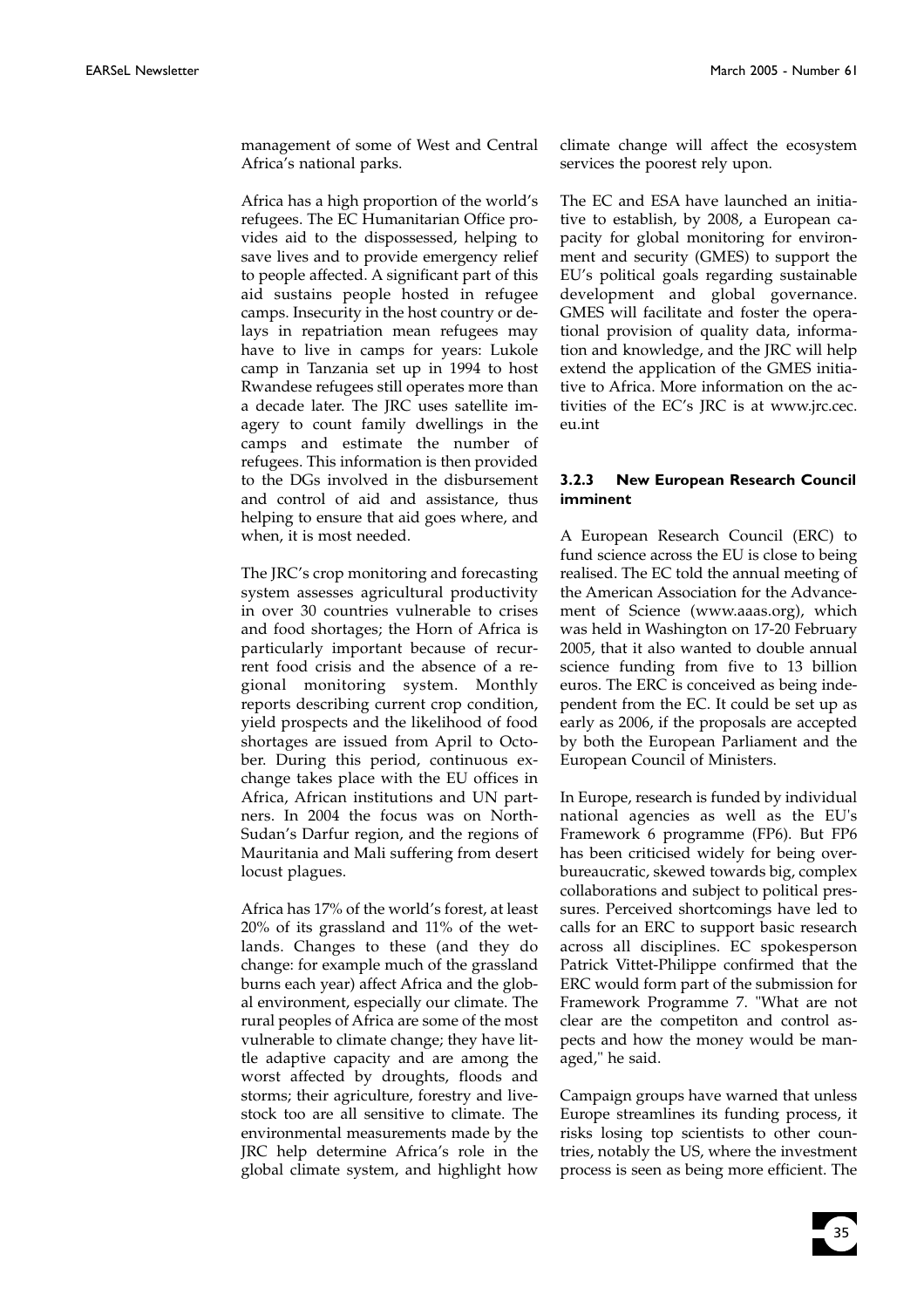ERC is envisioned as an independent, quality-driven funding body run by scientists, modelled on the US National Science Foundation and National Institutes for Health. Supporters argue that it would drive up the competitiveness and, by extension, quality of scientific research in Europe.

The R&D expenditure of the US is about 40% of the world total. US industry, government and other sectors spend more on R&D than the entire EU combined. This disparity in research funding is already feeding a brain drain of scientists from Europe to the US, as recently highlighted by the UK's Royal Society. EU member states tried to address the imbalance in the 2000 "Lisbon strategy", which promised an agenda for transforming Europe into "the most competitive and dynamic knowledge-based economy in the world". But a mid-term review in 2004 was highly critical of progress on delivering the strategy, blaming a "lack of determined political action". This article is from a report on the BBC News web-site (news.bbc.co.uk/science/nature) on 18 February 2005.

#### **3.3 EEA highlights EU's changing landscape**

The resolution of the 3rd Earth Observation Summit, adopted on 16 February 2005, seeks to develop over the next 10 years a capacity to use Earth observation (EO) for early warning systems, responses to natural disasters, health issues, management of energy resources, climate monitoring, weather forecasting, management of natural ecosystems, agriculture and biodiversity – in other words, an almost overwhelming list of essential information to help society thrive in the 21st century. But at the heart of these extensive efforts are the real needs of citizens.

Over the past 10 years, the European Environment Agency (EEA) has provided information to policy makers, officials and researchers. In 2004, the EEA reached the attention of the general public through the launch of two products:

•European Pollution Emissions Register (web-site: www.eper.cec.eu.int/eper): A

tool to examine emissions of pollutants to air and water from nearly 10,000 industrial sites.

•Corine Land Cover 2000 (web-sites: dataservice.eea.eu.int and image2000. jrc.it): The first digital map of the multiple changes that have occurred in Europe's landscapes since 1990.

The immense response to both these products showed that there is an intense interest from the general public in gaining access to information about their local environment.

What the public can see from the Corine data-sets is a series of snapshots of the conflicts arising from the various European policies in agriculture, transport and regional development which are now potentially at odds with the sustainable development of Europe.

Europe has been shaped by centuries of traditional farming practices, resulting in a wealth of different landscapes with high cultural and natural value. Landscape change is a relatively slow process, where small changes often go unnoticed but ultimately where the larger picture changes dramatically. Recent analyses by the EEA show that land is becoming a scarce resource: 800,000 ha of Europe's land cover was converted to artificial surfaces from 1990-2000. Only with careful spatial planning of urban and rural development can Europe avoid compromising its agricultural production, biodiversity, energy security and Kyoto targets and aspirations under the Lisbon agenda.

As urban sprawl continues to spread into the countryside, and transport infrastructure, recreational and rural services take over agricultural and natural areas, the rights and freedoms of individual citizens will increasingly be put at risk. It is therefore essential that information on the environment both in real-time and over accumulated periods of time be freely available – free at the point of delivery to citizens and policy-makers alike.

Under the Aarhus Convention, a new EU Directive (2003/4/EC) on public access to environmental information was adopted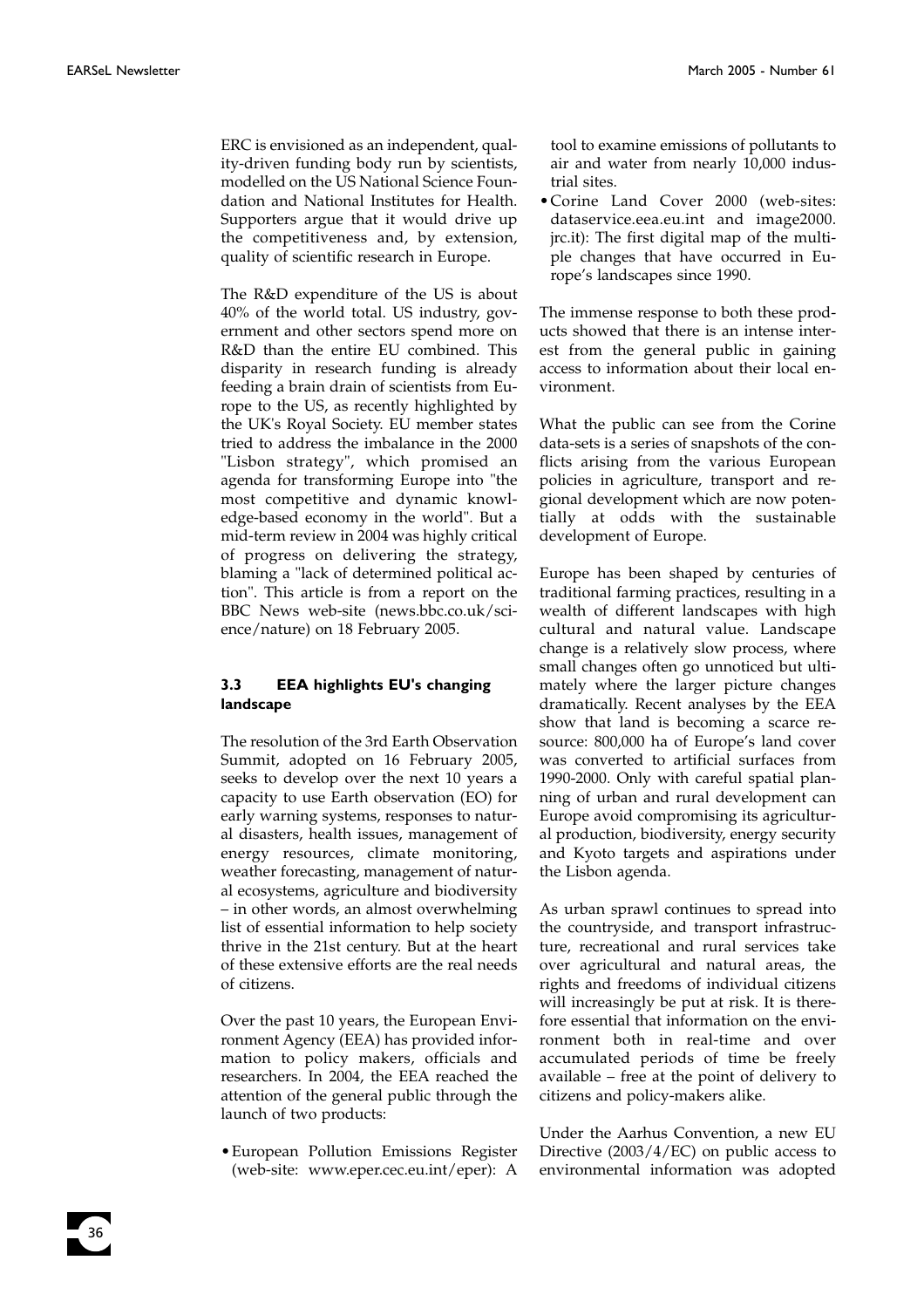on 14 February 2005, replacing an earlier directive from 1990 (90/313/EEC). The adoption of the 10-year implementation plan for Global Earth Observation System of Systems (GEOSS), on 16 Feburay 2005, must therefore seek to do the same for Europeans at a global level. And in its turn, the EEA will continue to step up the release of useful data and products, free at the point of delivery, for the citizens of its member countries to better understand the future changes in Europe's changing landscape and environment.

The EEA is the leading public body in Europe dedicated to providing sound, independent information on the environment to policy-makers and the public. Operational in Copenhagen since 1994, the EEA is the hub of the European Environment Information and Observation Network (www.eionet.eu.int), a network of around 300 bodies across Europe through which it collects and disseminates environment-related data and information. This article is from a report on the EEA web-site (org.eea.eu.int) on 15 February 2005.

## **4 RS DATA, PRODUCTS & PROJECTS**

#### **4.1 An image compression & analysis framework**

*An image compression and analysis framework for optical and radar data*

C. D'Elia (delia@unicas.it) and G. Cuozzo (g.cuozzo@unicas.it), Università di Cassino – Dipartimento di Automazione, Elettromagnetismo, Ingegneria dell'Informazione, e Matematica Industriale (DAEIMI), via Di Biasio 43, I-03043 Cassino (Frosinone), Italy. Phone: +39-0776-2993748. Fax:

+39-0776-2993987. Web-site: www.lit.ing. unicas.it

This report briefly describes the research activities in the field of image compression and analysis that are carried out by the Laboratorio di Informatica e Telecomunicazioni (LIT LAB), at the University of Cassino, Italy.

#### **I. Introduction**

Research in the field of image processing is increasingly moving towards the use of algorithms based on data models, mainly due to the availability of computing resources. In this context, different cultural areas of image processing are sharing common theoretical methodologies. Image compression, classification and content extraction, for example, could take advantage of the same image model.

This paper describes a framework, illustrated in Figure 1, for image compression and analysis, in which the image model, embedded in the segmentation block [1], is shared by some processing. This framework addresses the compression [2] of multi-spectral and hyper-spectral images, and their classification. Furthermore by the extraction of the heterogeneity feature [3, 7] it is possible to apply the framework to the classification of focused SAR Data.



*Figure 1: Common framework for image compression and classification.*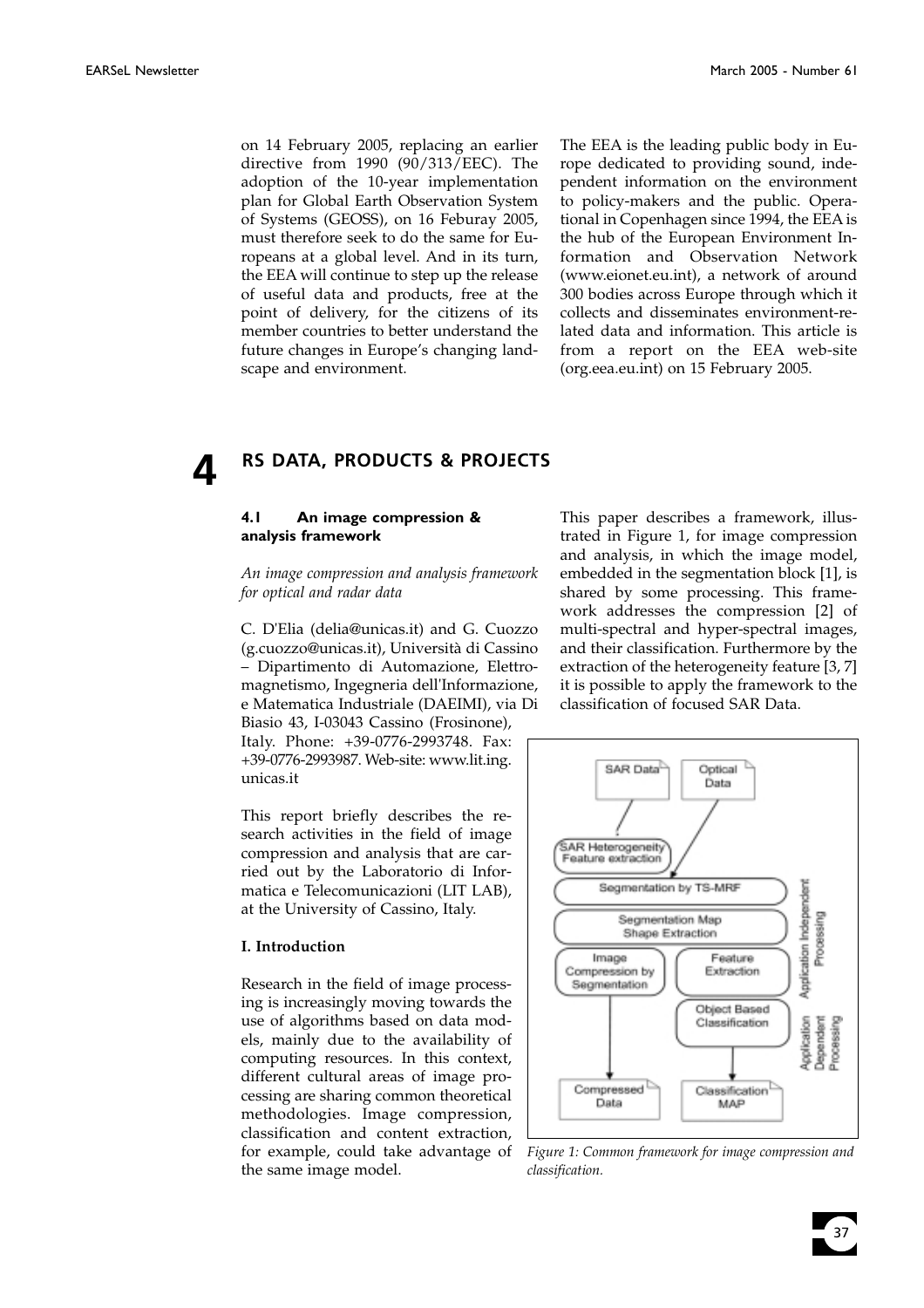Figure 1 shows how compression and classification applications can be performed using common processing. Segmentation provides the map of elementary homogeneous areas inside the data, based on a Markov Random Field (MRF) model, while the shape extraction procedure represents it in a vector format, in such a way that it is possible to encode it efficiently, and to extract the features easily.

The data compression takes advantage of the segmentation map because it represents the "common" part of the multi- / hyper-spectral bands, while the classification performed on the elementary regions / objects (called "shapes" hereafter) of the segmentation map can be more powerful and advanced because it has to be computed on thousands of shapes instead of millions of pixels.

The interaction between classification and compression goes further than model sharing. For instance, in some compression applications it is useful to assign to some "target areas" a higher quality than others, as in medical images. In this case compression can take advantage of automatic classification of "target areas". In addition, however, the classification interacts with compression because the compression algorithm acts in such a way that the segmentation map is embedded in the compressed bit-stream. This implies that many classification tasks, in this framework, can be done either from compressed or original data. Furthermore, a classification obtained from compressed data requires only the fast "Feature Extraction" and "Object-Based Classification" blocks, because "Segmentation" and "Shape Extraction" information are already embedded in the compressed bitstream.

The segmentation, feature extraction, classification and compression processes are described below.

#### **II. Image segmentation**

Segmentation is achieved by applying a reasonably simple MRF a-priori model, taking into account the spatial dependencies in the image through the conditional probability that a pixel belongs to a given class, given the classes of its neighbours. Using this model, the segmentation becomes a MAP (maximum a-posteriori probability) estimation problem, and estimation of a set of unknown parameters from the data and model. Due to the inherent complexity of this problem, in practical applications one must resort to heuristics that reduce the search complexity, and accept sub-optimal solutions.

In this study, in order to reduce drastically the search complexity and to estimate the MRF parameters for each single class, a tree-structured (TS) MRF model optimisation algorithm [1] was adopted. The TS-MRF segments recursively divide the image into smaller regions using a binary tree structure in which the tree leaves partition the image in a certain number of disjoint regions (i.e. provide the segmented image) at the end of the process.

More precisely, the whole image is associated to the root node " $t = 1$ " of a tree "T", and is segmented in two regions using a binary MRF model. The two new regions, associated with the children of the root ("t =  $2"$  and " $t = 3"$ ) can be likewise segmented by a newly defined local binary MRF, and growth of the tree continues until a suitable stopping condition is met, or by setting a priori the class number. Indeed, a split gain "Gt" is associated with each leaf "t" and is defined as the likelihood ratio between the two hypotheses of splitting the region in two (according to the realisation "xt" of the local binary MRF) or leaving it unaltered. If the split gain is greater than 1, the region "St" is better described by a two-class rather than a uniform field. When all the leaves have a split gain less than 1 the tree stops growing. In [1], it is shown that the growth of the tree can be based exclusively on local decisions.

The use of binary fields only, together with the localisation of the splitting (i.e. the segmentation of a region does not depend on other regions) leads to a significant reduction of the computational complexity with respect to the case where a flat C-class MRF is used.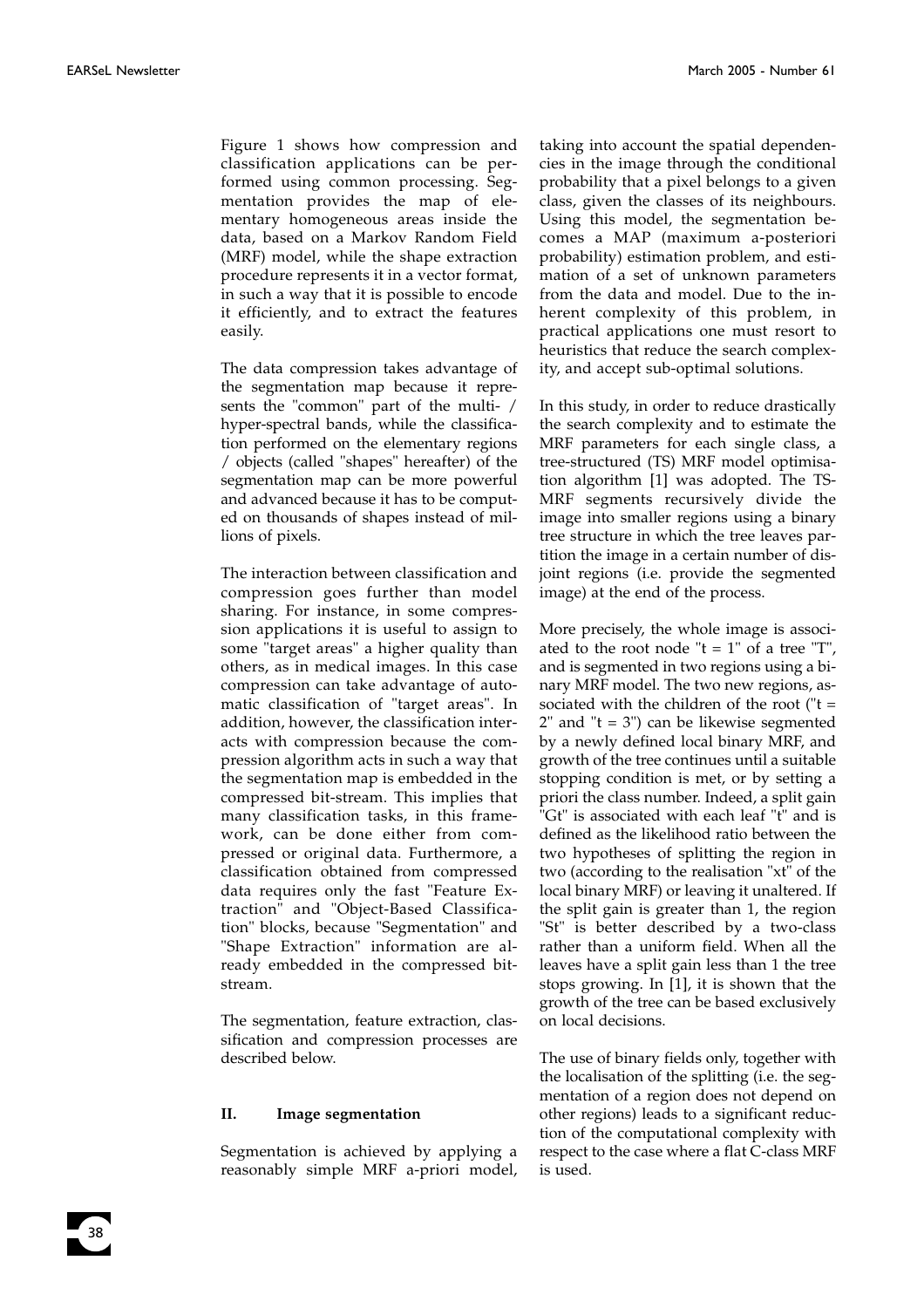#### **III Feature extraction**

After the segmentation step, the image is divided into a huge number of homogeneous elementary segments, belonging to the same cluster, that are further subdivided in connected regions ("shapes"), as shown in the segmentation map of Figure 2, where each colour represent a cluster that is composed by different shapes. Each shape is characterised by a set of features related to the geometry (e.g. shape descriptors, smoothness), spectral signature and neighbour regions (contextual features), as follows:

- •Mean cluster radiance value: the value mi of the i-th class to which the region belongs (this feature is provided directly by the segmentation process)
- •Mean shape radiance value: the value mri of the i-th shape.
- •Compactness: Area / (Perimeter)2
- •Elongation: (X Axis) / (Y Axis), where X Axis = maximum width along the horizontal axis,  $Y$  Axis = maximum height along the vertical axis.
- •Gradient on the original data: minimum, maximum and average value of the gradient strength on the region contour pixels; this feature is strictly related to the single region, but is significant only if the original data sufficiently sharp on the border of the region.
- •Gradient on the mean: minimum, maximum and average value of the gradient evaluated as in the previous feature, but in this case the value of the pixels is equal to the mean mi of the class to which the region belongs; in this way we obtain a feature related both to the class and to the region, which is significant even if the



*Figure 2: Segmentation map and forest / non-forest classification map.*



*Figure 3: (a) Original radiographic data; (b) segmentation map; (c) map of "small and bright" micro-calcifications; (d) zoomed area of SVM classified calcification.*

border of the region is not sharp.

•Boundary Fourier Transform: Samples of the boundary Fourier transform, useful to discriminate manmade from natural objects.

The "feature extraction" block of Figure 1 stores the whole set of features in a database. At this point the image is represented as a set of shapes, each characterised by its features. In many applications, using this powerful image representation, it is already possible to extract many shapes that are quite different from a target, by a simple threshold on the features, usually spectral or geometrical ones. This is the case in Figure 3, where we are looking for microcalcifications. Here as usual the segmentation provides thousands of shapes (Figure 3b), but by selecting "small and bright" ones, only a few hundred shapes (Figure 3c) reach the classifier, with an obvious advantages in term of computational speed.

Moreover in some simple applications (see Figures 2 and 4, for example), it is possible to achieve good result even without any sophisticated classifier. For instance, in the case of detection of melanomas in RGB pictures (Figure 4), using a few training images it is possible to set proper thresholds that are enough to extract melanomas for the whole image database. Even with the forest classification of Figure 2 it is pos-

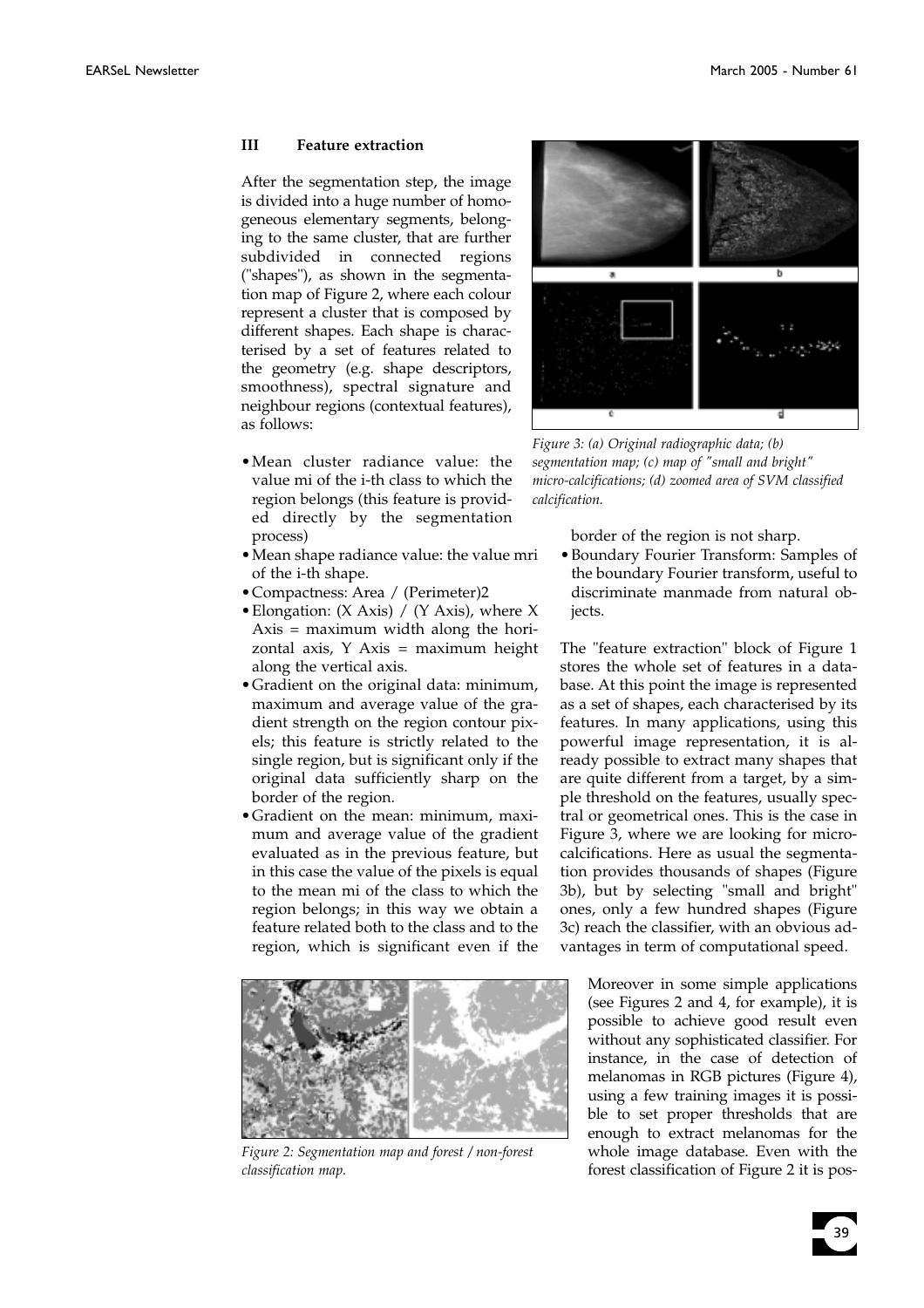

*Figure 4: Melanomas – RGB image data and classified target object.*

40

sible to achieve good results in forest / non-forest classification with the selection of simple thresholds. A more complex classifier like Dynamic LVQ (learn-

ing vector quantization), of course, could improve the performances and enables the framework to identify more complex land covers, inside forest areas, like coniferous and deciduous broadleaves forests.

In the next Section, the use of different classification techniques suited to the considered applications will be discussed.

#### **IV. Image classification**

The application framework of Figure 1 has been tested in different contexts, for example in remote sensing as a land cover classifier, in medical imaging as a computer-aided diagnostic tool, and other cases. The power of the method is that, in order to adapt the framework to the application context, it is sufficient only to design the proper "object-based classification" block. Some of the classification strategies adopted are described below.

#### *(a) SVM Classification for micro-calcification detection:*

Support Vector Machines (SVMs) represent one of the best classifiers now available. SVM with respect to Artificial Neural Network presents three distinct peculiarities: the regression estimation is performed using a set of linear functions defined in a high dimensional feature space; the regression estimation is carried out by risk minimisation, where the risk is measured using Vapnik's \_-insensitive loss function; the SVM implements the SRM (structural risk minimisation) principle which minimises the risk function consisting of the empirical error and a regularised term. As a consequence, the expected results could be better with respect to other classification systems.

The SVM classification tools have been used in [4] to extract calcification clusters. In this application the "object-based classification" block is made by several subblocks. The first sub-block selects the shapes that are "bright" and "small enough" (see Figure 3b and 3c), the second subblock classifies in a finer way the micro-calcification using the SVM, while the third block recognises the micro-calcifications organised in clusters, as in the zoomed area of Figure 3d.

#### *(b) Dynamic LVQ Classification:*

Dynamic LVQ is a method introduced in [5] to solve some problems of classical neural classifier. The peculiarity of this classification method is to select the proper number of neurones per class for a target performance, and above all to have a progressive learning useful in the case that the data is not available all at the same time, like in monitoring applications where data is acquired day after day.

#### **V. Image compression**

The image compression algorithm is depicted in detail, with the grey blocks of Figure 5. The basic idea of any compression algorithm is to model the dependencies inside the data to achieve a high compression rate at a desired quality. Here, a KLT (Karhunen Loeve Transform) is used to address spectral dependencies and a DCT (Discrete Cosine Transform) for spatial ones. Unfortunately the images are highly non-stationary and the use of a single KLT on the whole image does not achieve good performances. The segmentation is used here to adapt the KLT to the single cluster (see [2] for details). Using this approach, to reconstruct the image to the receiver, it is necessary to encode without loss the segmentation map. This is the factor that enables the effective performance of the previous classifications, even over the compressed bit-stream.

The image representation obtained after shape extraction enables also an objectbased compression useful in the application in which the bit-stream has to be used for further classification. For instance, it is possible to compress in a near-lossless manner the forest areas, to obtain a reliable classification of forest species even on compressed data.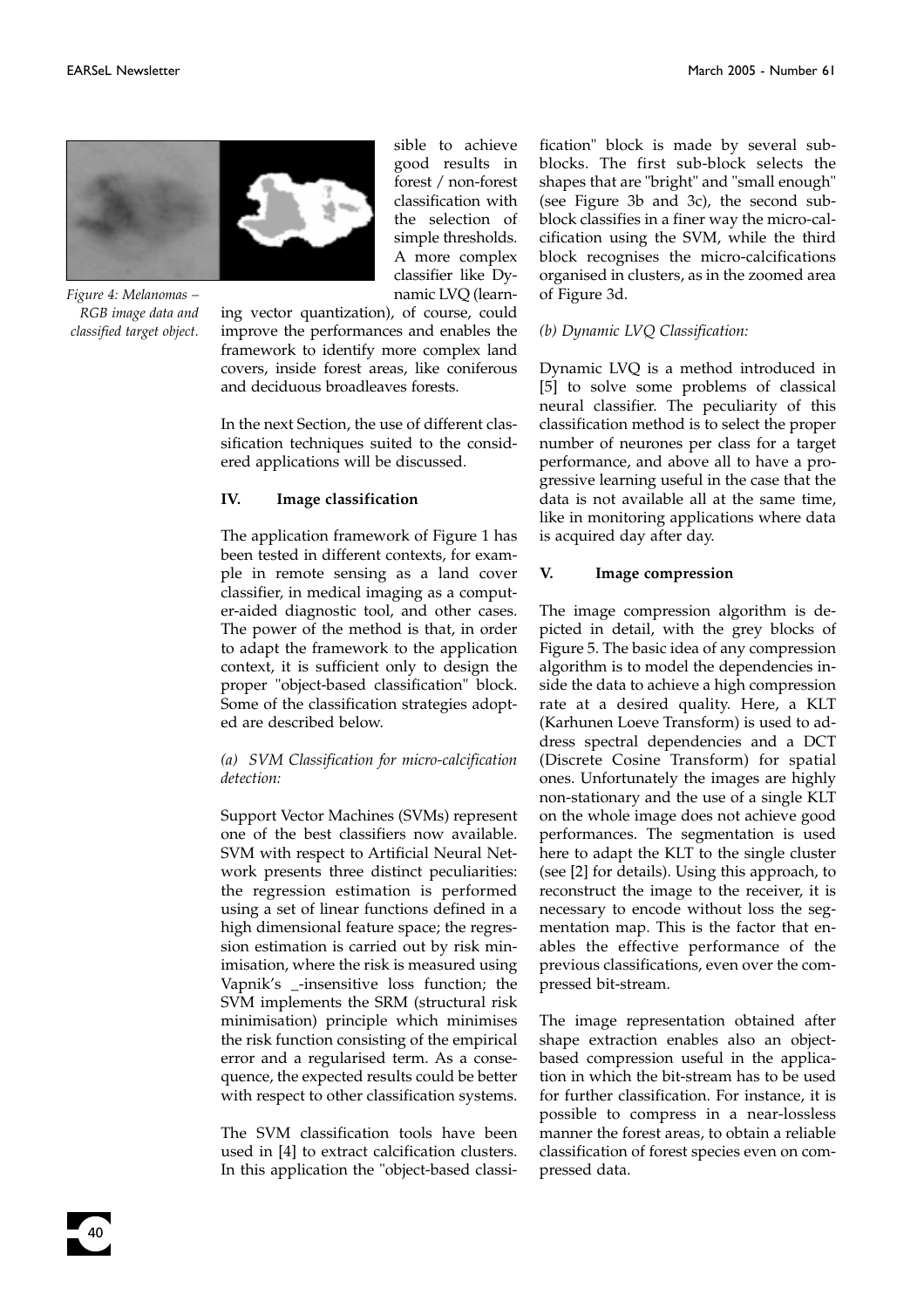

*Figure 5: Segmentation-based image compression algorithm.*

#### **VI. Acknowledgements**

The application presented here has been developed jointly with the following people:

- •Giovanni Poggi and Giuseppe Scarpa, University of Naples (reference 1 below).
- •Francesco Tortorella, Mario Molinara and Claudio Marrocco, LIT LAB (reference 4 below).
- •Claudio De Stefano, LIT LAB, and Angelo Marcelli, University of Salerno, Italy (reference 5 below).
- •Virginia Puzzolo, European Commission – Joint Research Centre, Ispra, Italy (reference 6 below).
- •Bruno Aiazzi and Stefano Baronti, IFAC-CNR, Firenze, Italy, and Luciano Alparone, University of Florence, and Gilda Schirinzi, LIT LAB (reference 7 below).

### **VII. References**

- 1. C. D'Elia, G. Poggi, G. Scarpa. A Tree-Structured Random Markov Field Model for Bayesian Image Segmentation. IEEE Trans. On Image Process., Vol.12, Nr.10, Oct. 2003.
- 2. G. Poggi, G. Gelli. Compression of multispectral images by spectral classification and transform coding. IEEE Transactions on Image Processing, Vol. 8, Issue 4, April 1999. Pages: 476 – 489.
- 3. B. Aiazzi, L. Alparone, S. Baronti. Information-Theoretic Heterogeneity Measurement for SAR Imagery. IEEE Transactions on Geoscience and Remote Sensing, Vol. 43, Issue 3, March 2005. Pages: 619 – 624.
- 4. C. D'Elia, C. Marrocco, M. Molinara, G. Poggi, G. Scarpa, F. Tortorella. Detection of microcalcification clusters in mammograms through TS MRF segmentation and SVM-based classification. 17th International Conference on Pattern Recognition. Cambridge (UK), August 2004.
- 5. C. D'Elia, C. De Stefano, A. Marcelli. A Dynamic Approach to Learning Vector Quantization. 17th International Conference on Pattern Recognition. Cambridge (UK), August 2004.
- 6. G. Cuozzo, C. D'Elia, V. Puzzolo. A Method Based on Tree-Structured Markov Random Field for Forest Area Detection. Proc. IEEE International Geoscience and Remote Sensing Symposium. Anchorage (Alaska), Sept. 2004.
- 7. B. Aiazzi, L. Alparone, S. Baronti, G. Cuozzo, C. D'Elia, G. Schirinzi. SAR Image Segmentation through Information-Theoretic Heterogeneity Feature and Tree-Structured Markov Random Fields. Proc. IEEE International Geoscience and Remote Sensing Symposium. To be published in July 2005.

### **4.2 Satellites show devastation by tsunami**

On 26 December 2004, tsunamis swept across the Indian ocean, spawned by a magnitude 9.0 earthquake off the coast of Sumatra. Aside from Indonesia, the island nation of Sri Lanka likely suffered the most casualties, with the death toll reported at 21,715 on 29 December. The following image (top half) was captured by DigitalGlobe's Quickbird satellite, and shows the devastation around Kalutara, Sri Lanka, on 26 December 2004, at 10:20 am local time – about an hour after the first in the series of waves hit. A Quickbird image taken on 1 January 2004 (bottom half) shows the normal ocean conditions. Water is flowing out of the inundated area and back into the sea, creating turbulence offshore. Some near-shore streets and yards are covered with muddy water. It is

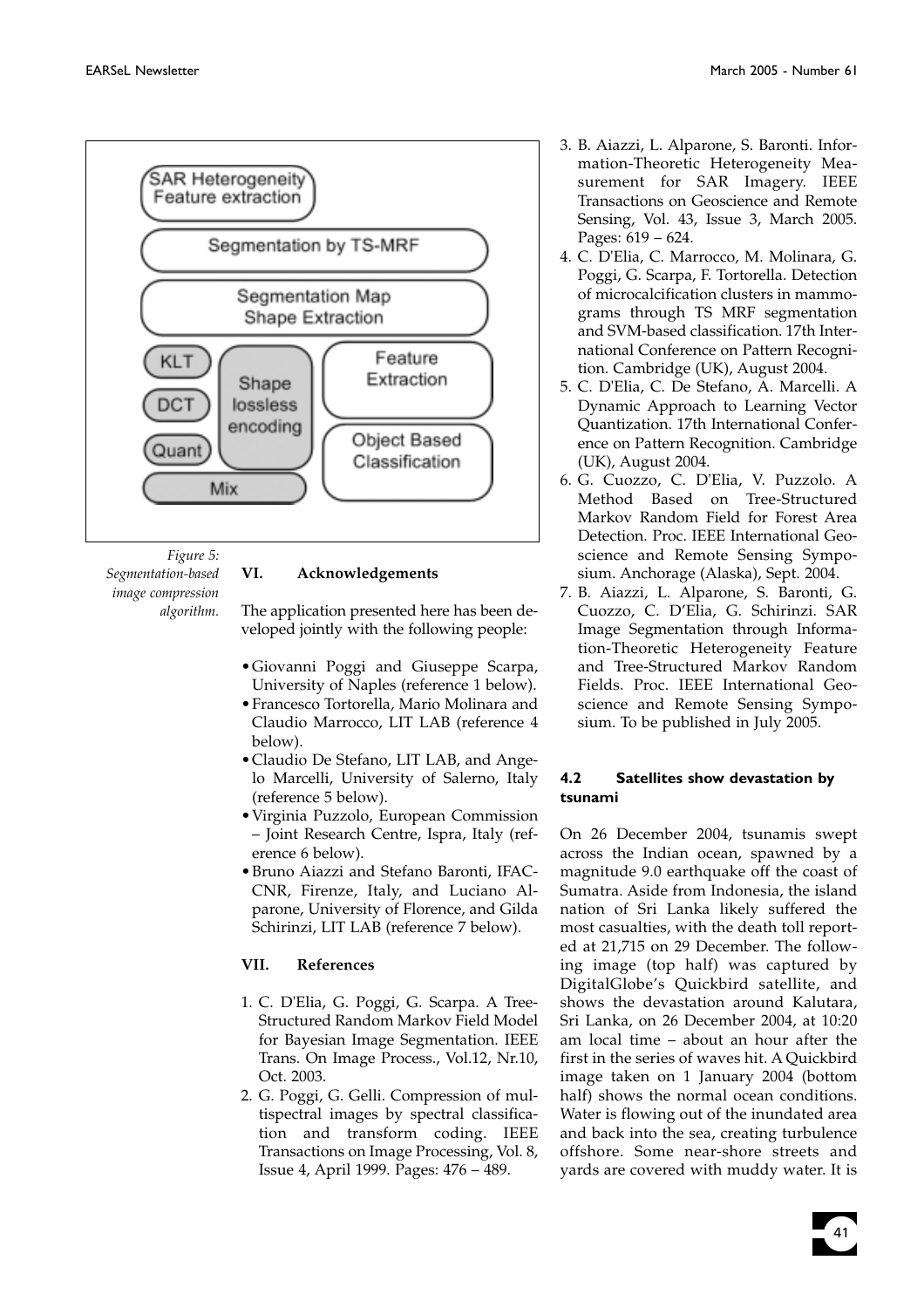

*Tsunami strikes Sri Lanka. (Credit: Images Copyright DigitalGlobe).*



*Tsunami destroys Lhoknga, Indonesia. (Credit: Ikonos images copyright Centre for Remote Imaging, Sensing and Processing, National University of Singapore and Space Imaging).*

possible that the image was acquired in a "trough" between wave crests. Imagery of nearby beaches shows that the edge of the ocean had receded about 150 metres from the shoreline.

The Indonesian province of Aceh was hit hardest by the earthquake and tsunamis of December 26, 2004. Aceh is located on the northern tip of the island of Sumatra. The largest waves struck the north-western coast of Sumatra. The following two Ikonos satellite images were acquired on 29 December 2004 (top) and 10 January 2003 (bottom). As can be seen, the town of Lhoknga, on the west coast of Sumatra near the capital of Aceh, Banda Aceh, was completely destroyed by the tsunami, with the exception of the mosque (white circular feature) in the city's centre.

This article and images are from a report on the NASA web-site (www.nasa.gov/vision/earth/lookingatearth/indonesia\_qua ke.html) on 10 January 2005.

#### **4.3 Huge Antarctic icebergs on collision course**

In early January 2005, it appeared that the B-15A iceberg was on a collision course with the Drygalski Ice Tongue, the floating portion of a glacier flowing off the Scott Coast of Antarctica and into the Ross Sea. Scientists and amateur Earth-observers checked satellite images of the region each day to monitor the northward march of the berg and to witness the impacts. Would it be just a "fender bender", or would the ice tongue shatter under the impact of the oncoming berg?

In mid- to late January, however, the berg's forward progress was arrested. After coming within just a few km of collision, the big berg appears to have run aground in the shallow coastal waters and is no longer headed for Drygalski. The Landsat satellite image below, captured on 23 January 2005, shows just how close the two icy giants came to each other. At upper left is the tip of the Drygalski Ice Tongue, while at bottom is the northern-most portion of the B-15A iceberg. The distance between them was less than 5 km on this day.

42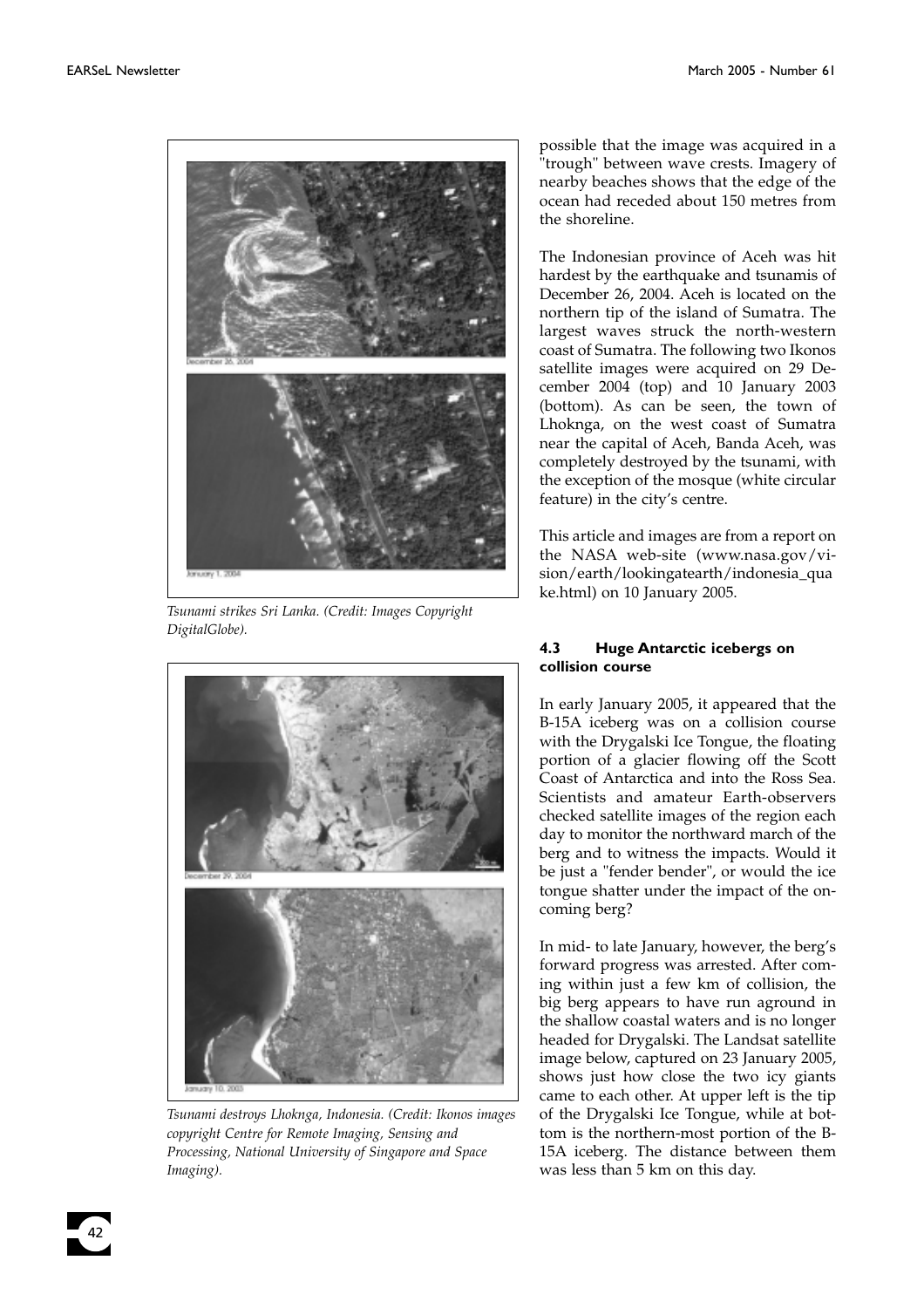

*Landsat image of B-15A iceberg, acquired on 21 January 2005. NASA image created by Jesse Allen, Earth Observatory, using data provided courtesy of the Landsat Project Science Office (landsat.gsfc.nasa.g ov) and the USGS EROS Data Centre (edc.usgs.gov).*

The ice tongue and the iceberg have created something of a corral for the seasonal sea ice, which by this point in the season often would have already broken up and drifted away into the Ross Sea. Trapped sea ice is visible in the lower left corner of the scene. The parent iceberg of B-15A calved off the Ross Ice Shelf in 2000, and pieces of the berg have been influencing the circulation patterns in the region for several years.

### **4.4 Completion of SRTM-based global DEM**

Compiled based on more than four years of processing data, NASA and the National Geospatial-Intelligence Agency (NGA) have completed Earth's most extensive global topographic map. The data, extensive enough to fill the US Library of Congress, was gathered during the Space Shuttle Endeavour Radar Topography Mission (SRTM) in February 2000. The digital elevation maps encompass 80% of Earth's land-mass. They reveal for the first time large, detailed swaths of Earth's topography previously obscured by persistent cloudiness. The data will benefit scientists, engineers, government agencies and the public with an ever-growing array of uses.

"This is among the most significant science missions the Shuttle has ever performed,

and it's probably the most significant mapping mission of any single type ever," said Dr. Michael Kobrick, mission project scientist of NASA's Jet Propulsion Laboratory, Pasadena, California. The final data release covers Australia and New Zealand in unprecedented uniform detail. It also covers more than 1,000 islands comprising much of Polynesia and Melanesia in the South Pacific, as well as islands in the South Indian and Atlantic oceans. Kobrick said: "Many of these islands have never had their topography mapped. Their low topography makes them vulnerable to tidal effects, storm surges and long-term sea level rise. Knowing exactly where rising waters will go is vital to mitigating the effects of future disasters such as the Indian Ocean tsunami."

SRTM data are being used for applications ranging from land use planning to "virtual" Earth exploration. "Future missions using similar technology could monitor changes in Earth's topography over time, and even map the topography of other planets," said Dr. John LaBrecque, manager of NASA's Solid Earth and Natural Hazards Program, NASA Headquarters, Washington.

The SRTM radar system mapped Earth from 56 degrees south to 60 degrees north of the equator. The resolution of the publicly available data is three arc-seconds (1/1,200th of a degree of latitude and longitude, about 90 metres, at Earth's equator). The mission is a collaboration among NASA, NGA, and the German and Italian space agencies. SRTM's role in space history was honoured with a display of the mission's canister and mast antenna at the Smithsonian Institution's Udvar-Hazy Centre, Chantilly, Virginia.

To view a selection of new images from SRTM's latest data set on the Internet, visit: photojournal.jpl.nasa.gov/targetFamily/E arth. To view a new SRTM fly-around animation on the Internet, visit: www2. jpl.nasa.gov/srtm. To learn more about SRTM on the Internet, visit: www.jpl. nasa.gov/srtm. This article is from a report on NASA's Earth Observatory web-site (earthobservatory.nasa.gov) on 6 January 2005.

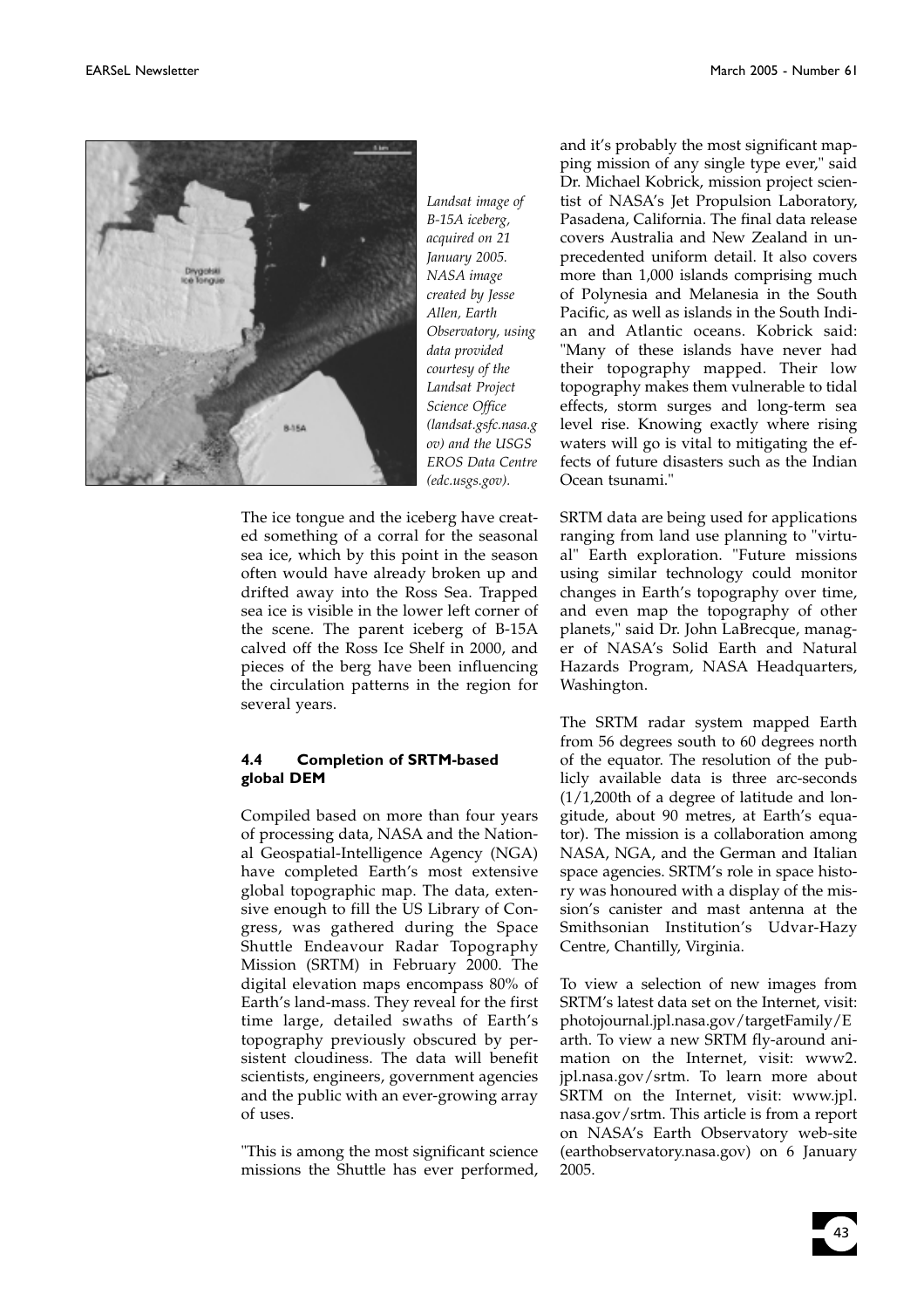### **5 REVIEWS, PUBLICATIONS & REPORTS**

#### **5.1 Symposium: Space Services & Maritime Users**

*Joint EURISY / IAF Symposium on "New Space Services for Maritime Users: The Impact of Satellite Technology on Maritime Legislation", on 21-23 February 2005, in Paris, France*

#### *Dr. Rainer Reuter, University of Oldenburg*

On 21-23 February 2005, EURISY and the International Astronautical Association (IAF) held a Symposium on "New Services for Maritime Users: The Impact of Satellite Technology on Maritime Legislation", at UNESCO in Paris. It followed a first conference on the same topic in Vigo (Spain) in June 2003, following the Prestige wreckage in November 2002 and driven by the dramatic oil pollution of the Spanish coast. The Symposium, attended by over 150 scientists and officials, focused on two topics: (1) state-of-the-art of RS for maritime transport security and safety, and resources exploitation; (2) recommendations for the preparation of a legal updating on maritime transport in Europe.

Particular attention was given to the current potential of RS in maritime transport. Much effort has been spent on Automatic Identification Systems (AISs) which make it possible to locate and identify vessels at sea. This is most relevant in coastal zones since, according to US Coast Guard information, 95% of all search-and-rescue operations take place within 20 nautical miles from the coast. Technologies are under development to extend automatic identification to a global scale, with two different approaches: long-range identification and tracking (LRIT) using transponders on ships for data links to shore-based stations via Inmarsat, and a continuous surveillance using satellite sensors with a high ground resolution, such as synthetic aperture radar (SAR) and multi-spectral optical imaging. While SAR is less sensitive to clouds and rain, optical imagery can only be used in clear atmospheric conditions. The information content of optical data enables ships to be identified based on their

size and signature and often also their deck cargo. This makes optical sensors interesting candidates for these purposes.

Both on-ship transponders and satelliteborne imaging have specific advantages and drawbacks, which makes it difficult to give one of them a priority. It became clear that the most relevant application would be in the field of search and rescue. This would also necessitate a profound knowledge of environmental parameters. Beyond meteorological data, this includes data on ocean currents, necessary for predicting the trajectories of drifting objects in coastal waters. Networks of shore-based coastal radar systems (CODAR) for mapping currents up to 200 nautical miles from the shore have been set up in the US, and there is a need for these systems in other coastal zones as well.

Surveillance of marine pollution was addressed in several presentations, with the attempt to quantify accidental oil discharges and to predict the drift of oil spills. Again, SAR was considered to be most efficient due to its capability in cloudy conditions and high ground resolution, the PRESTIGE oil spill being a prominent example. It has been stressed however, that the oil spill from the ERIKA wreckage had not been visible in SAR images, presumably due to bad weather and submerged oil. Detection of small oil spills has been considered equally important, with the aim to identify polluters and hence to reduce the amount of controlled oil spillages.

Impressive annual maps on the basis of SAR imagery were prepared by the Joint Research Centre in Ispra, showing oil spills in the Mediterranean, the North Sea and several other coastal areas. The data were compared with reports from airborne surveillance and found to be in good agreement. SAR images, however, display the size of a slick but do not provide any means to derive data on the substance type and quantity present in a spill, and were therefore considered to be in support of aerial surveillance. Much emphasis should be spent on future basic research for im-

44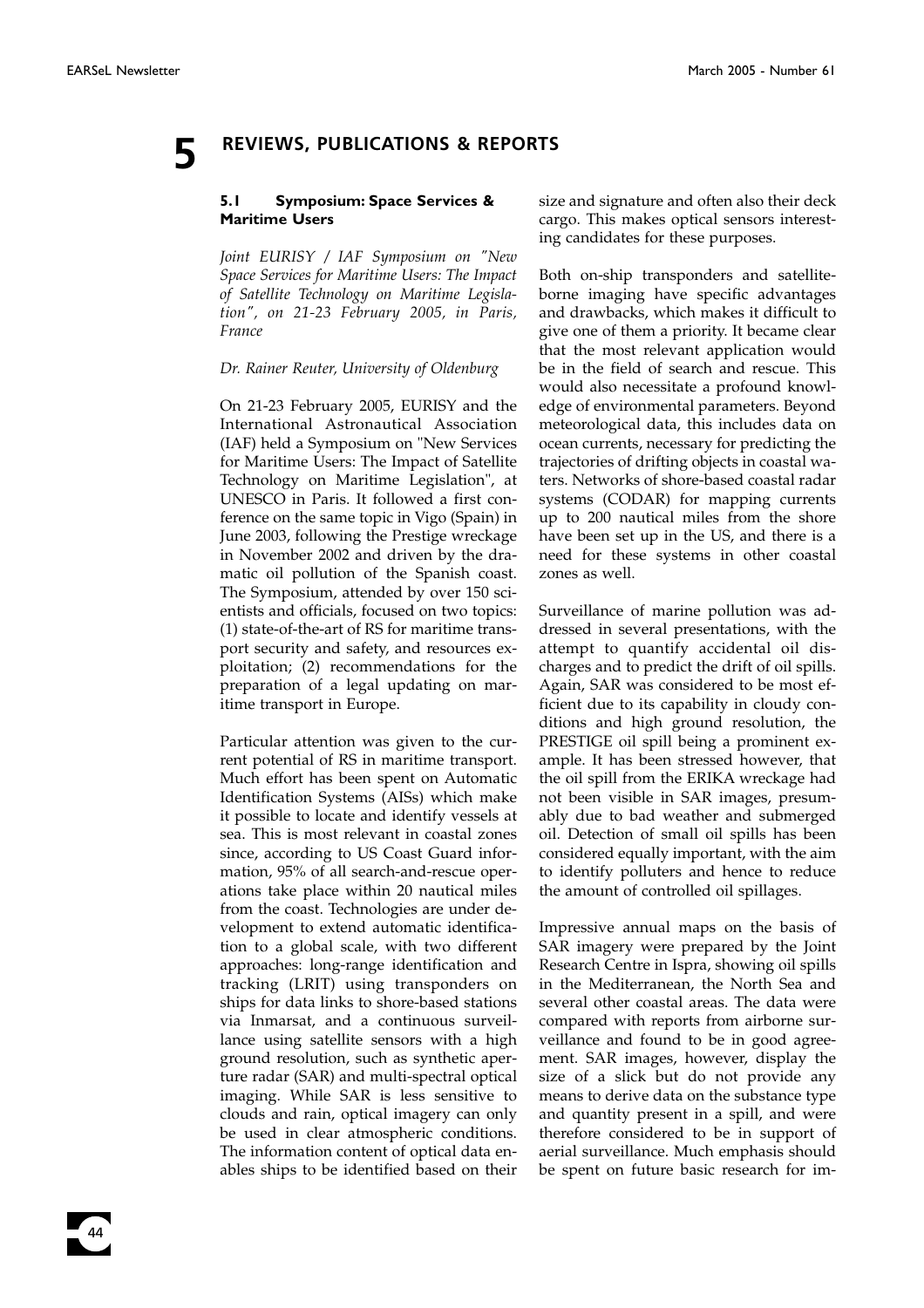proving the information content of satellite data from marine pollution, to make satellites operationally suitable for this purpose. These topics would be relevant in the Global Monitoring for Environment and Security (GMES) initiative of ESA and the EC, and in the Global Earth Observation System of Systems (GEOSS) adopted by the Third Earth Observation Summit (Editor: see Section 3.1.2 of this Newsletter).

The International Charter Space and Major Disasters, initiated in 1999 by ESA and CNES and declared formally operational in November 2000, was appraised to be very efficient for an immediate acquiring and delivering of satellite data to the users in the case of disasters at sea. This included until today the tanker "Limburg" explosion in the Gulf of Aden in November 2002, the PRESTIGE accident in January 2003, and the earthquake and tsunami in southern Asia in December 2004.

In the area of development and implementation of EU legislation on maritime safety, maritime pollution by ships and security on board ships, the establishment of the European Maritime Safety Agency (EMSA) has been considered a very important step towards a further improvement of security and safety of maritime transport.

The participants at the symposium addressed a number of recommendations to decision makers of the EU, its Member States and other relevant international organisations. They cover the need for the establishment of operational services, which incorporate full use of space technologies for maritime safety and security; the further promotion of legislation regarding the use of space technologies for maritime activities by the EC; the creation and the operational long-term continuity of the required satellite observations through appropriate technical and financial proposals through the EC and ESA; and the initiation of European and international activities in the field of capacitybuilding, awareness creation, technology transfer and training aimed at maritime users both within and outside Europe including less-developed countries.

Internet links: Eurisy Association (www.eurisy.asso.fr); International Astronautical Association (www.iafastro.com); European Maritime Safety Agency (www.emsa. eu.int); International Charter Space and Major Disasters (www.disasterscharter.org).

#### **5.2 Book Review: Elementi di Geomatica**

*"Elementi di Geomatica", by Mario Gomarasca. Published in Italian by the Associazione Italiana di Telrilevamento (AIT).*

*Reviewed by Sergio Dequal, Full Professor of Topography and Photogrammetry, Director of the Department of Engineering of the Territory, the Environment and the Geotechnologies (DITAG), Polytechnic University of Turin, Italy*

"Geomatics" (from "Geo" - Earth, "Matics" - Information technology) is a neologism *(Editor: "neologism" = newly coined word or expression*  $\circledcirc$ ) which is more and more used, although still not universally accepted. The term includes all the disciplines of territorial and environmental surveying, and highlights the leading role which geo-spatial Information plays in them.

Geomatics includes topography in its most modern applications (measuring electronic devices, sophisticated techniques of data to analysis and network compensation, satellite positioning systems, laser scanning, etc.), analytical and digital photogrammetry, airborne and satellite remote sensing, numeric cartography, GISs, and decision support systems.

By reason of their affinity in scientific backgrounds and of the goals they set for themselves, these specialized sectors are intimately connected: a rigorous classification which considers them as separated and autonomous would not facilitate an understanding of the many common features among them, whereas the overall problem of surveying can find a solution.

On the other hand, the attempt by a single "know-it-all" author to deal in a single organic book with all the advanced subjects of all these complex and extremely specialized disciplines seems a daunting challenge, almost impossible to meet. Even in

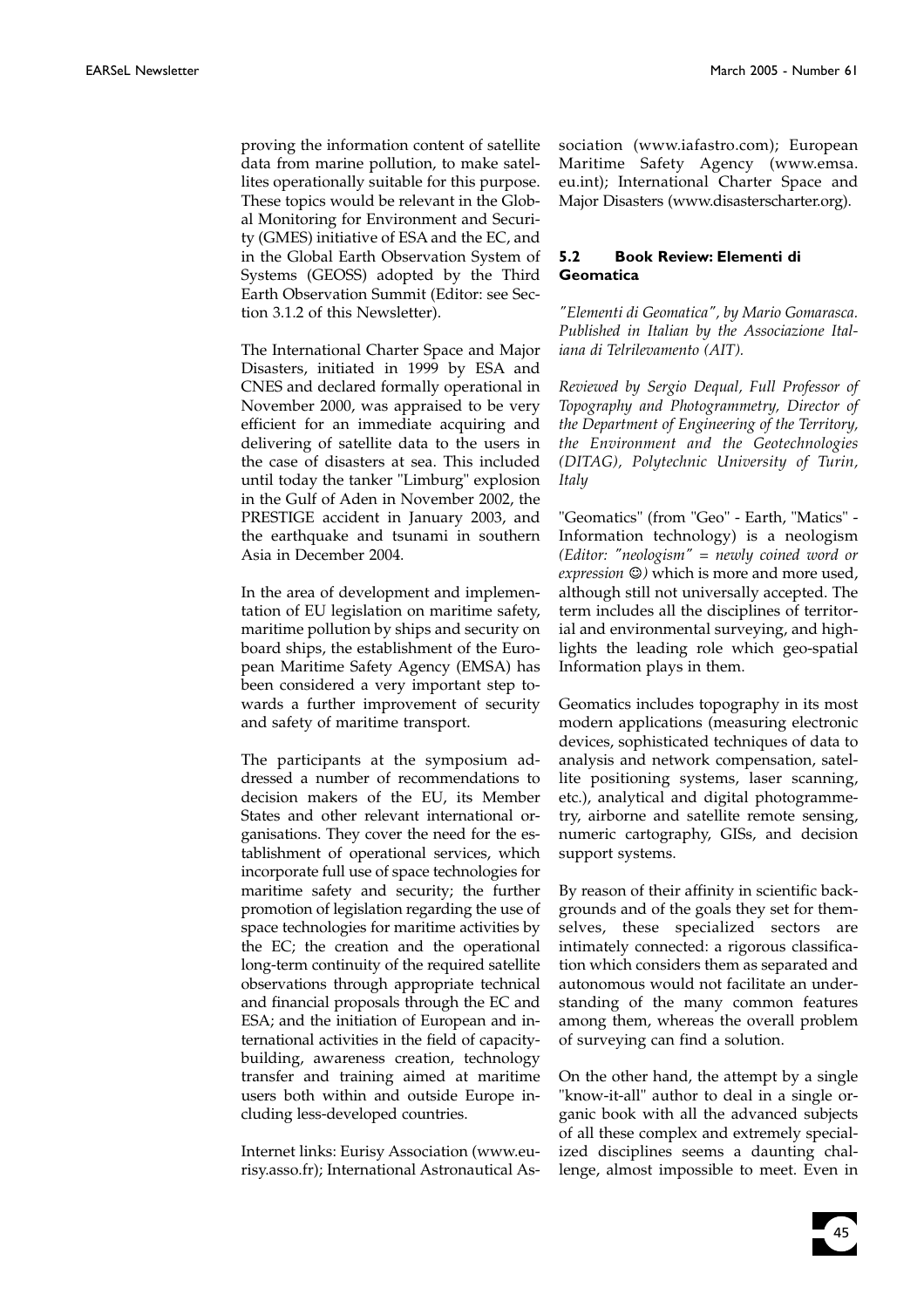the event that the author did overcome all these objective difficulties, the result would be an encyclopaedic work, composed by many volumes, similar to many, sometimes excellent books already available in Italy and worldwide.

The goal which Mario A. Gomarasca set for himself is, apparently, more unpretentious: to write a general introduction of the different features of surveying, containing the basic concepts of geomatics and its component disciplines in a simple and widely accessible form, describing meanwhile, in a rigorous yet synthetic way, the main instruments and methodologies connected to the numerous techniques today available.

The result is this full-bodied book, intended not for the super-specialists, but for the vast number of technicians and scholars who use Geomatics, or a part of it, in their professional or research daily activity. I am referring in particular to those technicians in charge of natural or anthropogenic territory (engineers, geologists, agronomists, architects, surveyors, town planners, people who work in the natural or architectural heritage preservation, governmental officers, etc.), and to bachelor or master degree students, who increasingly deal with subjects in which Geomatics' disciplines play a key role.

Mario A. Gomarasca is a CNR (Italian National Research Council) researcher who has always worked in RS, but more recently, and for several years, has filled the prestigious and demanding position of President of ASITA (Italian Federation of Scientific Associations for Territorial and Environmental Information). In this capacity, which he carried out with enthusiasm and great efficiency, he had the opportunity to come in contact with all the different features of geomatics from a privileged point of view, as he had to organise and coordinate the National Conferences where each year several hundred scientific works are presented, as a compendium of the intense research activity at the national level in the field of geomatics. As a result, his more specific competence in RS has been extended and enriched with those related with the others disciplines of surveying. In

this Volume, therefore, the Author transfers his personal experience, deep in his main field of research but at the same time efficiently connected with the whole world of geomatics.

While it cannot be said that the specialist in a single sector will find new or in-depth elements in the chapter related with his specific discipline, at the same time it is certain that the same specialist will be allowed to get a valuable cross-section of information on the other disciplines in the other chapters.

The reader, whether a university student or a professional or a technician or a scholar, will easily find in the book both the main concepts and the most detailed information on the state-of-the-art, to face with a more broad-minded attitude, complex and multi-disciplinary problems concerned with the survey of the territory and of the environment in all its features.

In my opinion this goal is entirely achieved by this book and its author, Mario Gomarasca. I wish both the best of luck and the great success they deserve. The present edition is in Italian but perhaps, if the structure and organisation of the book are appreciated, it will soon be translated and published in English. It is up to the scientific and professional world to stimulate the author in this direction.

More details from: Mario A. Gomarasca (gomarasca.m@irea.cnr.it), National Research Council of Italy, IREA, Via Bassini 15, 20133 Milano, Italy Web-site: www. asita.it.

#### **Foreword from the author:**

This book, the first written in Italian on the subject, introduces several disciplines and techniques concerning "geomatics" (geospatial information). It serves as a stimulating reference book, leaving to the reader the opportunity to find more detailed and in-depth references. Many demonstrations and thorough analyses has been often omitted, giving however precise references for further readings. The wide and selected bibliography at the end of each chapter allows the reader to disentangle himself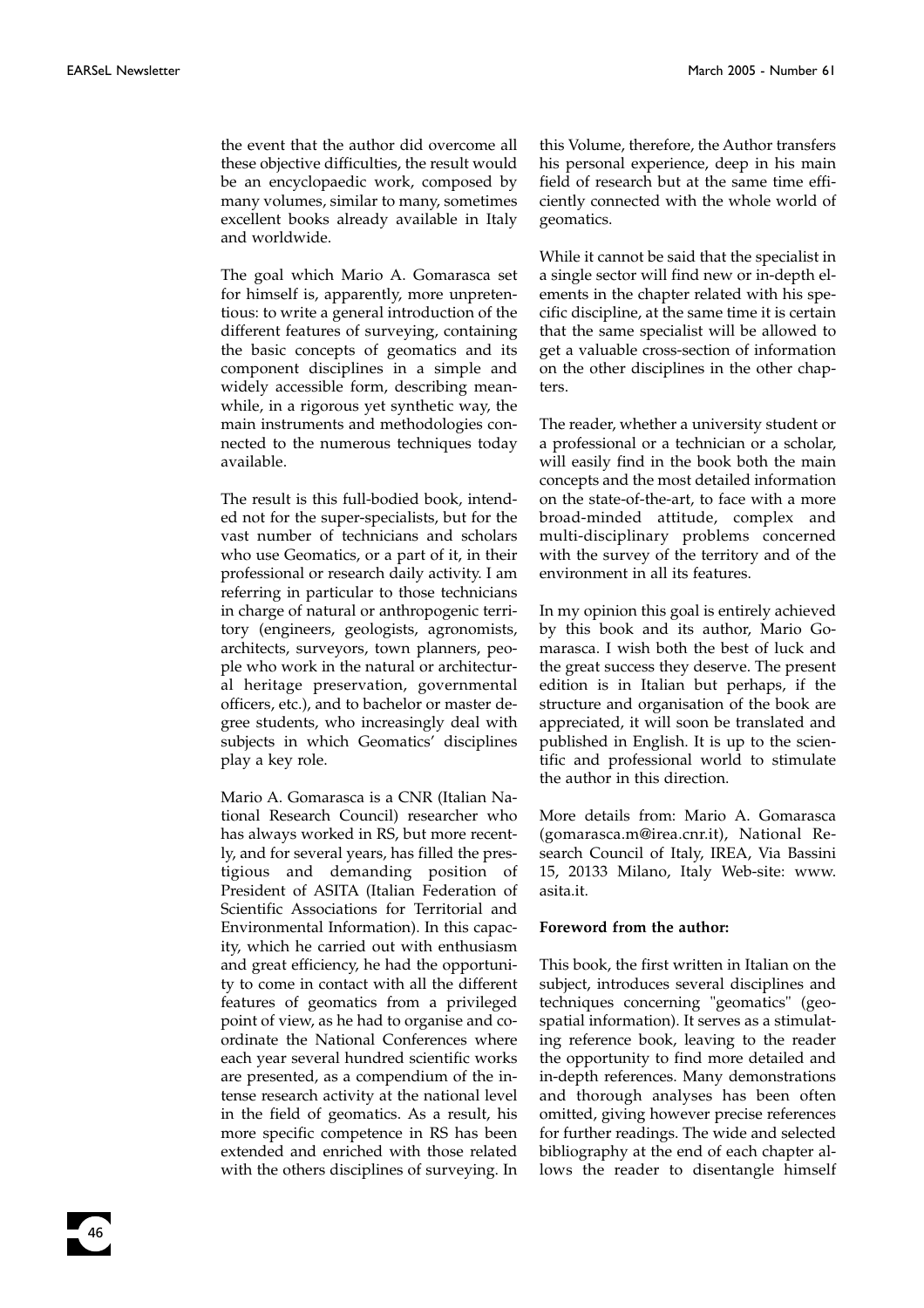through the extensive array of references available in the different fields.

Geomatics being a recent discipline, with not clearly defined borders, and open to many interpretations, I propose here my point of view, as an agronomist specialist in RS with an experience in the field of the environmental applications. This might raise approvals and criticism, beginning, I hope, a constructive scientific and professional debate.

The book does not expect to address the many issues raised by geomatics, but strives instead to offer elements of knowledge and inter-disciplinary starting points to contribute in a constructive way to deal with this complex world.

In many parts of this book I faced the problem of defining terms which subsequently are used several times. There is no doubt that it is a task of ontology (*Editor: "ontology" = the branch of metaphysics concerned with the nature of being*  $\odot$ ) to try to put in order the large number of definitions and acronyms which are often used in a generalized and generic way. However, ontology being a young discipline in this field, and there not existing a universally accepted ontological dictionary, I found the definitions more widely used and accepted, and I reported them in the text, sometimes mediating between contrasting positions.

The book is oriented towards the people wishing to have an introduction to the Geomatics' disciplines and techniques (geo-spatial information), with particular attention to public administration, professionals, university courses, master and graduate courses, as was the case for my first book.

Mario A. Gomarasca (gomarasca.m@irea. cnr.it)

# **6 FORTHCOMING MEETINGS & COURSES**

| 25-27 April 2005<br>Warsaw, Poland               | 4th EARSeL Workshop on Imaging Spectroscopy: New Quality in Environmental Studies<br>Web-site: www.wgsr.uw.edu.pl/zts/workshop/index.htm                                                                                                                                                                                                                                                                      |
|--------------------------------------------------|---------------------------------------------------------------------------------------------------------------------------------------------------------------------------------------------------------------------------------------------------------------------------------------------------------------------------------------------------------------------------------------------------------------|
| 17-20 May 2005<br>Hannover,<br>Germany           | ISPRS Workshop on High-Resolution Earth Imaging for Geospatial Information<br>Web-site: www.ipi.uni-hannover.de/ISPRS_workshop_05                                                                                                                                                                                                                                                                             |
| <b>NEW</b><br>22-26 May 2005<br>Algiers, Algeria | UN / Algeria / ESA Int'l Seminar on the Use of Space Technology for Disaster Man-<br>agement: Prevention and Management of Natural Disasters<br>Web-site: www.oosa.unvienna.org/SAP/stdm/stdm_planned.html                                                                                                                                                                                                    |
| 26-28 May 2005<br>Estoril, Portugal              | AGILE 2005: 8th AGILE Conference on GIS Science<br>Organised by AGILE (Association of Geographic Information Laboratories in Europe), &<br>held in conjunction with GIS Planet 2005 (see below).<br>Web-site: www.agile-online.org                                                                                                                                                                            |
| 30 May - 2 June<br>2005<br>Estoril, Portugal     | GIS Planet 2005: 2nd Conference & Exhibition on Geographic Information<br>Held directly after AGILE 2005 (see above). Web-site: www.gisplanet.org                                                                                                                                                                                                                                                             |
| 30 May - 3 June<br>2005<br>Borås, Sweden         | ForestSat 2005: Operational Tools in Forestry using Remote Sensing Techniques<br>Programme: Workshop on Satellite RS for Forest Monitoring (30 May - 1 June), followed<br>by Workshop on RS & GIS for Forest Authorities & field excursion (2-3 June). Contact:<br>Prof. Håkan Olsson, Swedish University of Agricultural Sciences. E-mail: Hakan.ols-<br>son@resgeom.slu.se. Web-site: www.svo.se/forestsafe |